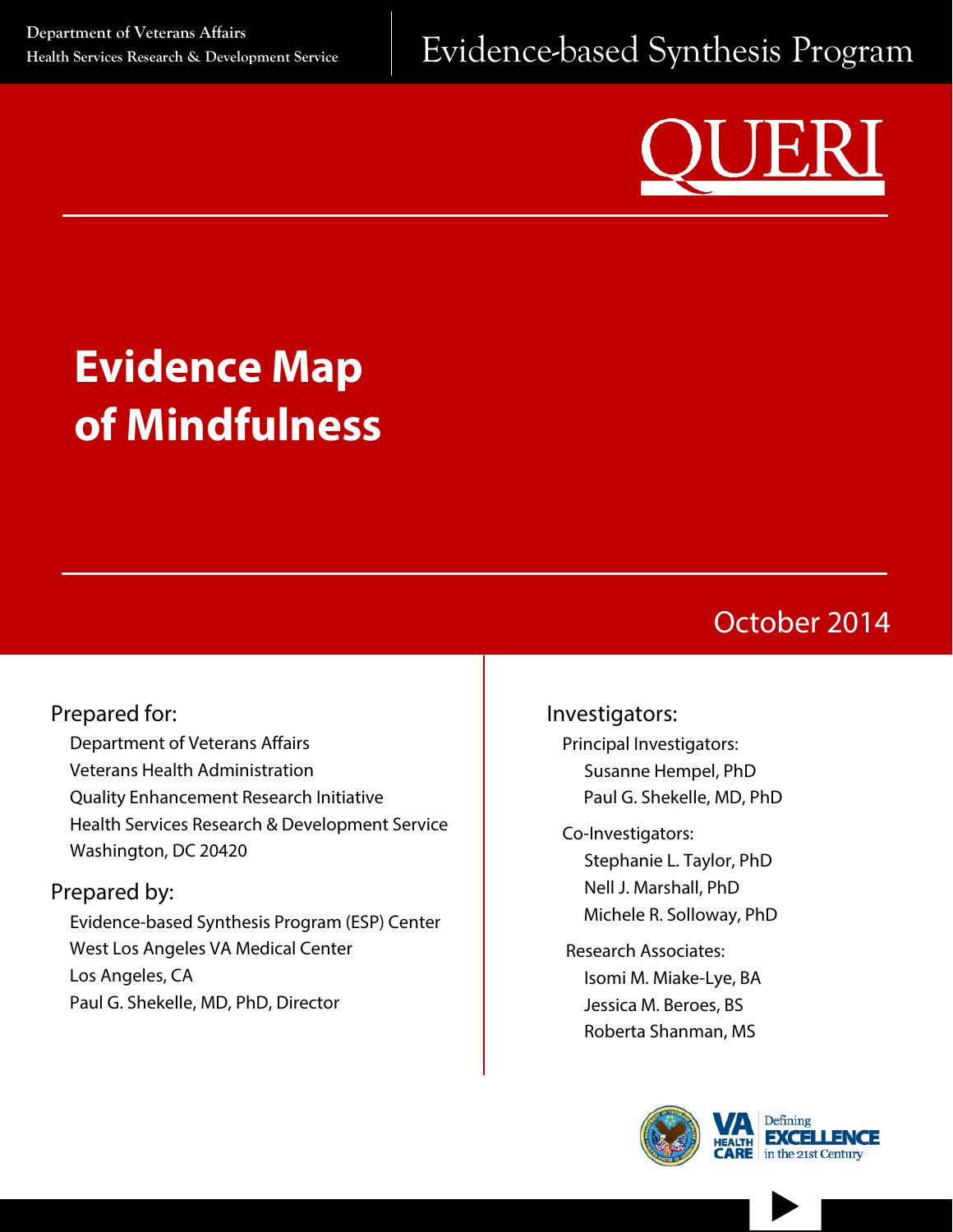# **PREFACE**

Quality Enhancement Research Initiative's (QUERI) Evidence-based Synthesis Program (ESP) was established to provide timely and accurate syntheses of targeted healthcare topics of particular importance to Veterans Affairs (VA) clinicians, managers and policymakers as they work to improve the health and healthcare of Veterans. The ESP disseminates these reports throughout the VA, and some evidence syntheses inform the clinical guidelines of large professional organizations.

QUERI provides funding for four ESP Centers and each Center has an active university affiliation. The ESP Centers generate evidence syntheses on important clinical practice topics, and these reports help:

- develop clinical policies informed by evidence;
- guide the implementation of effective services to improve patient outcomes and to support VA clinical practice guidelines and performance measures; and
- set the direction for future research to address gaps in clinical knowledge.

In 2009, the ESP Coordinating Center was created to expand the capacity of HSR&D Central Office and the four ESP sites by developing and maintaining program processes. In addition, the Center established a Steering Committee comprised of QUERI fieldbased investigators, VA Patient Care Services, Office of Quality and Performance, and Veterans Integrated Service Networks (VISN) Clinical Management Officers. The Steering Committee provides program oversight, guides strategic planning, coordinates dissemination activities, and develops collaborations with VA leadership to identify new ESP topics of importance to Veterans and the VA healthcare system.

Comments on this evidence report are welcome and can be sent to Nicole Floyd, ESP Coordinating Center Program Manager, at [Nicole.Floyd@va.gov.](mailto:Nicole.Floyd@va.gov)

**Recommended citation:** Hempel, S, Taylor, SL, Marshall, NJ, Miake-Lye, IM, Beroes, J M, Shanman, R, Solloway, MR, Shekelle, PG. Evidence Map of Mindfulness. VA-ESP Project #05-226; 2014

This report is based on research conducted by the Evidence-based Synthesis Program (ESP) Center located at the West Los Angeles VA Medical Center, Los Angeles, CA, funded by the Department of Veterans Affairs, Veterans Health Administration, Office of Research and Development, Quality Enhancement Research Initiative. The findings and conclusions in this document are those of the author(s) who are responsible for its contents; the findings and conclusions do not necessarily represent the views of the Department of Veterans Affairs or the United States government. Therefore, no statement in this article should be construed as an official position of the Department of Veterans Affairs. No investigators have any affiliations or financial involvement (*eg*, employment, consultancies, honoraria, stock ownership or options, expert testimony, grants or patents received or pending, or royalties) that conflict with material presented in the report.



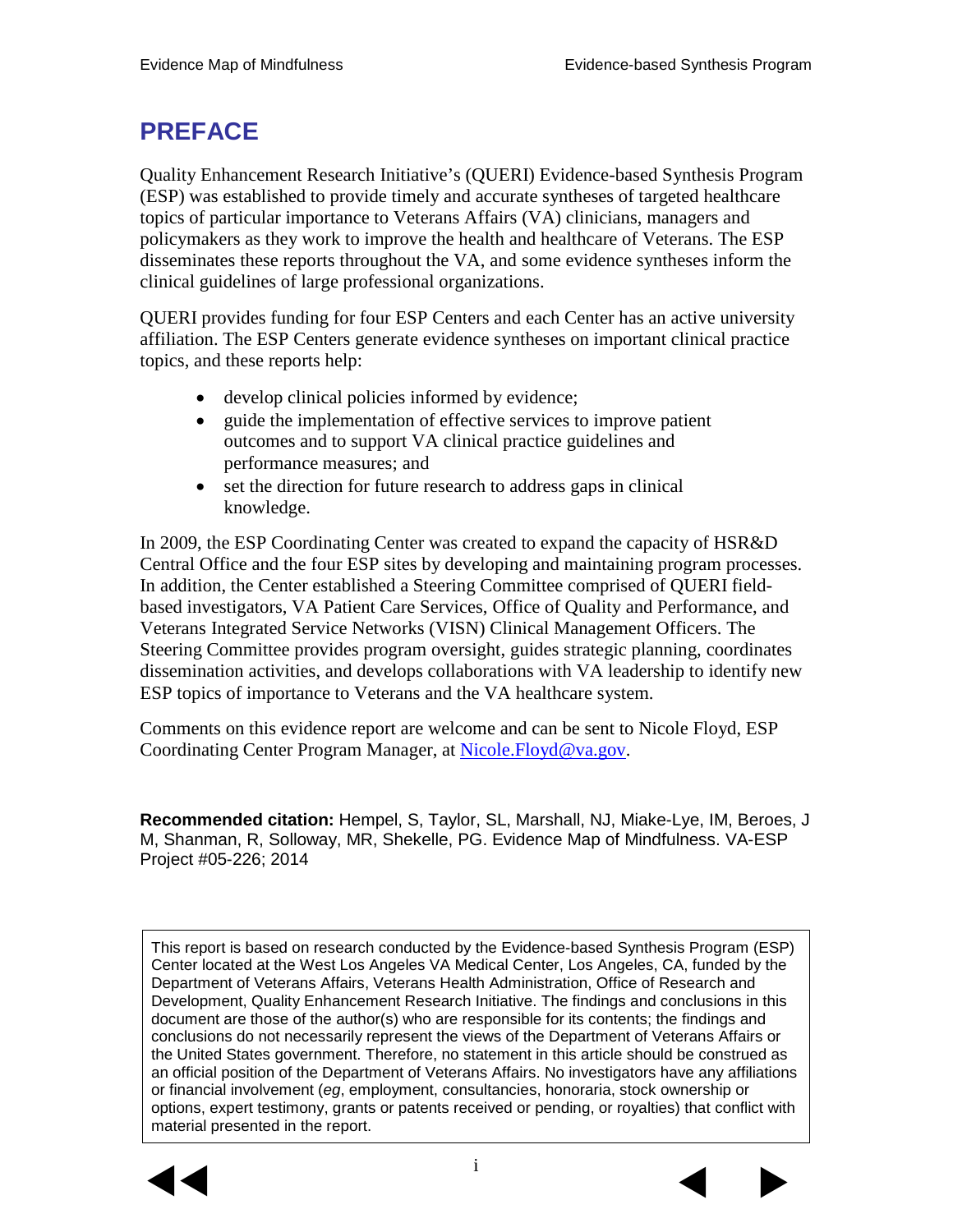# **EVIDENCE MAP OF MINDFULNESS**

# **ABSTRACT**

This evidence map provides an overview of "mindfulness" intervention research and describes its volume and focus. It summarizes patient outcomes as reported in systematic reviews of randomized controlled trial evidence. We searched 10 electronic databases to February 2014, screened reviews of reviews, and consulted topic experts. We used a bubble plot as a visual overview of the distribution of evidence and synthesized results narratively in an executive summary. In total, 81 systematic reviews met inclusion criteria and the largest review included 109 mindfulness RCTs. Most research is available for general overviews on health benefits or psychological wellbeing. Reviews on chronic illness, depression, substance use, somatization, distress, and mental illness included 10 or more RCTs. Reviews suggest differential effects of mindfulness-based stress reduction (MBSR), mindfulness-based cognitive therapy (MBCT), and other mindfulness-based interventions, and definitions of "mindfulness-based" varied. The most consistent effect was reported for depression but published meta-analyses also indicated effects compared to passive control of MBSR on overall health, chronic illness, and psychological variables; MBCT for mental illness; and mindfulness interventions for somatization disorders. Limited evidence is also available for mindfulness interventions for pain, anxiety, and psychosis compared to passive control groups. More detail is provided for priority areas post-traumatic stress disorder, stress, depression, and wellness. The evidence map provides a broad overview (not detailed or definitive effectiveness evidence) over the existing research to help interpret the state of the evidence to inform policy and clinical decision making.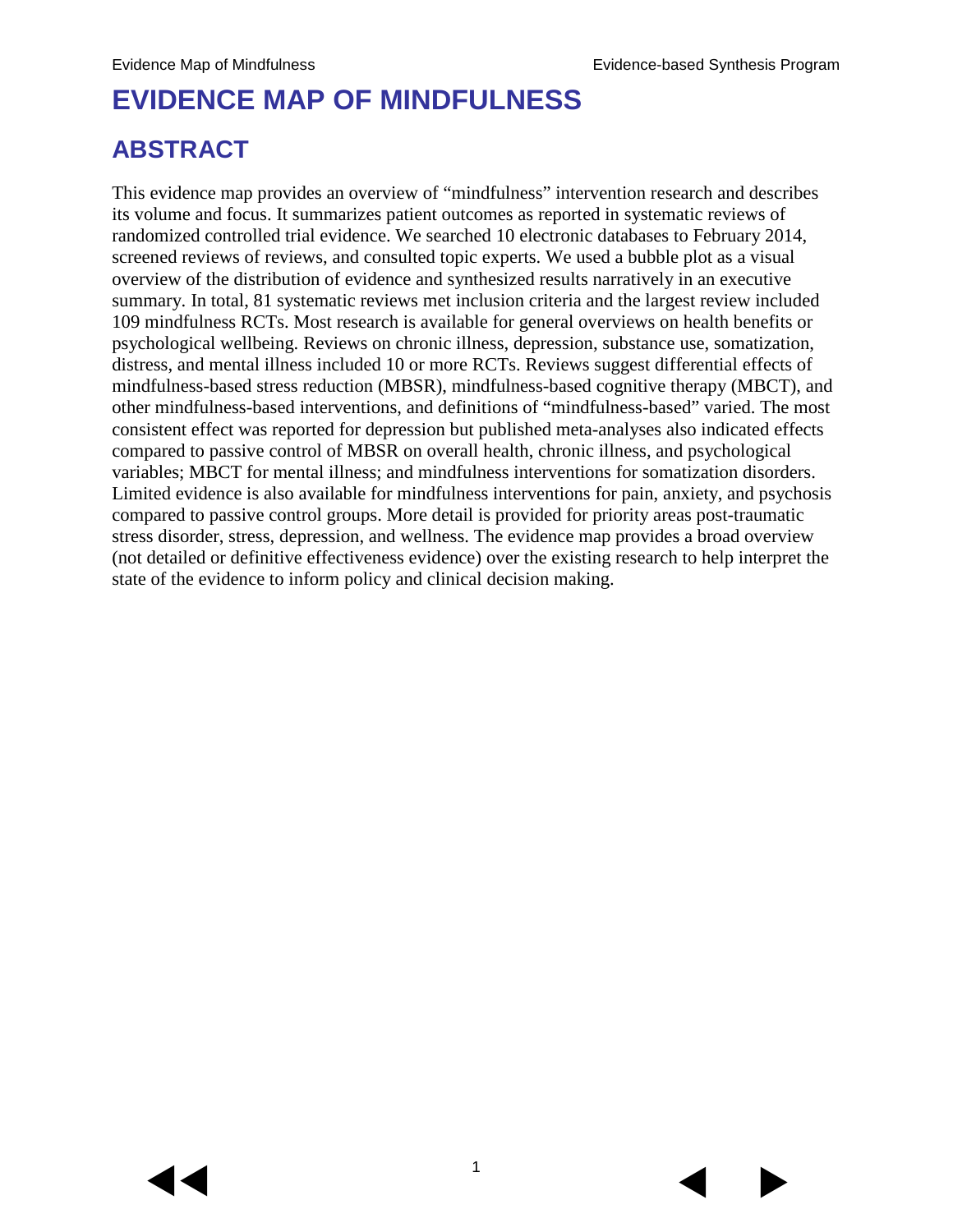# **INTRODUCTION**

Many Veterans desire complementary and alternative medicine or integrative medicine modalities, both for treatment and for the promotion of wellness. Given the VA's desire to promote evidence-based practice, this evidence mapping project aims to help provide guidance to VA leadership about the distribution of evidence on mindfulness approaches.

Mindfulness, often translated from Sanskrit to mean "awareness," is an ancient Buddhist concept and, although many different forms and definitions exist, a central aspect of the practice is the intention to be more aware and engaged in the present moment. Two components can be differentiated: the self-regulation of attention so that it is maintained on immediate experiences (thereby allowing for increased recognition of mental events in the present moment) and adopting a particular orientation toward experiences in the present moment (an orientation that is characterized by curiosity, openness, and acceptance).<sup>[1](#page-23-0)</sup> Kabat-Zinn is often credited with popularizing mindfulness in the US by creating a mindfulness-based stress reduction (MBSR) program for treating chronic disease which created institutional capacity for using mindfulnessapproaches in clinical settings.<sup>2</sup> Evaluations of a large number and variety of mindfulness interventions have been published, there is only limited agreement on how to define mindfulness interventions, and formats and components vary across interventions. [3-5](#page-23-2)

## **KEY QUESTIONS/SCOPE OF PROJECT**

The project deliverables are:

- An Evidence Map that provides a visual overview of the distribution of evidence (both what is known and where there is little or no evidence base) for mindfulness; and
- A set of executive summaries that would help stakeholders interpret the state of the evidence to inform policy and clinical decision making.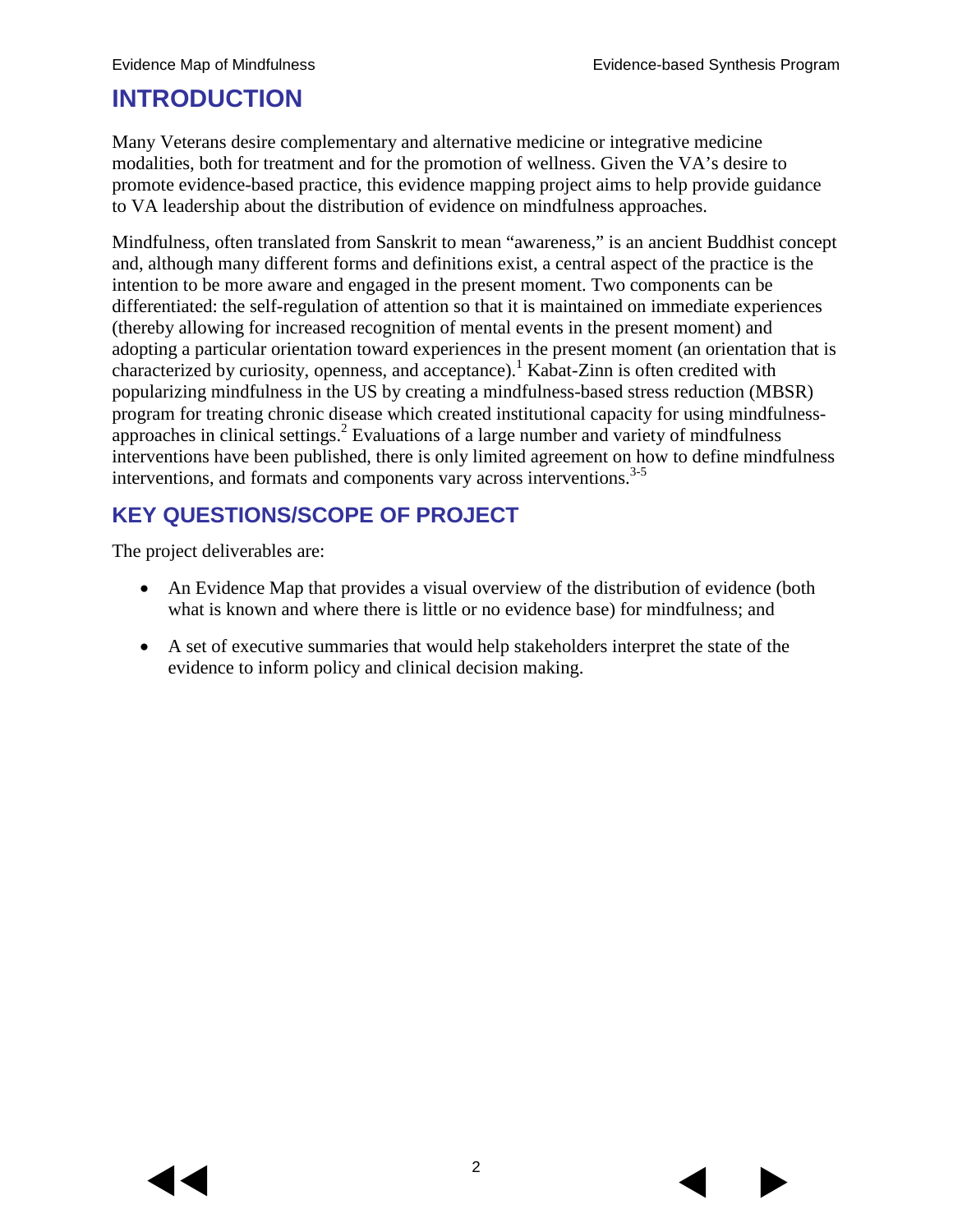# **METHODS**

This evidence map provides a visual overview of the existing evidence on mindfulness intervention research. Given the breadth of the research field and diversity of interventions, we used systematic reviews to estimate the research volume and research focus. Systematic reviews follow a standardized and resource-intense approach that aims to identify all pertinent studies to answer a particular research or policy question. Systematic reviews search multiple sources to identify studies, screen potentially relevant studies in detail against specified inclusion and exclusion criteria, and summarize results across individual studies. Studies may be synthesized in a meta-analysis, a statistical technique to pool data across published studies. Meta-analysis is instrumental in detecting treatment effects across individual, often small and statistically underpowered, studies. To give a very broad indication of the clinical effectiveness, we used the results reported across randomized controlled trials (RCTs). RCTs represent a rigorous research design which can provide strong evidence for the effectiveness of mindfulness interventions.

#### **DATA SOURCES AND SEARCHES**

We searched the electronic databases PubMed (using the systematic review clinical query), the Database of Abstracts of Reviews of Effects (DARE, a database dedicated to cataloguing systematic reviews in healthcare), the Cochrane Library of Systematic Reviews (which keeps a record of all ongoing and completed Cochrane reviews), the Campbell Collaboration database (covering reviews on social interventions in crime and justice, education, international development, and social welfare), AMED (the Allied and Complementary Medicine database), CINAHL (which indexes the nursing and allied health literature), and PsycInfo (which is directed at psychological research) to identify English-language systematic reviews published without date restriction focusing on mindfulness interventions to February 2014. In addition, we screened published reviews of reviews and consulted with topic experts.

### **STUDY SELECTION**

To be included in the evidence map, publications had to meet the following criteria:

- Design: Systematic reviews focusing on mindfulness interventions and summarizing primary research studies were eligible for inclusion in the evidence map. We defined systematic reviews as reviews that either self-identified as a "systematic review" or reviews that reported the search sources and accounted for identified studies.
- Participants: Systematic reviews including adults participating in a mindfulness intervention for any health-related indication were eligible for inclusion. Systematic reviews of adults or unspecified age groups were included; systematic reviews exclusively focusing on children and adolescents were excluded. Systematic reviews were not limited to "patients" and may have targeted staff or non-clinical participants, but the intervention had to be associated with a health-related indication.
- Intervention: Systematic reviews of the effects of mindfulness interventions for any clinical indication were eligible for inclusion. Systematic reviews addressing mindfulness and other approaches were eligible if the term "mindfulness" was part of the search strategy. Systematic reviews with search strategies that did not specify any intervention (*eg,* focused on an outcome) and that identified mindfulness studies were also included. Systematic reviews that included mindfulness intervention studies but did not systematically search for these (*eg,* by reviewing "meditation" interventions where only



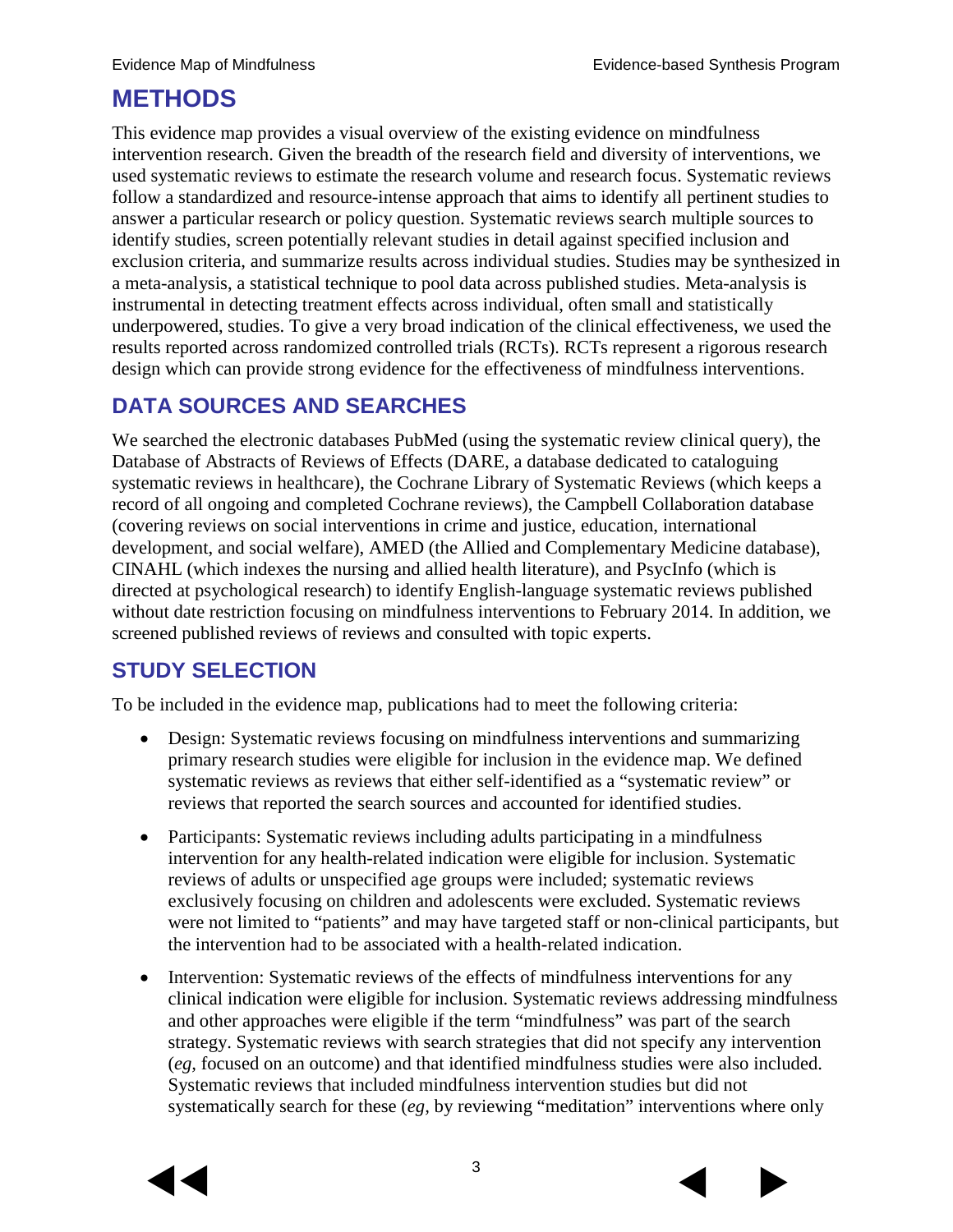those mindfulness studies were found that used the descriptive term "meditation"), and broad reviews on complementary and alternative medicine approaches without a systematic strategy to identify mindfulness interventions were excluded. We accepted the authors' definition of "mindfulness intervention," which may include a number of interventions, but publications had to refer to "mindfulness" to be considered.

- Outcome: Patient outcomes were eligible for inclusion. Publications of prevalence, use, costs, study design features, intervention features, or mechanistic outcomes (*eg*, neurobiological changes, EEG reaction) and not reporting patient health outcomes were excluded.
- Timing: Any intervention duration and any followup point were eligible for inclusion.
- Setting: The setting was not limited to healthcare-related settings, but interventions had to be associated with a health-related indication to be eligible for inclusion.
- Other limiters: Systematic reviews regardless of the publication date were eligible for inclusion. English-language systematic reviews, regardless of the language of the included studies, were eligible.

Two independent literature reviewers screened the systematic review search results. Citations deemed potentially relevant or unclear by at least one reviewer were obtained as full text. The full text publications were screened against the specified inclusion criteria by 2 independent reviewers; disagreements were resolved through discussion. The literature flow was documented in an electronic database and reasons for exclusion of full text publications were recorded.

### **DATA ABSTRACTION AND QUALITY ASSESSMENT**

We identified systematic reviews meeting the inclusion criteria and removing data duplicates from the database so that each systematic review entered the dataset only once (this entailed consolidating online-only and final publication of articles, Cochrane reviews published in the Cochrane database and in a journal article, multiple updates of Cochrane reviews, and references to systematic reviews differently indexed in general and specialist databases). Where originals and updates of systematic reviews by the same author group were available, only the most recent version was considered.

From each included systematic review, we extracted the specific clinical indication (*eg*, cancer care) and the main patient outcomes summarized across studies. We extracted the number of included mindfulness RCTs; when randomization information was not available, studies included in the review were retrieved to check their status individually. We extracted whether the review reported statistically significant benefits of mindfulness interventions across included RCTs, the size of the treatment effect for the main patient outcomes together with the comparator, and the number of studies the result was based on. In addition, we abstracted whether the review addressed adverse events.

To address the validity of effects, we documented which particular format of mindfulness intervention (*eg*, MBSR) the review had searched for and which formats the pooled result was primarily based on. To address the validity of the systematic review, we extracted whether the review was published by an organization known for their expertise and high-quality systematic reviews (*eg*, Cochrane review). Data were extracted by a content expert and checked by an experienced systematic reviewer in an online database designed for systematic reviews using a pilot-tested, standardized form.



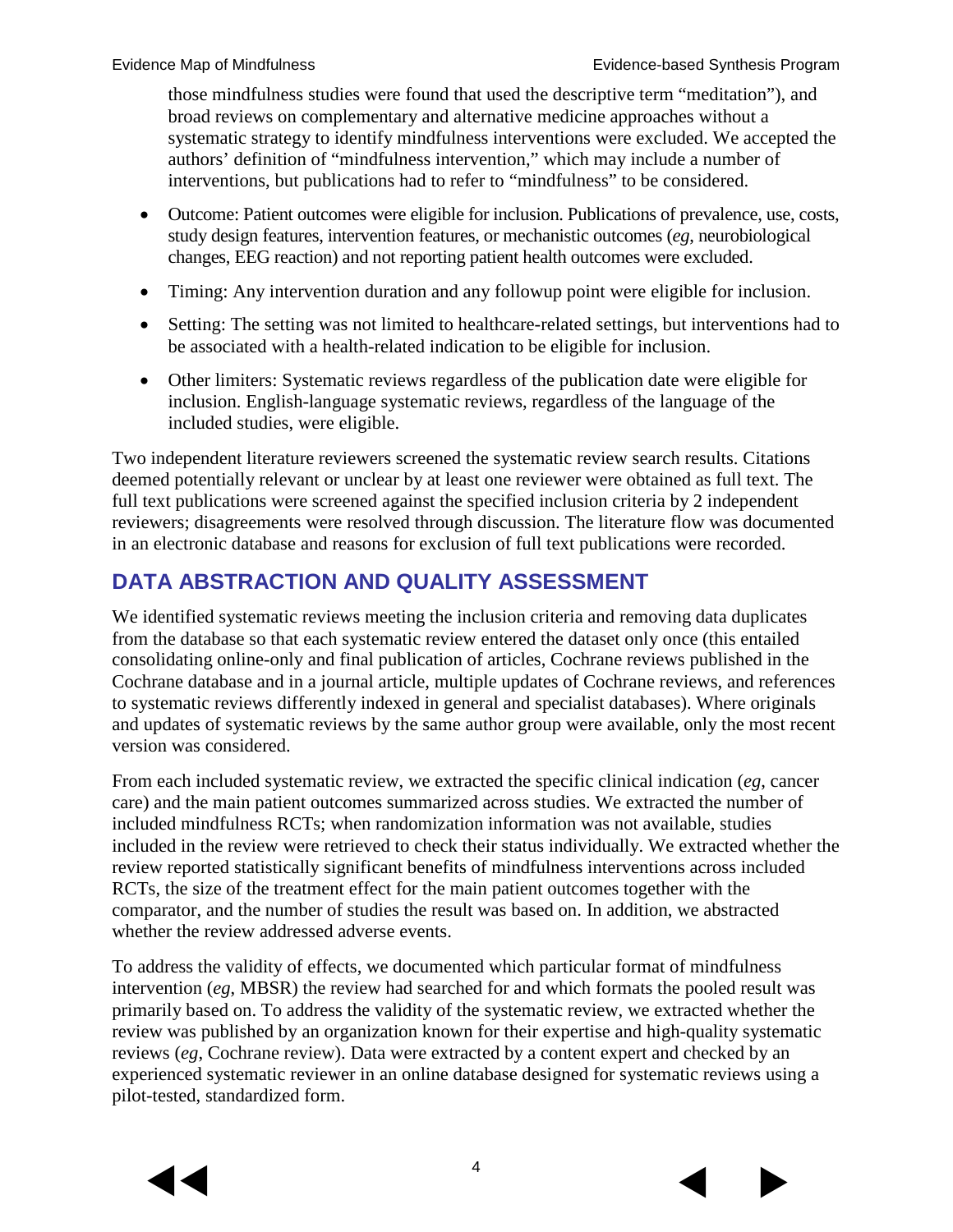# **DATA SYNTHESIS AND ANALYSIS**

The evidence base was distilled into a visual overview using a bubble plot format and results were synthesized narratively in an executive summary.

#### **Bubble plots**

The bubble plot uses 5 dimensions to display information: the x-axis; y-axis; the number, size, and color of the bubble.

**Clinical indications** (number of bubbles): We used the topics of the individual systematic reviews as reported by the review authors to categorize the reviews. Reviews focused on outcomes or clinical indications. All identified systematic reviews were allocated to a single content area and did not enter the bubble plot multiple times. Where reviews provided data for multiple content areas, results were described in the narrative synthesis.

**Literature size** (y-axis): The bubble plots provide an overview of the research volume for the clinical indications. For this estimate we used the number of included RCTs per review, selecting the systematic review with the most included mindfulness RCTs for the topic as the research volume estimate. Reviews vary in their inclusion criteria for study designs (*eg*, whether or not they include observational studies). A well-established research design, such as RCTs, that is likely to be included in all reviews, provides a broad estimate of the research volume.

**Effect** (x-axis): The bubble plot provides a very broad indication of the clinical effectiveness of mindfulness interventions according to patient health outcomes reported in RCTs. For each clinical topic, all available systematic reviews were reviewed. Most emphasis was given to the largest review (which should provide the most complete literature synthesis), Cochrane reviews (given their methodological quality), or reports from agencies specializing in unbiased systematic reviews such as Agency for Healthcare Research and Quality (AHRQ) reports. For effect size estimates, meta-analytic results were sought to provide a summary effect across individual and often small and underpowered studies. In order to provide information on intervention-specific effects, the effect determination focused on the effectiveness of the mindfulness intervention compared to a control group. Preference was given to passive control groups (*ie,* no intervention, base treatment given to both treatment arms, waitlist group, not further specified usual care, or provider-independent interventions). Comparative effectiveness results and equivalence / non-inferiority demonstrations of mindfulness compared to other active interventions were described in the narrative synthesis.

**Reviews** (bubble size): We used the size of the bubble to document the number of identified systematic reviews on the topic.

**Intervention** (color): "Mindfulness" covers a wide range of intervention approaches that are distinctly different, such as MBSR and mindfulness based cognitive therapy (MBCT). In the figure, red indicates the result is primarily based on interventions where mindfulness was only a component of the overall intervention. Pink indicates the result is based on MBSR studies, purple indicates MBCT studies, and yellow indicates the result is based on another selected mindfulness intervention. Blue indicates the result is based on MBSR and MBCT studies, while green indicates the result is based on many different mindfulness-based approaches.



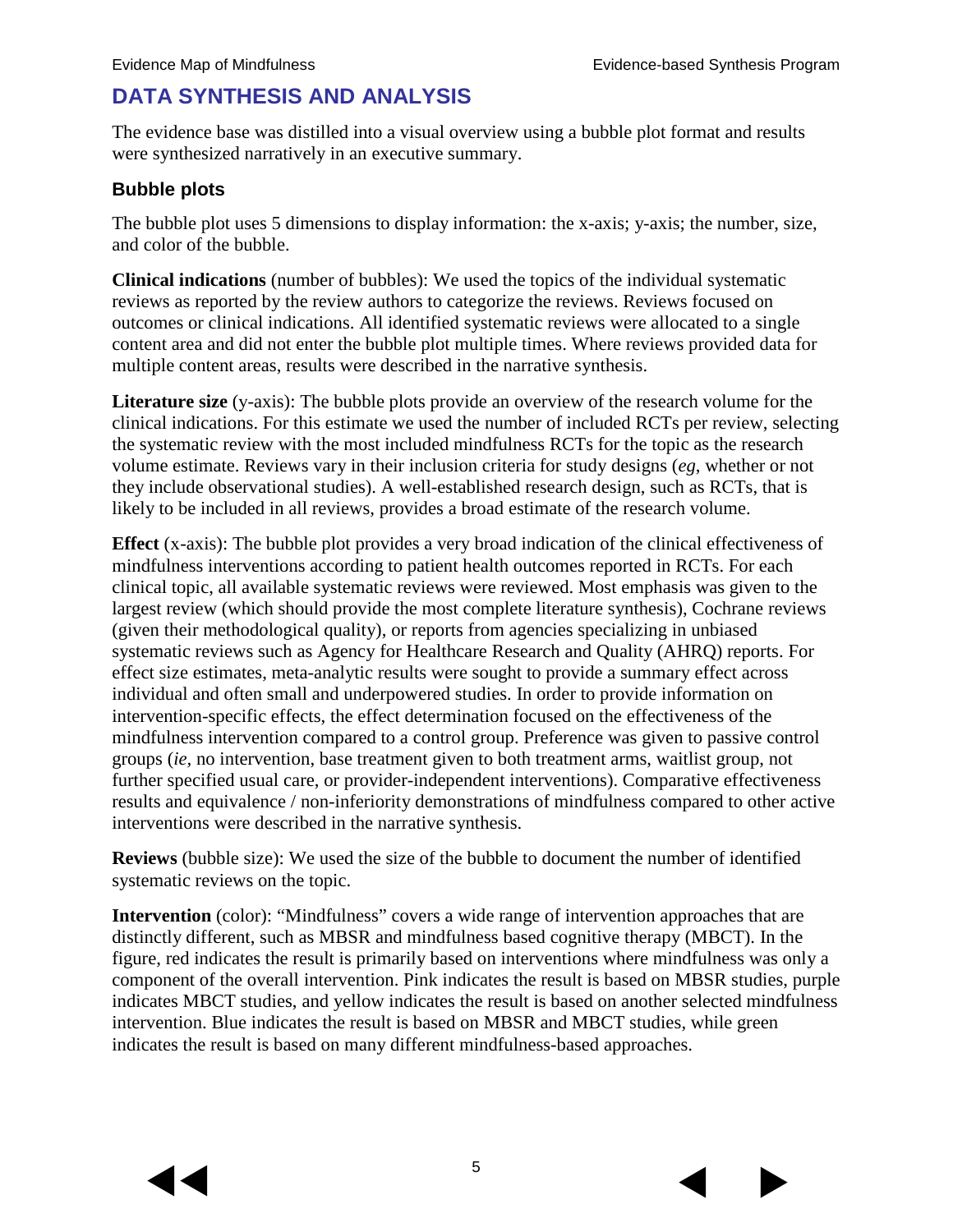#### **Executive Summary**

While the bubble plot can only display very limited information, the narrative synthesis provides more information on the size of the treatment effect, the individual included clinical indications, the assessed outcomes, characteristics of the identified reviews, the comparator against which the treatment effect was estimated, and other pertinent information on the included studies.

#### **VA PRIORITY AREAS**

The primary clients and technical expert panel (TEP) determined the outcomes and clinical indications post-traumatic stress disorder (PTSD), stress, depression, and wellness to be VA priority areas. We provided more detail on existing research in these *a priori* identified priority areas, including information on the intervention components, course format, and adverse events of the intervention, where reported.

The published literature continues to grow and new RCTs may challenge existing summaries of the literature. Hence, we have identified recently published RCTs not yet included in published systematic reviews in a scoping review for the identified priority areas. Studies had to be explicitly described as a mindfulness intervention and had to refer to the outcome of interest in the title or the abstract of the citation to be considered. We used the Randomized Controlled Trial filter in PubMed to identify new RCTs. No language restriction was applied.

#### **FUTURE RESEARCH**

We identified evidence gaps by documenting topic areas for which systematic reviews exist, but despite a systematic search, the reviews did not identify relevant RCTs (*ie,* high evidence level research studies). In addition, we documented clinical indications for which there is conflicting evidence across identified reviews or where reviews concluded that the existing evidence base is insufficient to come to firm conclusions.

The international review registry PROSPERO and the Cochrane library of Systematic Reviews were screened for ongoing reviews. We documented these registered reviews that will become available to summarize a topic area in the near future.

### **TECHNICAL EXPERT PANEL**

The TEP included Dr. Stephen Ezeji-Okoye, VHA Central Office Field Advisory Committee on Complementary and Alternative Medicine; Laura Krejci, Associate Director Office of Patient Centered Care and Cultural Transformation; Jill Bormann, Associate Nurse Executive/Research and Clinical Nurse Specialist in Adult Psychiatric-Mental Health Nursing with the Veterans Affairs San Diego Healthcare System, San Diego, California; David Kearney, University of Missouri Kansas City Medical School VA Puget Sound Health Care System - Seattle Division; and John (Greg) Serpa, PhD, California School of Professional Psychology VA Greater Los Angeles Healthcare System.

#### **PEER REVIEW**

A draft version of the deliverables was reviewed by technical experts, as well as clinical leadership. Reviewer comments were addressed in the final product and are documented in the appendix.

### **RESULTS**

The systematic review search identified 332 citations. This included 81 unique systematic reviews meeting the inclusion criteria.<sup>6-86</sup> The results are presented in a bubble plot and a text summary.



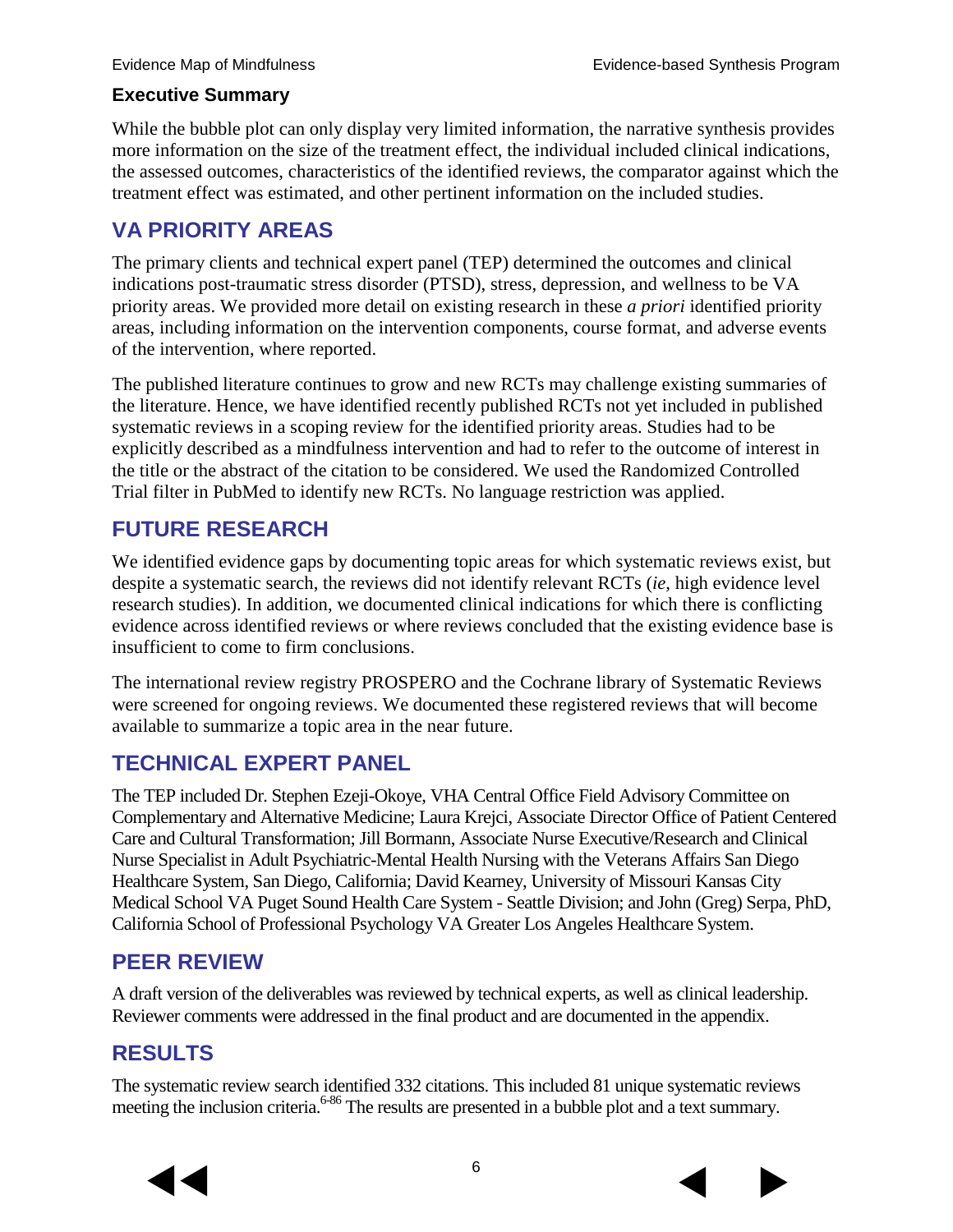#### 113 112 111 Health-all 110 109 108 107 38 37 Psychologi 36 35 34 33 32 31 30 29 28 Literature Size 27 26 25 24 23 22  $21$  $20\,$ 19 Chron  $18\,$  $17\,$ 16 Depression  $15$  $14$ stres Menta 13  $12$ lettess Depression Anxiety  $11$  $10\,$ 9  $\,$  8  $\,$ ganitive Rumination Pain Stress  $\overline{7}$ unction Cancer 6 ancer<br>general 5  $\overline{\mathbf{4}}$ 3  $\mathbf 2$ Stroke htellectual corre  $\mathsf 1$ care  $\pmb{0}$ disor Unclear evidence Evidence of potentially Evidence of a potential no effect positive effect Effect

#### **Evidence Map of Mindfulness**

The bubble plot broadly summarizes mindfulness intervention systematic reviews published to February 2014 and shows the clinical conditions addressed in reviews (bubbles), the estimated size of the literature (y-axis), the effectiveness trend according to reviews (x-axis), and the number of reviews (bubble size) per clinical condition. Colors: green (various mindfulness interventions), pink (MBSR), purple (MBCT), blue (MBSR+MBCT), yellow (unique mindfulness-based intervention)

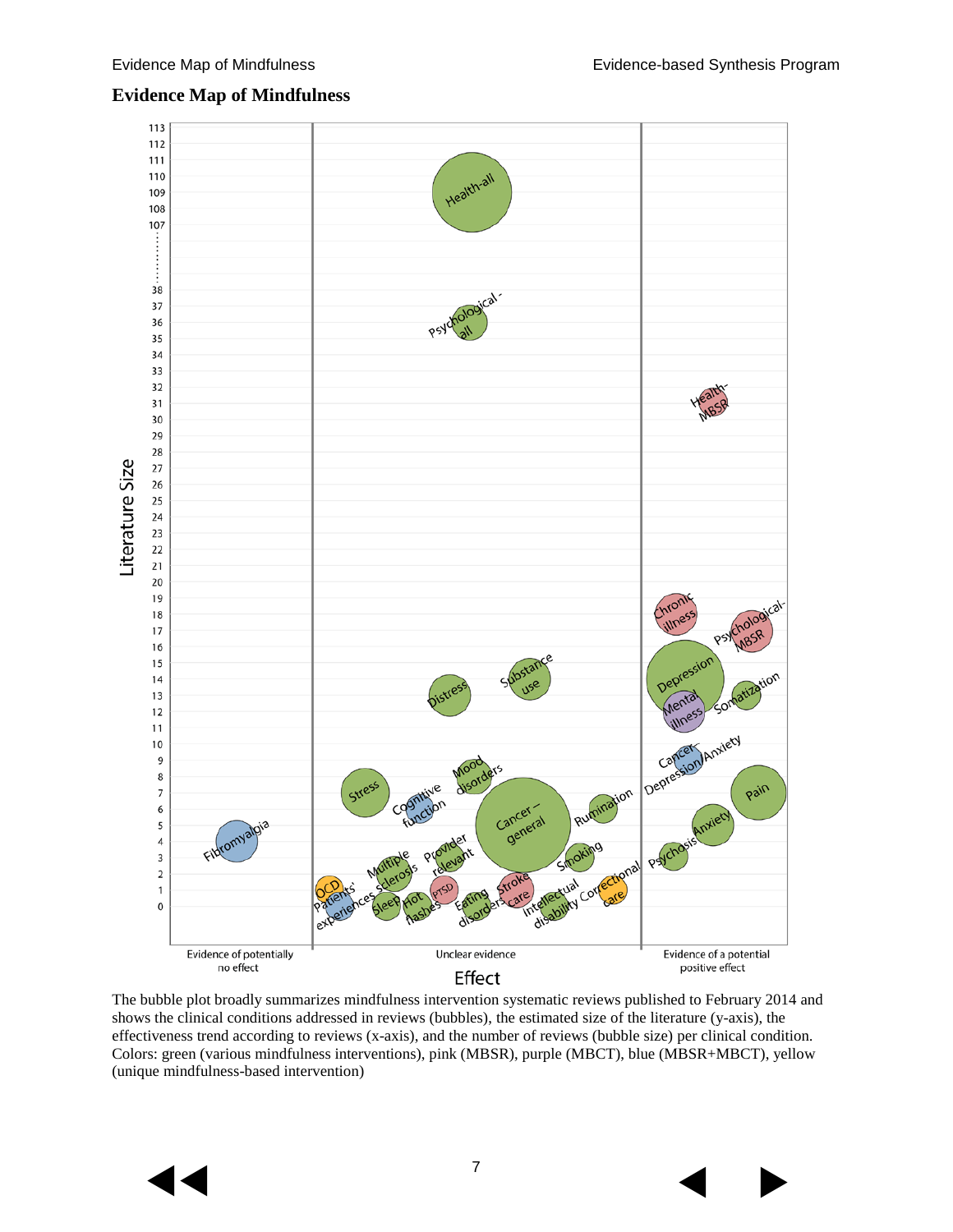### **EXECUTIVE SUMMARY**

The evidence map used the clinical topics addressed in existing systematic reviews. Reviews varied widely in scope. While some reviews evaluated specific interventions, such as MBSR following the original 8-week structured program, others included a large range of mindfulnessbased interventions such as MBCT, mindfulness meditation, or complex interventions where mindfulness was one of many components. In addition, review authors varied in their definition of "mindfulness intervention." The evidence map displays the topics of systematic reviews; primary research studies may have contributed to multiple systematic reviews. All depicted dimensions are estimates and can only provide a broad overview of the evidence base.

#### **Areas with the Largest Research Base**

We identified 9 systematic reviews that addressed health benefits of mindfulness interventions (**health-all**) and the largest review included 109 RCTs. The largest review, a comprehensive meta-analysis of 209 mindfulness-based therapy studies, reported positive effects in pre-post comparisons and across controlled studies but not effects seen in RCTs specifically (*ie,* the most robust research design).<sup>[47](#page-26-0)</sup> The review included mindfulness meditation-based interventions and excluded studies that examined mindfulness as part of another treatment, such as cognitive behavior protocol, Acceptance and Commitment Therapy, Dialectical Behavior Therapy, and Loving-Kindness Meditation. An AHRQ report on meditation practices included 50 RCTs evaluating mindfulness-based approaches, including mindfulness meditation techniques not further described, Zen Buddhist meditation, MBCT, and Vipassana meditation.<sup>87</sup> Individual study results varied, the quality of included studies was rated as poor, and no pooled result across studies was reported. The report stated further that in cardiovascular diseases, indirect comparisons showed that there were no significant differences in measures of anxiety between yoga and MBSR. A 2004 meta-analysis included 7 RCTs and reported a positive effect for mental health (Cohen's d 0.54; 95% confidence interval (CI) 0.35, 0.74; p<0.001; 7 RCTs) but physical health estimates were not pooled separately from other study designs and the statistical significance of the individual study results was not reported.<sup>[44](#page-25-0)</sup> Six additional reviews included between 26 and zero mindfulness-based intervention RCTs, with varying individual study results, and did not report a pooled treatment estimate for RCTs.

A Campbell Collaboration systematic review addressed health benefits of MBSR (**health-MBSR**) and included 31 RCTs.<sup>[8](#page-23-4)</sup> The review only included training programs based on the protocol elements specified by Kabat-Zinn (body-scan exercises, mental exercises focusing attention on breathing, physical exercises focusing on the awareness of bodily sensations, and the practice of being fully aware during everyday activities). The review reported positive effects on the combined outcome mental health (SMD 0.53; 95% CI -0.43, 0.64; 26 RCTs), measures of personal development (0.50; 95% CI 0.35, 0.66; 12 RCTs), quality of life (0.57; 95% CI 0.17, 0.96; 4 RCTs), mindfulness (0.70; 95% CI 0.05, 1.34; 7 RCTs), and somatic health (0.31; 95% CI 0.10, 0.52; 10 RCTs) compared to waitlist and usual care control groups. The review concluded that MBSR has a moderate and consistent effect on a number of measures of mental health for a wide range of target groups and appears to improve measures of personal development such as empathy and coping, enhances mindfulness and quality of life, and improves some aspects of somatic health. The review also noted that there is a lack of data on social function, work ability, and long-term effects.

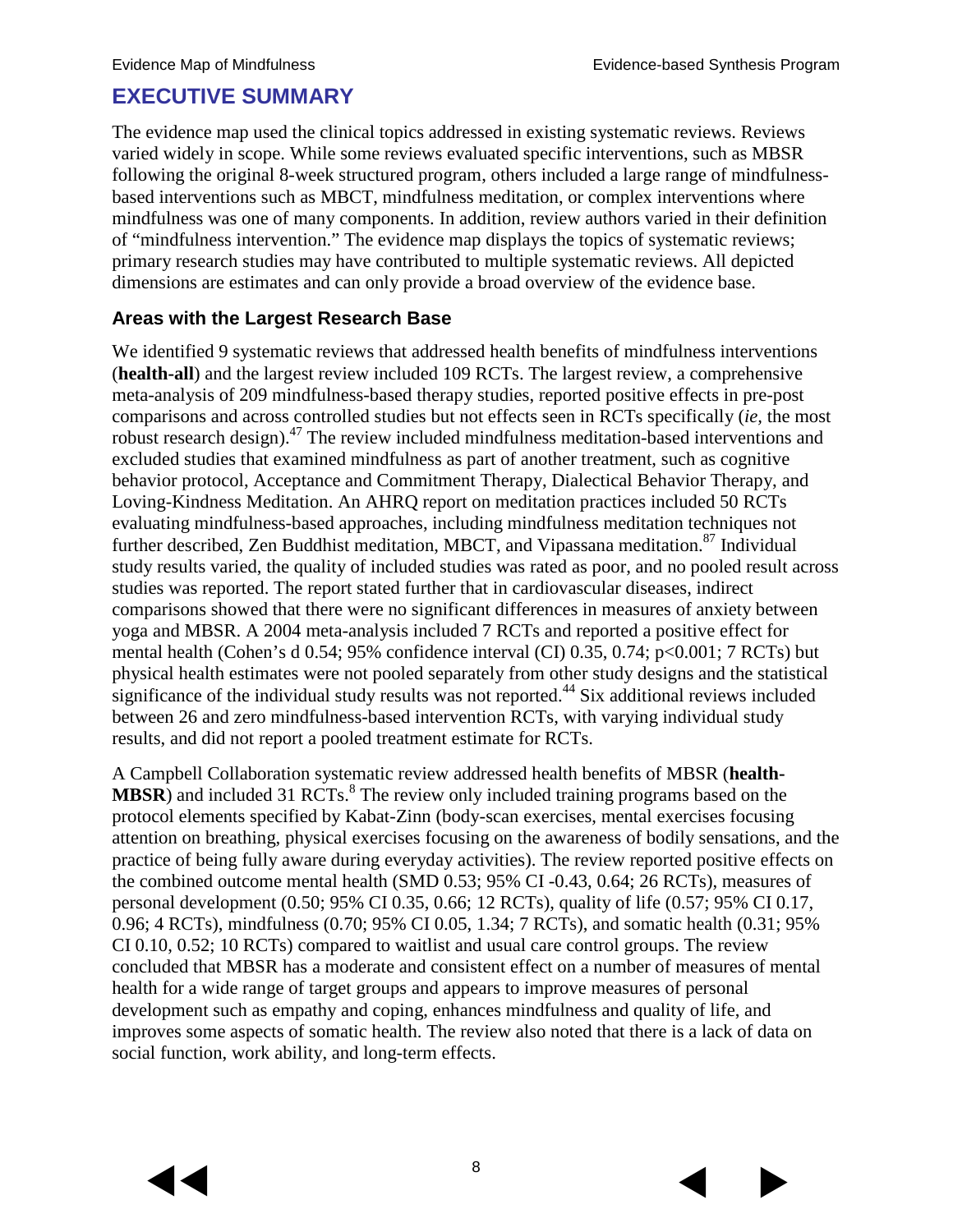We identified 2 systematic reviews that addressed psychological wellbeing (**psychological-all**) and the largest review included 36 RCTs. The largest review was based on an AHRQ report on meditation programs for psychological stress and wellbeing, which classified MBSR, MBCT, Vipassana, Zen, and other mindfulness meditation as mindfulness-based. The review reported positive effects for anxiety (Cohen's d 0.38; 95% CI 0.12, 0.64; at 8 weeks; 0.22; 95% CI 0.02, 0.43; at 3-6 months; 8 RCTs total), depression (0.30; 95% CI -0.00, 0.59; at 8 weeks; 0.23; 95% CI 0.05, 0.42; at 3-6 months; 10 RCTs total); and pain (0.33; 95% CI, 0.03 to 0.62; 4 RCTs) compared to control interventions matched in time and attention.<sup>43</sup> The AHRO report also showed a positive effect on negative affect (general anxiety, stress/distress, and depression outcomes combined; standardized mean difference (SMD) -0.34 (95% CI -0.53, -0.14; 10 RCTs).<sup>[3](#page-23-2)</sup> Data on stress/distress varied by comparator, the pooled results for the outcomes mental health related quality of life, positive affect, and sleep were negative, and there was insufficient evidence for positive mood, attention, substance use, eating habits, and weight. There was no evidence that meditation programs were better than any active treatment (*ie,* drugs, exercise, and other behavioral therapies). The review concluded that meditation programs can result in small to moderate reductions of multiple negative dimensions of psychological stress. An additional review evaluated the effects of mindfulness meditation in non-clinical samples.<sup>9</sup> The pooled effect across psychological variables was statistically significant for MBSR (r 0.29; 12 RCTs) and for mindfulness meditation (r 0.22; 5 RCTs) compared to inactive control groups. The review's conclusions were centered on differences in effects between MBSR and "pure" mindfulness meditation interventions seen across the multitude of included studies; the authors suspected that effect sizes in MBSR might be partly inflated by effects not attributable to the mindfulness meditation component.

Two systematic reviews addressed MBSR and psychological variables (**psychological-MBSR**) and the largest included 17 RCTs. The largest review reported across all psychological outcomes an effect size of Cohen's d 0.396 (95% CI 0.19, 0.61; p<0.001; 17 RCTs) compared, primarily, to waitlist.<sup>[20](#page-24-0)</sup> Stratified by comparator, active treatments (progressive muscle relaxation, cognitive behavioral group therapy, or massage) were not statistically significantly better than MBSR (- 0.249; 95% CI -0.731, 0.234; 3 RCTs). MBSR was not statistically significantly better than minimal contact (0.258; 95% CI -0.192, 0.709; 2 RCTs). The effect size estimate of MBSR compared to waitlist was 0.542 (95% CI 0.334, 0.749; 12 RCTs). The review considered 48 different psychological variables and reported positive pooled effects for stress (0.792; 95% CI 0.371, 1.123; 4 RCTs), distress (0.547; 95% CI 0.193, 0.901; 6 RCTs), depression (0.512; 95% CI 0.164, 0.861; 5 RCTs), and anxiety (0.435; 95% CI 0.141, 0.729; 3 RCTs). The review concluded that MBSR compared to waitlist is effective across a broad range of psychological outcomes but comparisons with other forms of treatment are less favorable. A second review addressed anxiety and mood symptoms across a range of populations but did not report a summary effect estimate for the 10 included RCTs and individual study results varied. The more general systematic review by the Campbell Collaboration on MBSR reported positive results for individual as well as a combined mental health outcome (SMD 0.53; 95% CI 0.46, 0.61; 26 RCTs), measures of personal development (0.50; 95% CI 0.35, 0.66; 12 RCTs), quality of life  $(0.57; 95\% \text{ CI } 0.17, 0.96; 4 \text{ RCTs})$ , and mindfulness  $(0.70; 95\% \text{ CI } 0.05, 1.34; 7 \text{ RCTs})$ .<sup>8</sup> A review in cancer patients, described in more detail below, reported a positive effect of MBSR on mental health (Cohen's d 0.37; 95% CI 0.10, 0.64; p<0.003, 4 RCTs).<sup>[55](#page-26-1)</sup>

Three systematic reviews addressed mindfulness interventions in **chronic illness**; the largest included 18 RCTs. The largest (MBSR) review did not pool across studies and the statistical

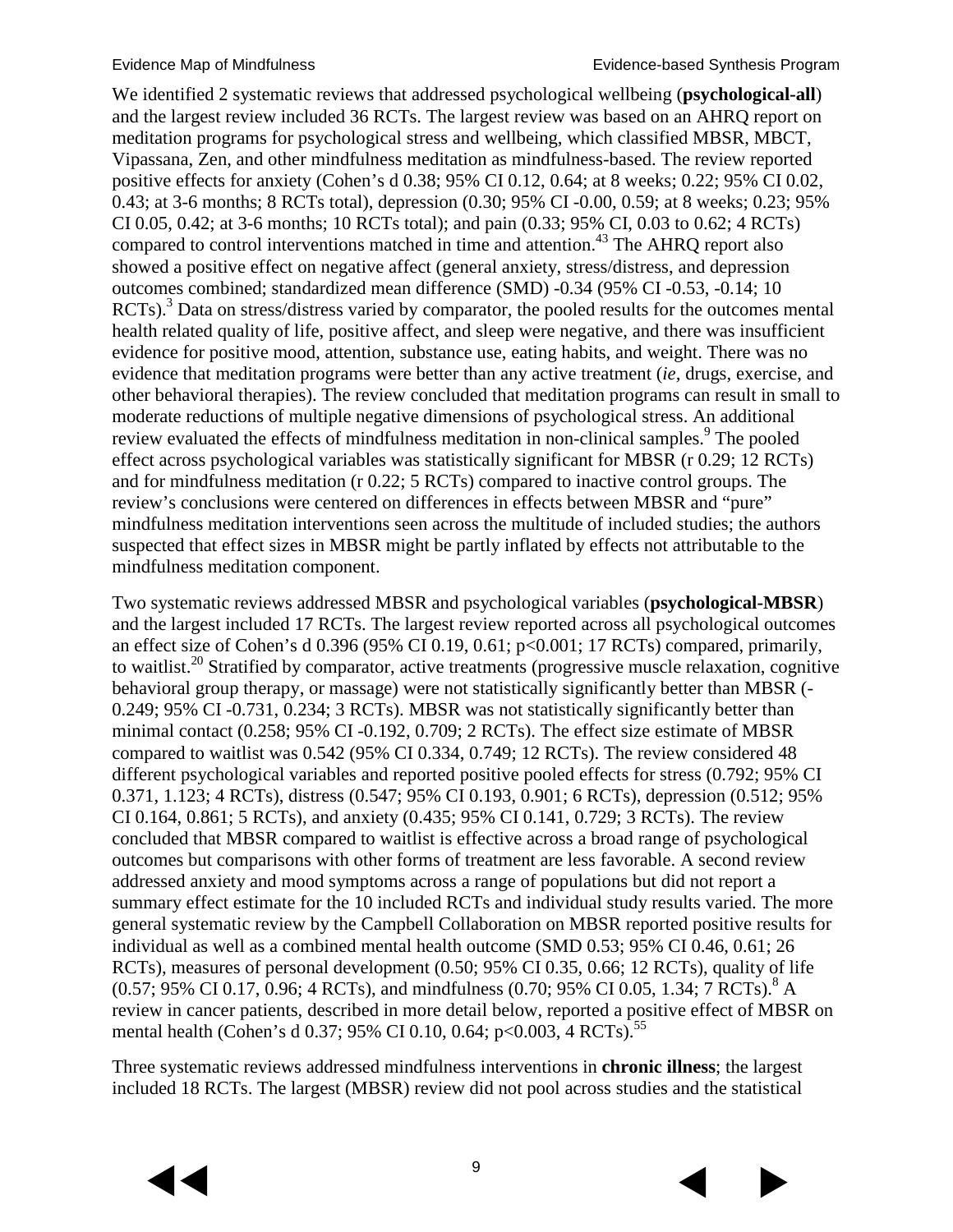significance of individual studies was not reported.<sup>[61](#page-27-0)</sup> A systematic review in adults with a chronic medical disease (defined as conditions that involve some disability caused by irreversible pathological change or illnesses that cause enduring disability) reported SMD 0.32 (95% CI 0.13, 0.50; 3 RCTs) for psychological distress, 0.26 (95% CI 0.18, 0.34; 6 RCTs) for depression, and 0.47 (95% CI 011, 0.83; 4 RCTs) for anxiety comparing MBSR to waitlist and support groups.<sup>[25](#page-24-1)</sup> The review concluded that MBSR has small effects on depression, anxiety, and psychological distress in people with chronic somatic diseases and speculated that integrating MBSR in behavioral therapy may enhance the efficacy of mindfulness based interventions. A third MBSR review found mixed results in individual studies and did not report an estimate across all studies.

We identified 8 systematic reviews focusing specifically on **depression** and the largest included 14 RCTs. The largest review addressed depressive symptoms in people with mental disorders treated with MBCT (12 RCTs), MBSR (1 RCT) or dialectical behavioral therapy with mindfulness training (1 RCT) and found a positive pooled effect (SMD 0.39; 95% CI 0.23, 0.55; p<0.001; 14 RCTs) either alone or in combination with usual care or medication, primarily compared to treatment as usual.<sup>[49](#page-26-2)</sup> The review concluded that mindfulness-based interventions are efficacious for alleviating depressive symptoms in adults with metal disorders and suggested the interventions could be used in conjunction with other treatments in clinical settings. A review on MBCT based on the manual by Segal et al tailored for depression in recurrent major depressive disorder found a significantly reduced risk of relapse/recurrence with a risk ratio (RR) of 0.66 (95% CI 0.53, 0.82; 5 RCTs) compared to treatment as usual or placebo controls.<sup>[64](#page-27-1)</sup> MBCT did not show a statistically significant difference compared to maintenance antidepressant medication across 2 RCTs. The authors concluded that MBCT is an effective intervention for relapse prevention in patients with recurrent major depressive disorder in remission, at least for patients with 3 or more previous episodes. A review on cognitive behavioral group therapy included MBCT RCTs; individual study results varied and no pooled was reported. A systematic review included 2 MBCT RCTs (both statistically significantly positive compared to treatment as usual only / no add-on MBCT therapy) but the authors concluded that because of the nature of the control groups the findings cannot be attributed to MBCT-specific effects.<sup>[7](#page-23-6)</sup> The Canadian Network for Mood and Anxiety Treatments Clinical Guidelines for the management of major depressive disorder in adults concluded that MBCT does not yet have significant evidence as acute treatment but considers it a second-line treatment for the maintenance phase of major depressive disorder in adults.<sup>[63](#page-27-2)</sup> Three additional reviews on depression did not report between group effects or did not find any relevant RCT for the specific review question. The Campbell Collaboration review reported a pooled effect of MBSR of SMD 0.54 (95% CI 0.35, 0.74; 9 RCTs) compared to waitlist or treatment as usual for the outcome depression.<sup>8</sup> As shown, the AHRQ report on mindfulness meditation programs reported positive effects for depression (SMD 0.30; 95% CI 0.00, 0.59; at 8 weeks; 0.23; 95% CI 0.05, 0.42 at 3–6 months; 10 RCTs total).<sup>[43](#page-25-1)</sup> An MBSR-specific review reported a positive effect on depression (SMD 0.512; 95% CI 0.164, 0.861; 5 RCTs).<sup>[20](#page-24-0)</sup> Furthermore, reviews on cancer patients and survivors,<sup>[65](#page-27-3)</sup> chronic illness,<sup>[25](#page-24-1)</sup> somatization disorders,<sup>[51](#page-26-3)</sup> anxiety,<sup>77</sup> and two reviews on mental illness<sup>[33,](#page-25-2)[41](#page-25-3)</sup> also reported statistically significant pooled effects for the outcome depression.

Three systematic reviews addressed the role of mindfulness-based interventions in **substance use** treatment and the largest included 14 RCTs. Results of studies included in the largest review varied and no treatment estimate across all RCTs was reported.<sup>34</sup> Two additional reviews also did not provide summary treatment estimates and results varied across studies and across outcomes. Three systematic reviews addressed psychological **distress** and the largest included 13

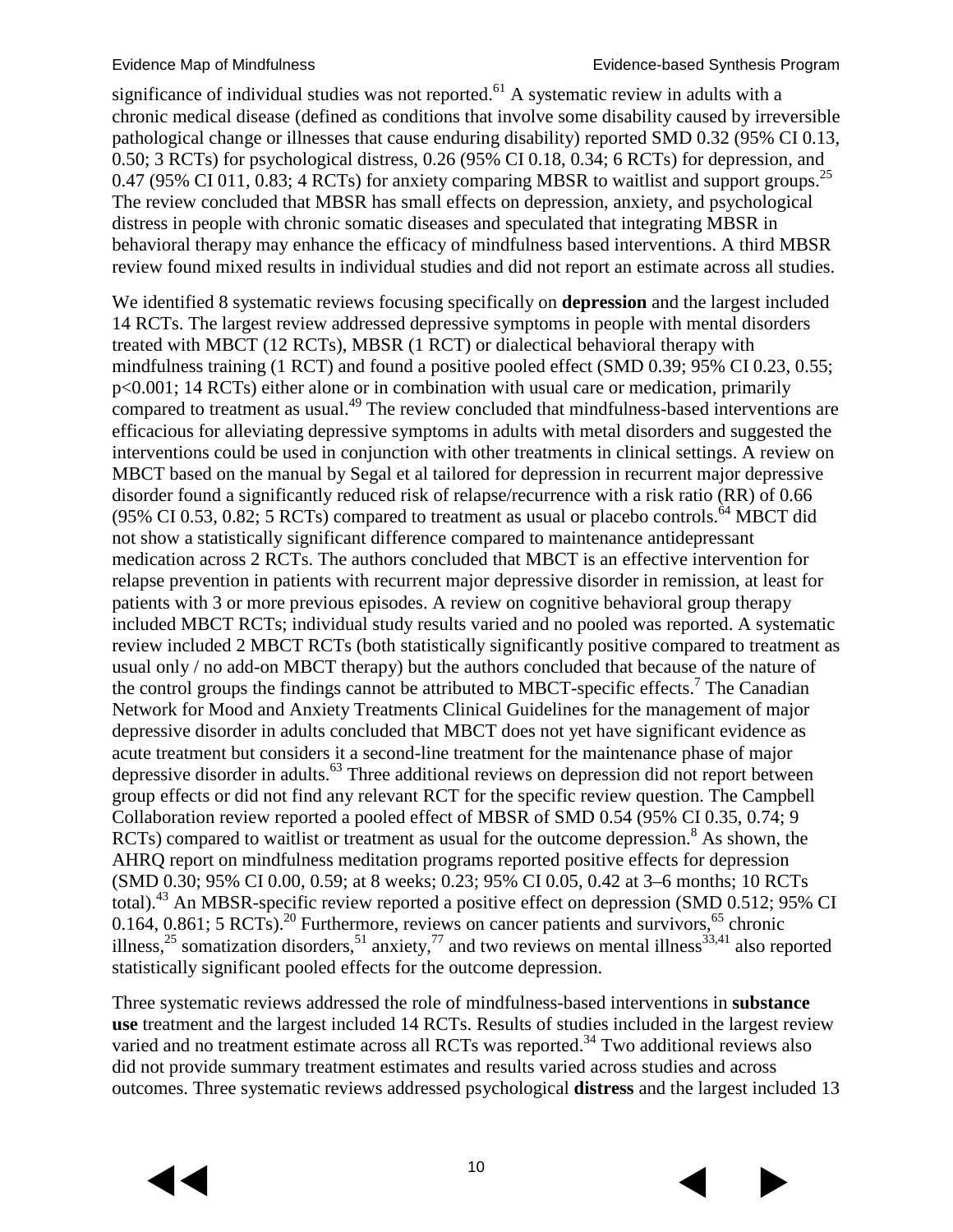RCTs. The largest review evaluated bio-psychological training programs for the selfmanagement of emotional stress for military personnel; the results of MBSR varied across studies or were not described in detail and the summary treatment estimate is not known.<sup>[37](#page-25-5)</sup> Two further reviews did not report pooled effects compared to a control group for RCTs and individual study results varied. A review on psychological outcomes reported positive results for the outcome distress (0.547; 95% CI 0.193, 0.901) but included only 6 MBSR RCTs.<sup>20</sup> As reported, the chronic illness review reported positive effects on psychological distress (SMD 0.32; 95% CI 0.13, 0.50) but included only 3 relevant RCTs.<sup>[25](#page-24-1)</sup> The Campbell Collaboration and the AHRQ report on mindfulness meditation pooled the outcomes stress and distress and did not provide separate analyses for psychological distress<sup>[8,](#page-23-4)[43](#page-25-1)</sup>

One systematic review addressed **somatization** disorders and included 13 RCTs in patients with a diagnosis of fibromyalgia, chronic fatigue syndrome, irritable bowel syndrome, and nonspecified somatization disorder.<sup>51</sup> The review reported positive effects for mindfulness-based therapies for the primary outcome symptom severity (SMD -0.40; 95% CI -0.54, -0.26; 10 RCTs) compared to waitlist or support group. Positive effects were also reported for the outcomes pain (-0.21; 95% CI -0.38, -0.03; 7 RCTs), quality of life (0.39; 95% CI 0.19, 0.59; 5RCTs), and depression (-0.23; 95% CI -0.40, -0.07; 8 RCTs), but not for anxiety. Stratified by mindfulness intervention, only MBSR and MBCT pooled results were statistically significant, but not eclectic/unspecified mindfulness-based therapy interventions. The authors concluded that preliminary evidence suggests that mindfulness-based therapies may be effective in treating at least some aspects of somatization disorders but there is a need for further research. We identified 3 systematic reviews on **mental illness** and the largest review included 12 RCTs. The largest review investigated MBCT in patients suffering from psychiatric disorders and reported a favorable effect of MBCT plus treatment as usual for the primary review outcome relapse prevention of major depression (odds ratio (OR) 0.36; 95% CI 0.19, 0.48, p<0.0003; 4 RCTs) compared to treatment as usual alone.<sup>[33](#page-25-2)</sup> Results for anxiety varied and were not pooled across studies. A further review also found positive pooled results for the relapse rate of patients with 3 or more previous episodes of depression at one year followup (RR 0.61; 95% CI 0.48, 0.79; 5 RCTs), depression measured with HAM-D (weighted mean difference WMD -2.46; 95% CI - 4.36, -0.56; 3 RCTs at 1-year followup; WMD -10.39; 95% CI -15.66, -5.12; 2 RCTs postintervention), depression measures with Beck depression inventory (WMD -10.39; 95% CI - 15.66, -5.12; 2 RCTs at 1-year followup; WMD -7.33; 95% CI -12.12, -2.54; 6 RCTs postintervention), and anxiety (different scales) at post-intervention (SMD -2.42; 95% CI -0.74, - 0.09; 2 RCTs) comparing MBCT plus treatment as usual to treatment as usual alone, or MBCT plus support to discontinue or reduce antidepressants to maintenance antidepressants.<sup>[41](#page-25-3)</sup> The review concluded that MBCT is an effective intervention for patients with 3 or more previous episodes of major depression. A review on mindfulness-based treatment in people with severe mental illness did not find any RCTs.

#### **Areas with a Smaller Research Base**

Fewer research studies (*ie,* fewer than 10 RCTs identified in existing systematic reviews) are available for a large number of clinical indications and outcomes.

We identified one review specific to the effect of mindfulness-based therapy on anxiety and depression in adult cancer patients (**cancer-depression/anxiety**) and survivors and it included 9 RCTs. The review reported positive effects for anxiety (SMD 0.37; 95% CI 0.24, 0.50; p<0.001; 9 RCTs), depression (0.44; 95% CI 0.24, 0.64; p<0.001; 9 RCTs), and mindfulness (0.39; 95%



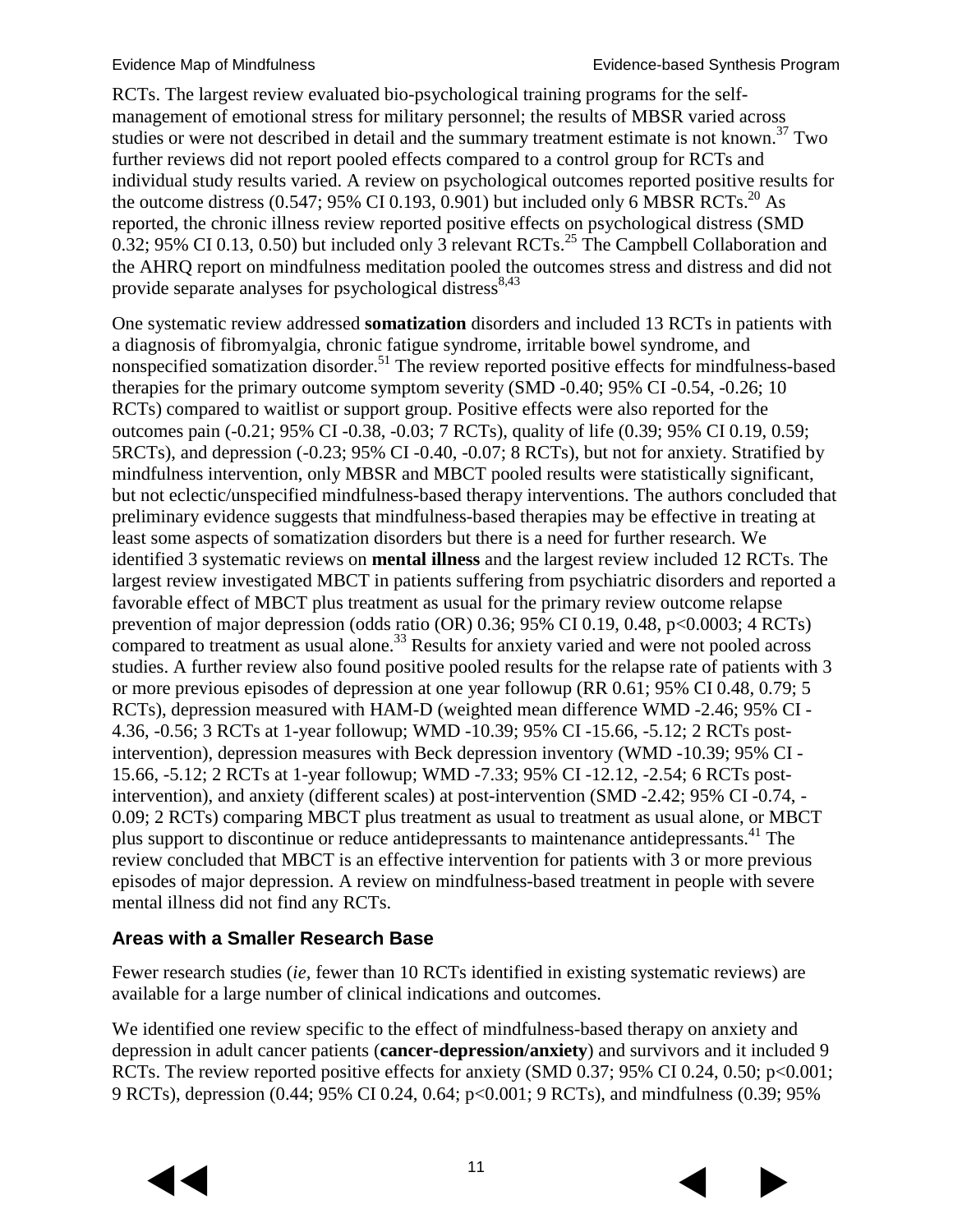CI 0.20, 0.58; p<0.001; 5 RCTs) of MBSR conducted according to Kabat-Zinn or MBCT conducted according to Segal compared to waitlist or treatment as usual.<sup>[65](#page-27-3)</sup> The review concluded that there appears to be some positive evidence from relatively high-quality RCTs to support the use of mindfulness-based therapy for cancer patients and survivors with symptoms of anxiety and depression. In contrast, 11 systematic reviews addressed the role of mindfulness interventions in cancer care in general (**cancer-general**) and the largest review included 5 RCTs. The largest review did not provide separate analyses for RCTs or a description of individual studies.<sup>[60](#page-27-4)</sup> One review in cancer patients reported a positive effect of MBSR for mental health outcomes (Cohen's d 0.37; 95% CI 0.10, 0.64; p<0.003, 4 RCTs) across a range of outcomes measures (distress, quality of life, mental health, sleep measures, sense of control, anxiety, depression, sense of coherence, mood) but not for physical health (measured through SF-36, symptoms of stress inventory physical health components).<sup>55</sup> One review on complementary and alternative medicine on quality of life of cancer survivors included 3 mindfulness intervention RCTs and reported positive results (SMD 0.32; 95% CI 0.06, 0.57; 2 RCTs) for breast cancer survivors at 6 months but the exact mindfulness intervention and comparator were not specified.<sup>73</sup> The remaining 8 reviews did not provide summary effect estimates for RCTs, and did not report individual study results, or reported conflicting results across studies and outcomes.

Two systematic reviews addressed patients with **mood disorders** and the largest one included 8 RCTs. The largest review concentrated on pre-post changes, not effects relative to a control group.<sup>[45](#page-26-4)</sup> The second review did not report a summary estimate across studies, and individual study results varied or comparative effects to the control group were not stated. We identified 4 systematic review addressing **stress** and the largest one included 7 RCTs. The largest review, targeting stress management in healthy people, did not pool studies in a formal meta-analysis and the statistical significance of the individual study results was not reported.<sup>[30](#page-25-6)</sup> The other reviews specific to stress pooled RCT results with other study designs, or identified only one or no RCTs relevant for the particular review question. A review on psychological outcomes reported positive effects on stress (0.792; 0.371, 1.213; 4 RCTs) but the review was limited to MBSR interventions.<sup>[20](#page-24-0)</sup> The Campbell Collaboration review and the AHRQ report on meditation programs combined the outcome stress and distress.  $8,43$  $8,43$ 

Five systematic reviews addressing **pain** were identified and the largest review included 7 RCTs. The largest review pooled across study designs and all included acceptance-based interventions[.76](#page-28-2) Other reviews that addressed pain specifically did not provide summary estimates and results of individual study reviews varied, or only one RCT was identified for the particular review question, which was not analyzed for effects compared to the control group. The AHRQ report on mindfulness meditation reported a positive pooled effect on pain (Cohen's d 0.33; 95% CI 0.03, 0.62; 4 RCTs) compared to non-specified active control groups but not across 4 control groups with a specific active control group such as massage or yoga. The report concluded that there is moderate evidence of improved pain associated with mindfulness interventions.<sup>[43](#page-25-1)</sup> The review on somatization disorders reported positive effects for the outcome pain (WMD -0.21; 95% CI -0.38, -0.03; 7 RCTs) compared to waitlist or support group<sup>51</sup> while 2 reviews on fibromyalgia found no effects on pain across studies.<sup>[24,](#page-24-2)[52](#page-26-5)</sup>

One systematic review addressed treatments used to reduce **rumination** and/or worry and included 6 mindfulness RCTs. Results of individual studies evaluating MBSR, MBCT, mindfulness meditation, and mindful breathing RCTs varied and no overall treatment estimate

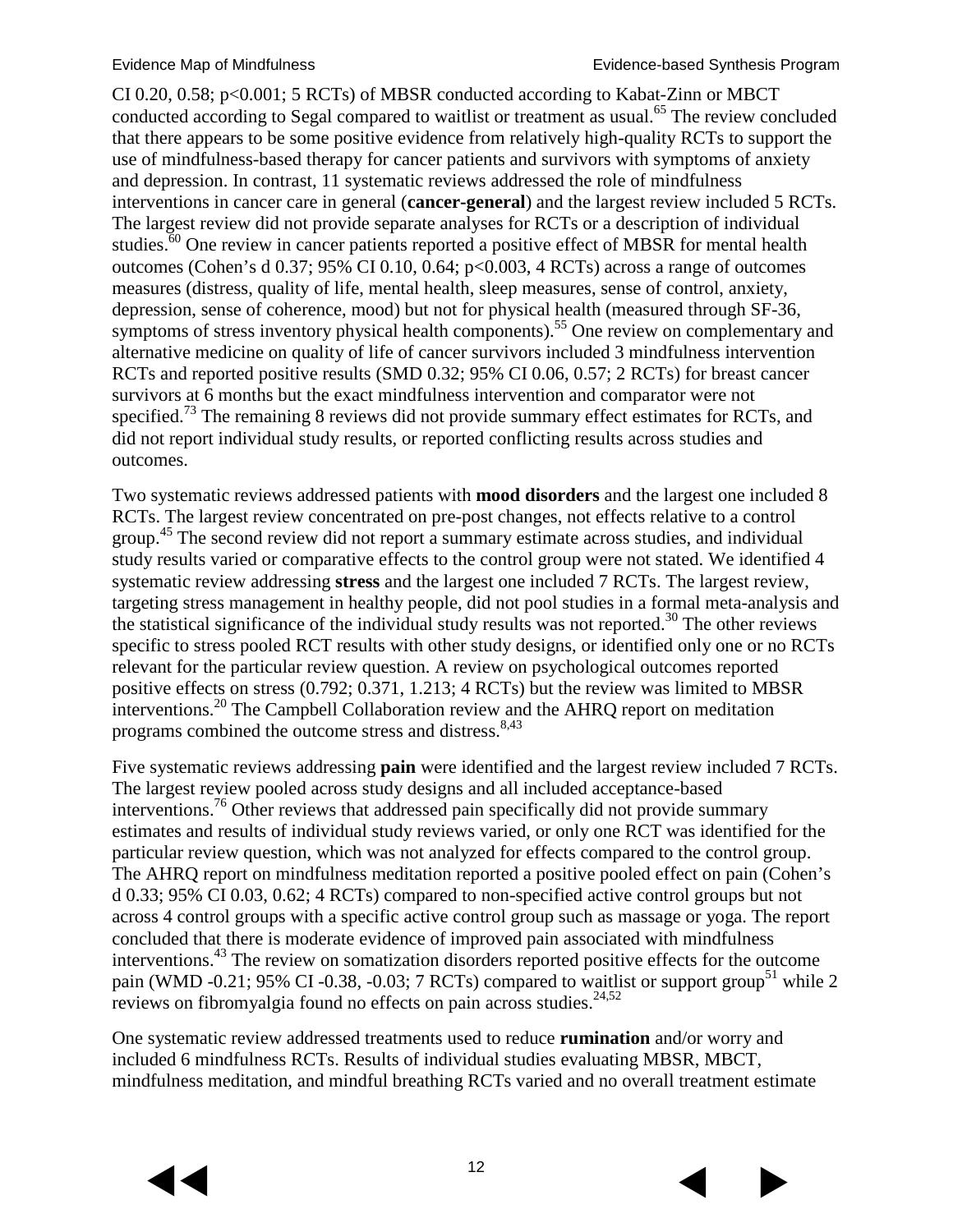was reported.<sup>67</sup> A review on mindfulness training to improve **cognitive functioning** included 6 RCTs. Results of individual studies varied across studies, outcomes, and interventions.<sup>29</sup>

We identified 3 systematic reviews that specifically addressed **anxiety** and the largest one included 5 RCTs. The largest review reported a positive effect across RCTs for anxiety symptoms at post-treatment (SMD -0.83, 95% CI -1.62, -0.04) and for depression symptoms (-0.72; 95% CI -1.20, -0.24) in patients with a diagnosis of anxiety disorders receiving MBSR, MBCT, or Acceptance and Commitment Therapy with a distinct mindfulness component; control group details were not reported.<sup>[77](#page-28-1)</sup> The review concluded that mindfulness- and acceptance-based interventions are associated with robust and substantial reductions in symptoms of anxiety and comorbid depressive symptoms and more research is needed to determine the efficacy relative to current treatments of choice. A Cochrane review on meditation therapy for anxiety disorders included one mindfulness RCTs comparing the effects of a relaxation/mindfulness meditation intervention and Kundalini Yoga; no statistically significant differences in obsessive compulsive symptoms were found between groups.<sup>[50](#page-26-6)</sup> A review on anxiety in bipolar disorders included one MBCT RCT (statistically significant positive effects on anxiety scores reported). The Campbell Collaboration review reported a treatment effect of SMD 0.53 (95% CI 0.43, 0.63; 10 RCTs) for anxiety comparing MBSR and waitlist or treatment as usual.<sup>8</sup> The AHRQ report on meditation programs reported a positive pooled effect on anxiety (SMD 0.38; 95% CI 0.12, 0.64 at 8 weeks; 0.22; 95% CI 0.02, 0.43 at 3-6 months) comparing mindfulness meditation programs to a control group matched in time and attention to the intervention group across a number of anxiety outcome measures. A MBSR review reported a positive pooled effect on anxiety (0.435; 95% CI 0.141, 0.729; 3 RCTs).<sup>[20](#page-24-0)</sup> As shown above, pooled positive effects were also reported in a review on chronic medical diseases comparing MBSR to waitlist and support groups<sup>25</sup>; a review on mental health comparing MBCT plus treatment as usual to treatment as usual alone or MBCT plus support to discontinue or reduce antidepressants to maintenance antidepressants<sup>[41](#page-25-3)</sup>; and a review on cancer patients; but a review on somatization disorders did not find effects on anxiety associated with mindfulness-based interventions compared to waitlist or support group across 5 RCTs. [51](#page-26-3)

Three systematic reviews evaluated treatments for **fibromyalgia** and the largest one included 4 RCTs. The largest review did not find statistically significant differences between MBSR and waitlist or usual care, or active control interventions, for quality of life or pain (number of studies per comparison not reported).<sup>[52](#page-26-5)</sup> A review on cognitive behavioral therapy approaches included 3 mindfulness RCTs and reported no statistically significant difference across 2 RCTs for the outcome pain at post-treatment compared to waitlist or an attention control group.<sup>[24](#page-24-2)</sup> A further review included 2 mindfulness intervention RCTs but only one assessed pain or functional status.

One systematic review addressed **psychosis** and included 3 mindfulness RCTs. The review reported a positive effect of MBCT, mindfulness and metacognitive insight therapy, or mindfulness-based psychoeducation in patients with schizophrenia, schizophrenia spectrum, or outpatients with distressing voices (SMD 0.55; 95% CI 0.36, 0.75; 3 RCTs) compared to waitlist or usual care across all outcome measures (CORE, PSYRAT, BAVQ-r, SMQ, SMVQ, CGI-SCH, AAQ-II, SMQ, ITAQ, BPRS, SSQ-6, SLOF, rehospitalization).<sup>[48](#page-26-7)</sup> The authors concluded that mindfulness interventions are moderately effective in treating negative symptoms and can be useful adjunct to pharmacotherapy but more research is needed to identify the most effective elements of mindfulness interventions.

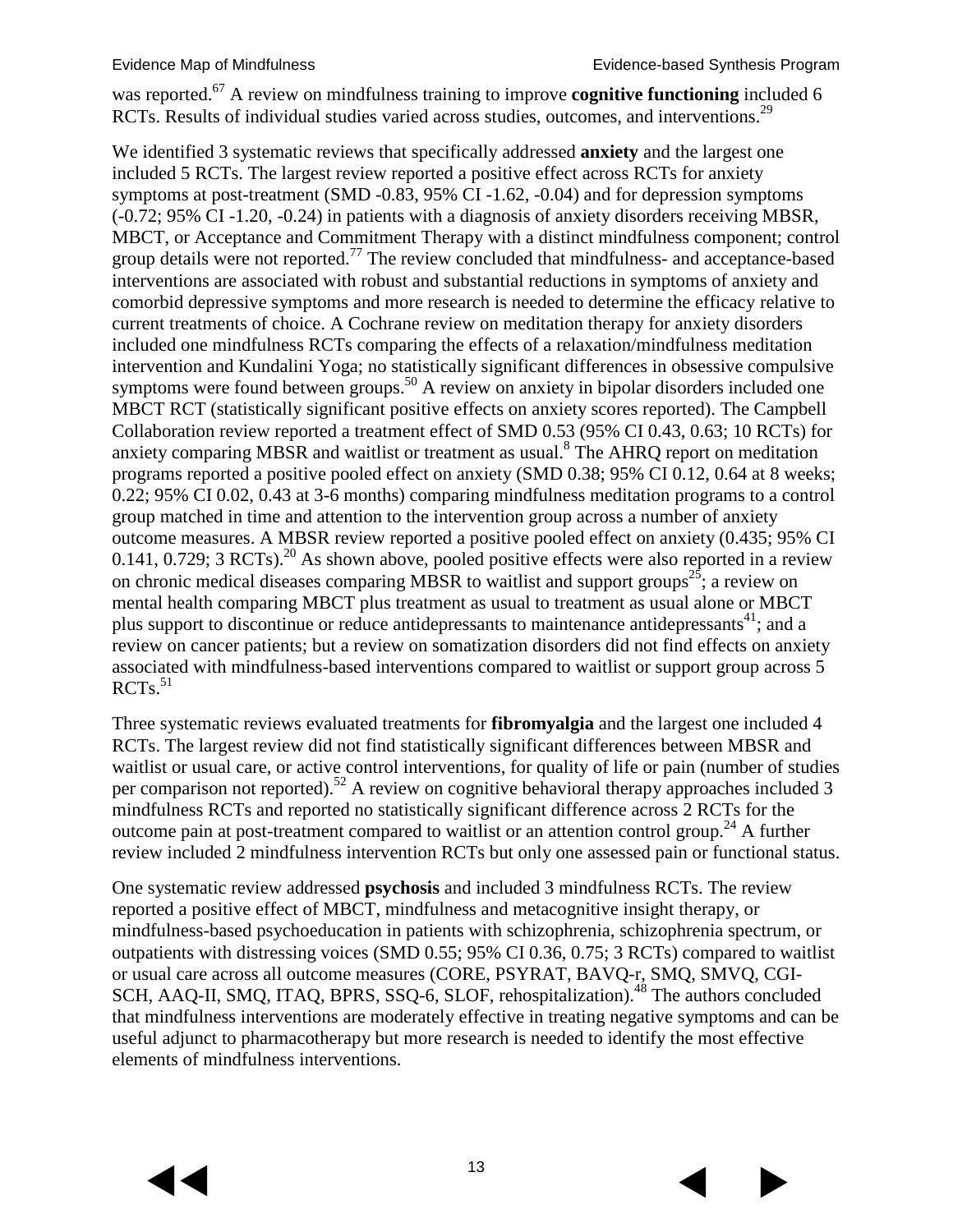A review on mind-body practices on **smoking** cessation included 3 mindfulness RCTs. Individual studies evaluated mindfulness training and cue-exposure plus mindfulness; individual study results varied and no overall estimate specific to mindfulness-based interventions was reported.<sup>[26](#page-24-4)</sup> One review addressed the effects of mindfulness training on health care provider outcomes (**provider-relevant**) and included 3 RCTs. The statistical significance of training effects and/or the effects relative to a control group were not reported and no overall effect estimate was provided[.10](#page-23-7) We identified 2 systematic reviews on mindfulness-based interventions in **multiple sclerosis** and the larger one included 2 RCTs. The largest review did not find data for the primary outcome perceived stress and results for other outcomes were not reported in comparison to control group results.<sup>74</sup> The other review did not include additional RCTs. Two systematic reviews evaluated mindfulness interventions in **stroke care** and both included (the same) one RCT. Both reviews did not report the effects of the mindfulness intervention relative to the effects of the control group.[53,](#page-26-8)[54](#page-26-9) One systematic review evaluated mind-body practices for posttraumatic stress disorder (**PTSD**) and included one mindfulness intervention RCT. The RCT in cancer patients that assessed posttraumatic stress symptoms found no significant differences between intervention and control group in assessed outcomes, apart from in the outcome mindfulness, and continued meditation was associated with a reduction in avoidance symptoms.<sup>[11](#page-23-8)</sup> One review evaluated mindfulness and other Buddhist-derived interventions in correctional settings (**correctional care**) and included one RCT. The review reported a significant increase in negative outcome expectancies associated with a mindfulness-based relapse prevention program compared to a substance abuse educational program, but the effects on the other outcomes (depression and refusal self-efficacy) were not reported in comparison to a control group.<sup>[19](#page-24-5)</sup> One systematic review addressed complementary medicine, self-help, and lifestyle interventions for obsessive compulsive disorder (**OCD**) and the OCD spectrum and included one mindfulness intervention RCT. The review reported that the small RCT found a significant reduction in OCD symptom complaints with a large effect size in favor of a mindfulness training intervention compared to waitlist but stated that effects of other outcome measures ("letting go," rumination) were not clearly reported.<sup>70</sup>

We identified systematic reviews on **patients' experiences**, **eating disorders**, **intellectual disability**, **sleep disturbance**, and **hot flashes** that systematically searched for mindfulness intervention but did not find any relevant RCTs.

#### **Most promising areas**

The most consistent effect was shown for the outcome depression compared to treatment as usual or waitlist. All reviews that reported a pooled analysis showed a positive effect.<sup>7,[8](#page-23-4)[,25](#page-24-1)[,33](#page-25-2)[,41](#page-25-3)[,43](#page-25-1)[,49](#page-26-2)[,51](#page-26-3)[,63-](#page-27-2)</sup> [65](#page-27-2)[,77](#page-28-1)

Positive effects were also shown for an overall effect on health and on psychological variables, but the analysis was limited to MBSR compared to passive control groups.<sup>8</sup> Positive effects compared to waitlist and support groups were shown in the area of chronic illness but reviews only included MBSR studies and only considered the outcomes anxiety, depression, and psychological distress.[25](#page-24-1) Positive results were also found for somatization disorders analyzing symptom severity compared to waitlist or support group; however, stratified by intervention, only MBSR and MBCT pooled results were statistically significant, not eclectic/unspecific mindfulness-based therapies.<sup>[51](#page-26-3)</sup> Mental illness showed positive effects compared to treatment as usual alone, but reviews analyzed only MBCT studies and most data were available for the outcome depression[.33](#page-25-2)



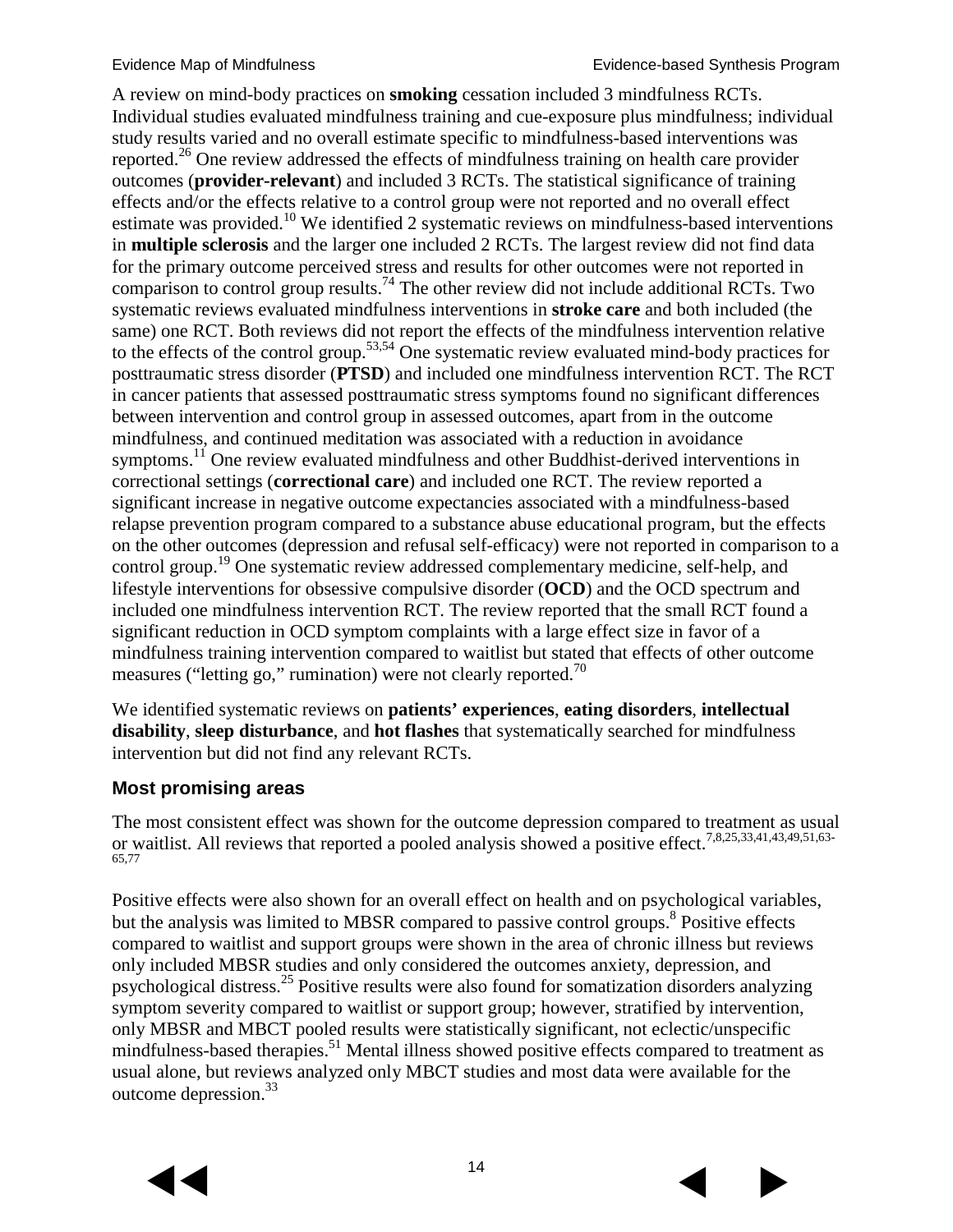Positive effects were shown for MBSR or MBCT compared to waitlist or treatment as usual for the outcomes depression and anxiety of cancer patients or survivors but fewer than 10 RCTs were available.<sup>[65](#page-27-3)</sup> The comprehensive AHRQ report on meditation practices concluded that there is moderate evidence of improved pain associated with mindfulness interventions; not all reviews reported statistically significant positive effects for the outcome pain, and reviews identified fewer than 10 relevant RCTs. Although several reviews reported effects on anxiety compared to passive control, only a limited number of original studies (5 RCTs) was available and estimates of the size of the effect varied widely across reviews.<sup>[8](#page-23-4)[,25](#page-24-1)[,41](#page-25-3)[,43](#page-25-1)[,50](#page-26-6)[,51](#page-26-3)[,77](#page-28-1)</sup> Another area with limited research (3 RCTs) was psychosis treatment, which identified a review that reported overall positive effects across a variety of mindfulness-based interventions compared to waitlist or usual care, but the authors' conclusions were limited to negative, not positive, psychosis symptoms.<sup>48</sup>

#### **VA priority areas**

#### *PTSD*

As shown, we identified one systematic review that systematically searched for and evaluated effects of mindfulness-based interventions on PTSD.<sup>[11](#page-23-8)</sup> The review included 16 randomized and non-randomized studies evaluating a variety of mind-body practices, including studies in Veterans, and concluded that mind-body practices are increasingly used in the treatment of PTSD and are associated with positive impacts on stress-induced illnesses such as depression and PTSD in most studies. The review included one explicit mindfulness intervention RCT<sup>88</sup> that found no differences between intervention and control group in symptoms of stress in 71 cancer patients but an association with continued meditation and a reduction in avoidance symptoms. The PTSD RCT reported that no adverse events or side effects were reported. The review discussed the safety of the interventions but did not report on adverse events in individual studies.

An additional literature search identified 4 PTSD-relevant RCTs indexed in PubMed. One RCT assessed acceptability, not patient health outcomes or adverse events; it concluded that implementing a manualized protocol is feasible in female Veterans and interviews showed positive responses. [89](#page-28-4) A pilot RCT assessed PTSD symptoms in Veterans with self-reported sleep disturbance and found a significant reduction associated with a mind-body bridging program for sleep management that was designed to increase mindfulness; adverse events were not assessed.<sup>[90](#page-29-0)</sup> A 16-session mindfulness-based stretching and deep breathing exercise intervention for nurses investigated effects on subclinical features of PTSD and found superior outcomes compared to no intervention; the presence or absence of adverse events were not reported.<sup>[91](#page-29-1)</sup> One RCT assessed the effect of MBSR plus treatment as usual compared to treatment as usual alone in 47 Veterans with PTSD.<sup>92</sup> MBSR classes followed the original 8-week format and were taught by experienced instructors in groups of 20 to 30 male and female participants. Intention to treat analyses found improved but not statistically significant different scores comparing MBSR and treatment as usual alone. A post-hoc power analysis indicated more than 4 times as many participants are needed to demonstrate statistically significant effects. No participants withdrew due to worsening of PTSD symptoms or other difficulties with the intervention.

#### *Stress*

The mindfulness literature includes reviews on stress and on distress, and some reviews combined the outcomes in a stress/distress analysis. The majority of reviews did not define these outcome categories and a large variety of individual measures was included in the analyses,



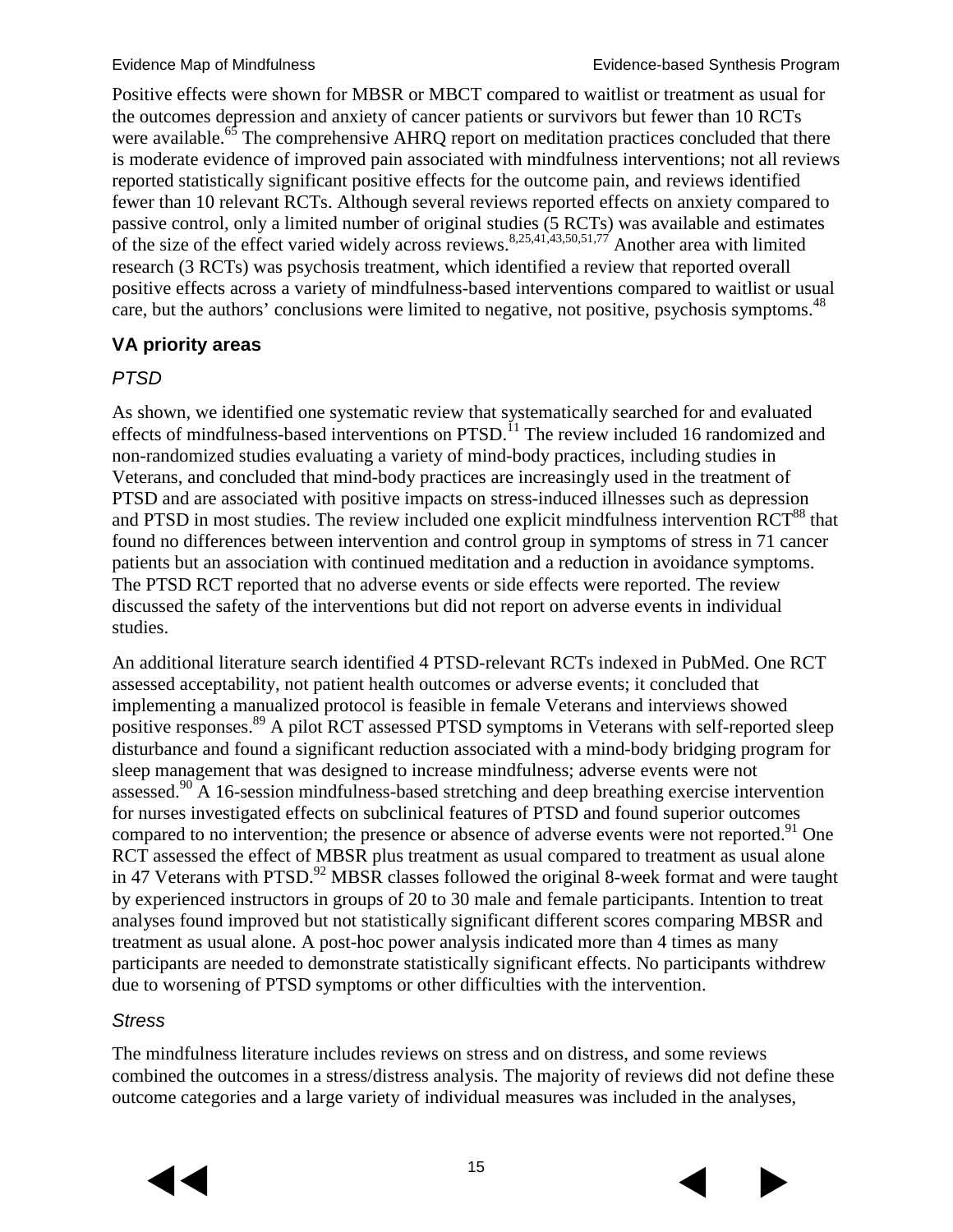including Global Severity Index of the Symptom Checklist 90 Revised (SCL-90), Psychological Distress subscale of the SCL-90, Brief Symptom Inventory, Perceived Stress Scale, State-Trait Anxiety Inventory, Anxiety scale of the Profile of Mood States, and Differential Stress Inventory. As outlined, results on distress were not described in detail, varied across studies, or were clinical condition-specific, summarizing only a fraction of all relevant studies. Several systematic reviews have addressed the outcome stress in healthy people; however, study effects were not pooled in a formal meta-analysis, or identified only one study relevant to the particular review question.

The AHRQ report on meditation programs for psychological stress and wellbeing reported on the combined outcome stress/distress. The report differentiated unspecific active control and specific control interventions (*eg*, yoga). The report stated that 8 RCTs with unspecific active control groups were identified; however, only 6 could be pooled in a meta-analysis, excluding the RCT with the lowest risk of bias while one large RCT with a high risk of bias dominated the analysis. Hence no pooled result was reported. Compared to specific control interventions, mindfulnessbased approaches were not statistically significantly different from control. The authors reported low strength of evidence of improved stress/distress in mindfulness meditation programs.<sup>3,[43](#page-25-1)</sup> The Campbell Collaboration combined the outcome stress and distress and the analysis included 20 RCTs, all evaluating MBSR. The review reported a positive effect for the combined outcome  $(SMD 0.56; 95\% \ CI 0.44, 0.67)$  comparing MBSR and waitlist or treatment as usual.<sup>8</sup> No information was given on which specific measures were combined in this analysis. A MBSR review based on 17 studies in a variety of clinical and non-clinical samples reported positive results for the outcome distress measured with the General Severity Index of the SCL-90 (SMD 0.547; 95% CI 0.193, 0.901; 6 RCTs) and stress measured as Symptoms of Stress Inventory or Perceived Stress Scale scores, or laboratory tests of stress hormones and other biological markers of stress (0.792; 95% CI 0.371, 1.1213; 4  $\text{RCTs}$ ).<sup>[20](#page-24-0)</sup> The review specified that the average length of MBSR class sessions was 120 minutes (standard deviation (SD) 38.24), the average number of sessions was 7 (SD 1.22), 88% of studies referred to meditation or breath awareness as part of the intervention, 88% included yoga or body movement, 82% homework, 71% body scan meditation, 65% specified a didactic training element, and 35% included a day-long retreat, but these numbers refer to all included studies, and are not limited to those reporting on stress or distress. A review in adults with a chronic medical disease reported SMD 0.32 (95% CI 0.13, 0.50; 3 RCTs) for psychological distress for MBSR but the comparator was not specified.<sup>[25](#page-24-1)</sup>

Only one review out of 3 on emotional or psychological distress addressed adverse events, and the review did not report individual events reported in included studies but stated that there are very few to no adverse effects associated with the evaluated self-management skill programs when properly learned and practiced.<sup>[37](#page-25-5)</sup> Only one out of 4 reviews on the outcome stress addressed adverse events and that one only reported it for one included study (no reported adverse effects of the intervention).<sup>[18](#page-24-6)</sup> Safety was a key question in the AHRQ report on meditation practices that addressed the outcome category stress/distress. The report stated that few RCTs reported on potential harms of meditation programs. Of 9 RCTs that reported on harms, none reported any harms of the intervention. One trial specified that the researchers looked for toxicities of meditation to hematologic, renal, and liver markers and found none. The remaining 8 trials did not specify the type of adverse event they were looking for, 7 reported that they found no significant adverse events, while one did not comment on the encountered adverse events. The remaining 32 RCTs did not report whether they monitored for adverse events.<sup>3</sup> The

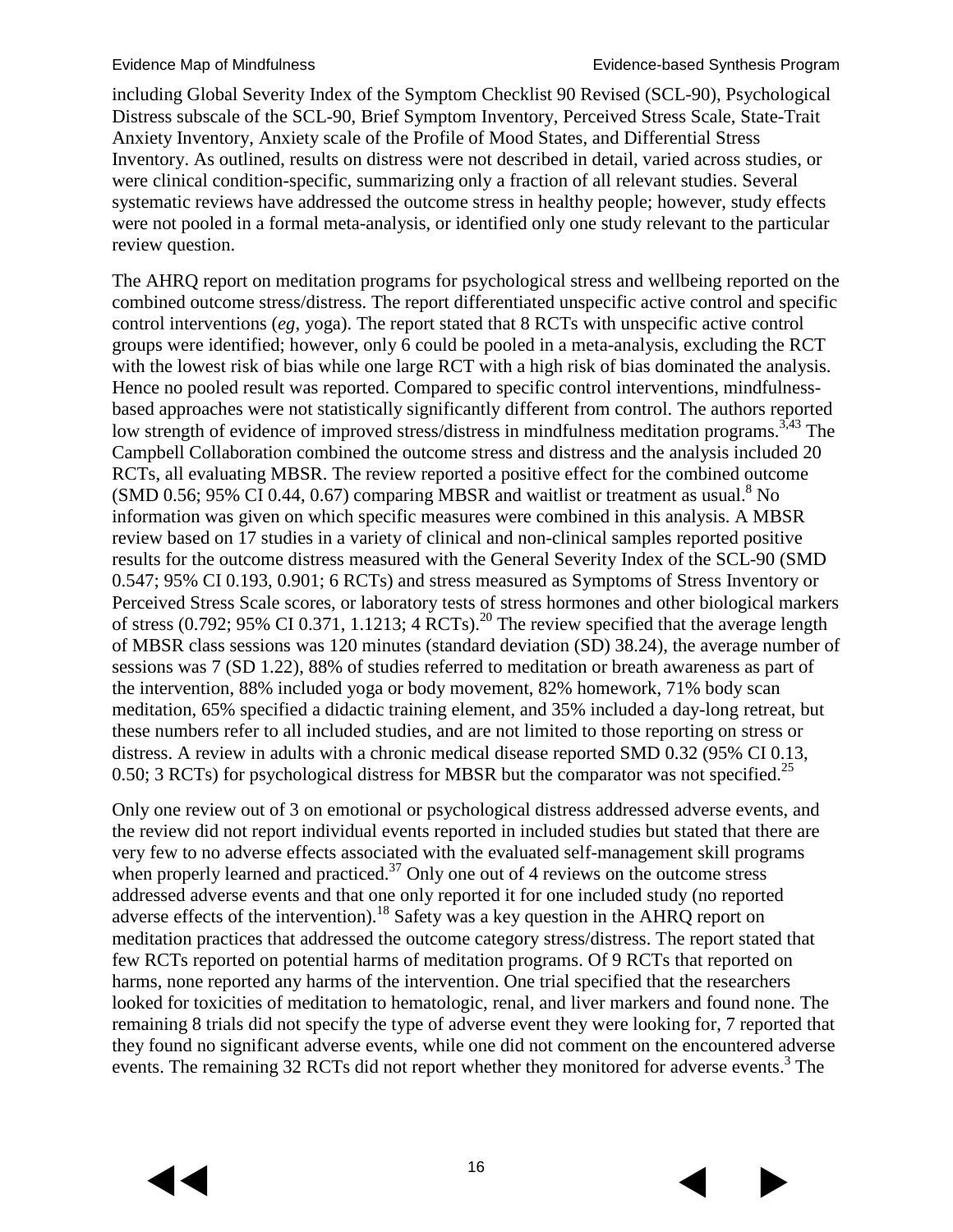Campbell Collaboration review that addressed the area stress/distress stated that no explicit reporting on possible adverse effects was provided.<sup>8</sup>

Judging from a scoping search, more than 35 mindfulness-based intervention RCTs have been published after the completion of the literature search of the most comprehensive review, the AHRQ report on meditation interventions (updated for a journal publication in November 2012). These new RCTs report on the outcome stress or psychological distress, or describe an intervention that is explicitly applied to reduce stress.<sup>[91-127](#page-29-1)</sup> Individual study results varied and it is unclear which studies would meet inclusion criteria of the report, and whether the conclusion of low strength of evidence for improved stress/distress continues to be correct in a reanalysis.

#### *Depression*

Judging from existing systematic reviews, the most consistent effect of mindfulness-based interventions, including MBSR designed for stress reduction, was not found for the outcome "stress" but for the outcome "depression." The outcome has received substantial research attention and all reviews that pooled across individual studies found positive effects of mindfulness-based interventions compared to passive control groups. This effect was not limited to MBSR or MBCT: positive effects were shown across all included interventions. However, a large number of existing studies had used these 2 more formalized programs.

Estimates of the size of the treatment effect varied across reviews, ranging from Cohen's d 0.23,<sup>43</sup> Hedges' g 0.23,<sup>[51](#page-26-3)</sup> Hedges' g 0.26,<sup>61</sup> Cohen's d 0.30,<sup>43</sup> Cohen's d 0.39,<sup>49</sup> Hedges' g 0.44 in cancer patients,<sup>[65](#page-27-3)</sup> Cohen's d  $0.51$ ,<sup>[20](#page-24-0)</sup> Hedges' g  $0.54$ ,<sup>[8](#page-23-4)</sup> to Hedges' g  $0.72$ ,<sup>[77](#page-28-1)</sup> indicating a small to medium effect. WMD estimates for common depression measures ranged from -2.46 (HAM-D, 1 year post-intervention),  $^{41}$  $^{41}$  $^{41}$  -4.31 (HAM-D post-intervention),  $^{41}$  -7.33 (BDI post-intervention),  $^{41}$ and  $-10.39<sup>41</sup>$  (BDI, 1 year post-intervention). RR 0.66<sup>64</sup> and 0.61<sup>41</sup> were estimated for the dichotomous outcome relapse/recurrence and one study reported OR 0.36 favoring the mindfulness-based intervention. [33](#page-25-2) Included reviews evaluated effects on the outcome depression in a variety of populations ranging from patients with recurrent major depressive disorder $39,64$  $39,64$  or a history of depression<sup>7</sup> to a range of clinical indications not limited to depression.<sup>[8](#page-23-4)[,33](#page-25-2)[,43](#page-25-1)</sup>

The majority of studies included in systematic reviews estimated the effect of the intervention compared to a passive control group (some reviews only searched for this type of study). A common comparator in reviewed studies was waitlist or treatment as usual. Some reviews suggested that mindfulness interventions could be used in conjunction with other treatments.<sup>49</sup> However, in many systematic reviews it was not clearly stated whether all participants in the RCT had received treatment as usual, with the difference between the groups being that one received a mindfulness intervention while the other did not (mindfulness intervention as add-on treatment). Several reviews, including depression-specific reviews, stated that the existing studies are not designed to determine whether the mindfulness component is responsible for the effectiveness of the interventions (in particular in MBCT interventions because MBCT was not compared to traditional CBT), or whether there are mindfulness-based-specific intervention effects given that the intervention group was compared to a passive control group.<sup>[7](#page-23-6)[,13](#page-23-9)</sup> Pooled comparative effectiveness effects were reported in 2 reviews. One review concluded that MBCT was at least as effective as maintenance antidepressant medication because the pooled result showed no statistically significant difference between groups in a pooled analysis (RR 0.80; 95% CI 0.60, 1.08; favoring mindfulness; p=0.15; 2 RCTs); both individual included studies did not report a statistical power analysis.<sup>[64](#page-27-1)</sup> The AHRQ report on meditation interventions differentiated specific and non-specific active control interventions and compared to specific active controls; a



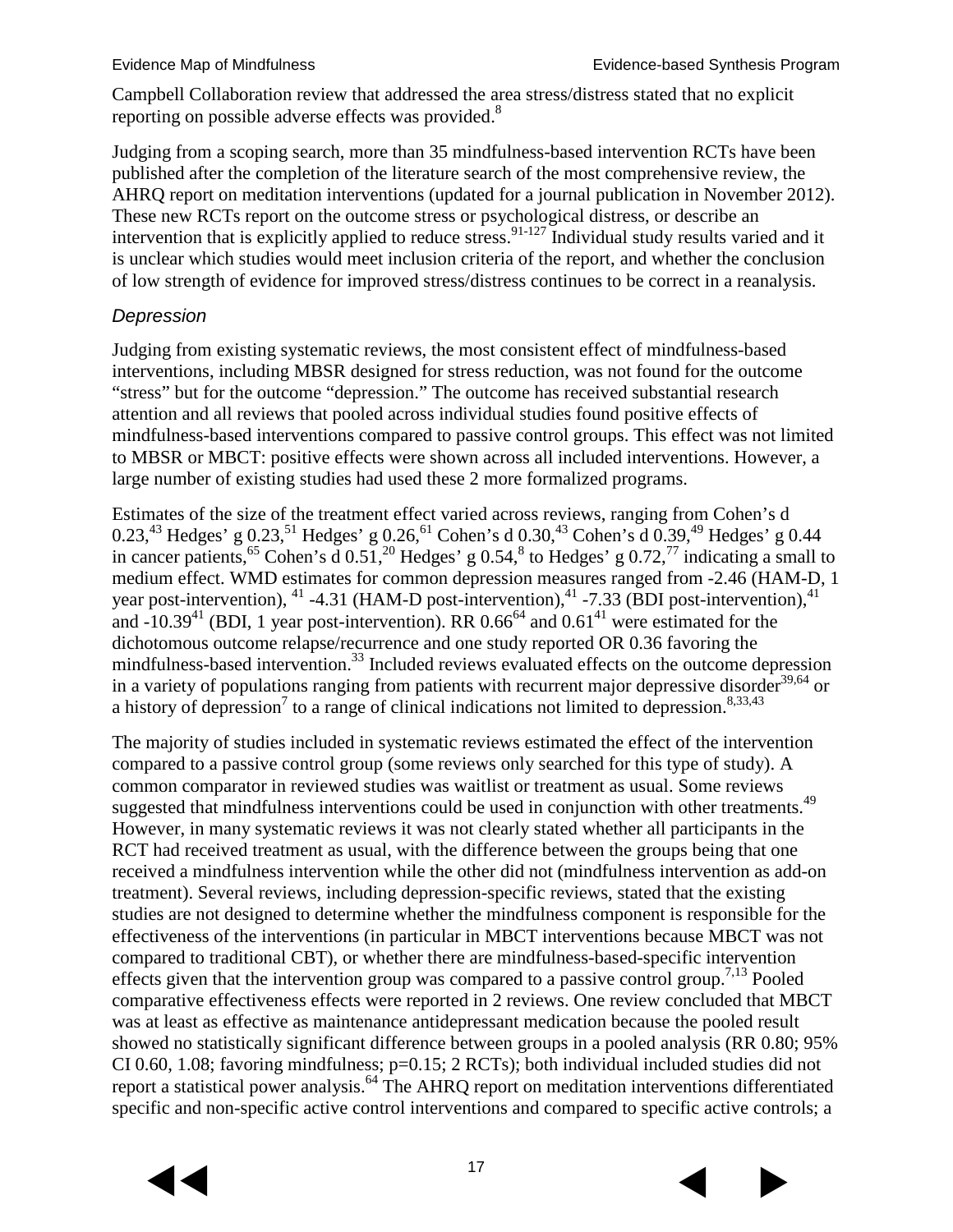combination of the interventions MBSR, MBCT, mindfulness meditation, and other mindfulness intervention did not show statistically significant differences compared to spirituality, relaxation, pain control, Vinyasa yoga, cognitive behavioral group therapy, antidepressants, or aerobic exercise control groups. Results in individual studies varied by comparators and showed no statistically effect between groups or favored the non-mindfulness-based intervention. However, a positive treatment effect was shown compared to unspecific active control groups that were at least matched in time and attention to the intervention group to control for the nonspecific effects of time, attention, and expectation (SMD 0.30; 95% CI −0.00, 0.59; at 8 weeks; SMD 0.23; 95% CI 0.05, 0.42 at 3–6 months; 10 RCTs total)[.](#page-23-2) 3

Few reviews included a detailed description of the intervention. The AHRQ report that reported effect size estimates of 0.23 to 0.30 for depression included only structured meditation programs (defined as systematic or protocolized meditation programs that follow predetermined curricula) consisting of at least 4 hours of training with instructions to practice outside the training session.<sup>[43](#page-25-1)</sup> A review on psychiatric disorders that reported a positive OR of depression relapse in favor of MBCT reported that in 5 out of the 12 included studies the instructor was one of the founders of MBCT, was supervised by one of the founders, or had been trained by one of the founders of MBCT.<sup>33</sup> The review on anxiety and depression effects in patients with cancer specified that all effects that reported a positive effect on anxiety and depression specified that interventions were based on MBSR conducted according to the program by Kabat-Zinn and MBCT according to Segal et al.<sup>65</sup> A review reporting a positive effect on relapse prevention specified that included interventions were limited to MBCT based on the manual by Segal et al tailored for depression in recurrent major depressive disorder.<sup>64</sup> The interventions in the studies contributing to a positive result on depression in anxiety disorders were all based on a group format.<sup>77</sup> As outlined, even reviews limited to a specific program such as MBSR indicated variation in the intervention implementation, and information was summarized across all included studies and characteristics of studies reporting on stress or depression.<sup>20</sup> A review on depressive symptoms in mental health reported a mean number of sessions of 10 (SD 3.3), total intervention hours mean 21 (SD 5.36), session duration mean 124 minutes (SD 25.8), and different therapist background (*eg*, CBT therapist) across interventions but data were not reported separately for mindfulness interventions[.49](#page-26-2) Information on the intervention components, implementation characteristics, and the training of the mindfulness instructor was rarely documented in the included reviews, independent from the clinical area.

Of 7 depression-specific reviews that included mindfulness intervention RCTs, 3 commented on adverse events. One review that included 14 RCTs reported that adverse effects were not addressed in any of the included studies.<sup>49</sup> A second review stated that adverse events were not summarized because the data were sparse, inconsistent, and uninformative.<sup>[84](#page-28-5)</sup> A third review did not assess adverse events but stated that MBSR is a psychological alternative with no adverse medical side-effects.<sup>[64](#page-27-1)</sup> We did not identify summary estimates on suicide and suicide ideation. Review[s](#page-23-3) on depression,  $49$  mental illness,  $41$  and mood disorders  $6$  explicitly included RCTs in patients with depression and suicide ideation; however patient groups were, in most cases, explicitly described as in recovery at the time of the trial, and results on the outcome were not reported. The mood disorder review suggested, based on an individual case study, that MBCT possibly decreases cognitive vulnerability to suicidality[.6](#page-23-3)

A scoping search indicated that since the AHRQ report on meditation programs, at least 17 new RCTs have been published that addressed the outcome "depression," including comparative effectiveness studies comparing the effects of mindfulness interventions to other



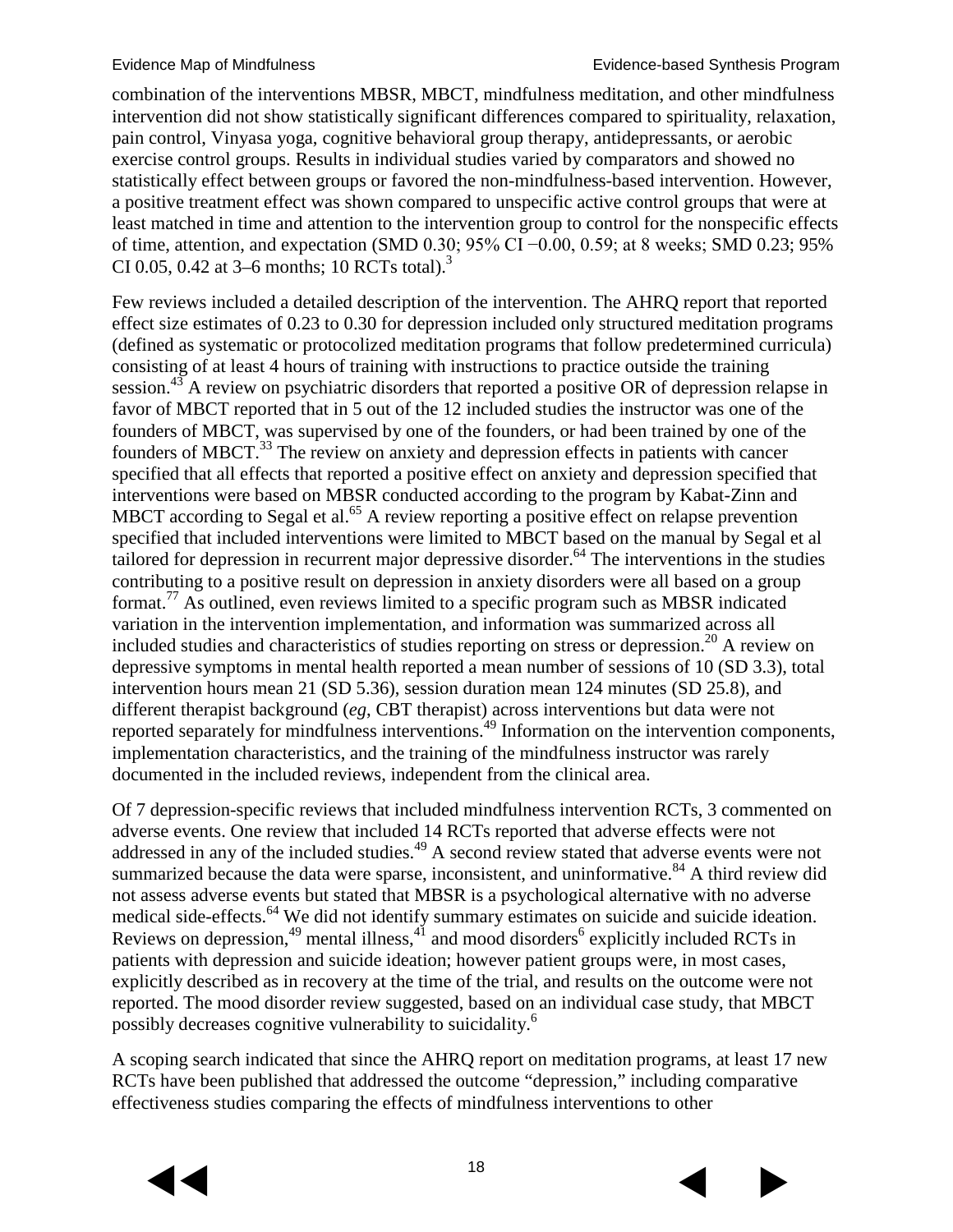treatments.<sup>[92](#page-29-2)[,96](#page-29-3)[,97](#page-29-4)[,105](#page-30-0)[,107](#page-30-1)[,108](#page-30-2)[,114](#page-30-3)[,121](#page-31-0)[,127-135](#page-31-1)</sup> Without careful assessment it is not possible to establish whether studies may challenge the summary of moderate evidence for improved depression<sup>3</sup>[;](#page-23-2) however, only 6 RCTs included more than 100 participants and none included more than 350.<sup>[97](#page-29-4)[,107](#page-30-1)[,114](#page-30-3)[,119](#page-31-2)[,121](#page-31-0)[,130](#page-31-3)[,135](#page-32-0)</sup> The RCTs evaluated very different populations and study results varied across studies.

#### *Wellness*

Some included systematic reviews addressed the effects of mindfulness-based interventions in healthy adults, not clinical samples with a medical diagnosis. A review on psychological variables included 17 RCTs and reported a small effect (r 22; 5 RCTs) for mindfulness meditation, and r  $0.29$  (12 RCTs) for MBSR in nonclinical samples.<sup>9</sup> The review's conclusion focused on the difference seen for MBSR and mindfulness meditation across all included studies, not RCTs specifically, and did not report recommendations for practice. Reviews in workplace setting interventions,  $21$  stress management in healthy people,  $30<sup>o</sup>$  $30<sup>o</sup>$  stress-management programs for medical students, $17,18$  $17,18$  and stress reduction in university students, $16$  did not provide between-group meta-analytic effect estimates.

One systematic review provided a subgroup analysis for nonclinical / community samples and estimated Cohen's d 0.664 (95% CI 0.37, 0.96; 6 RCTs) as the effect of MBSR across a variety of psychological outcomes compared to waitlist control.<sup>20</sup> As outlined previously, intervention characteristics were summarized across all 17 included MBSR studies, not separately for the nonclinical samples. The Campbell Collaboration review reported positive effects for outcomes in the wellness domain (personal development 0.50; 95% CI 0.35, 0.66; 12 RCTs; quality of life 0.57; 95% CI 0.17, 0.96; 4 RCTs) but results were based on a combination of clinical and non-clinical samples.<sup>[8](#page-23-4)</sup>

Adverse events were only addressed in 2 of the 8 systematic reviews. As discussed, one review reported for one study that there were no adverse events<sup>18</sup>; the Campbell Collaboration review noted that reports on adverse events were missing from all included studies.

New RCTs in healthy adult participants, published since the comprehensive review that included non-clinical samples (search end date March 2010), [9](#page-23-5) address cognitive-affective neural plasticity<sup>136</sup>; acute respiratory infection prevention<sup>137</sup>; online stress interventions<sup>[120](#page-31-4)[,121](#page-31-0)</sup>; loneliness<sup>138</sup>; worry<sup>139</sup>; pre-session centering for therapists<sup>140</sup>; emotional response to film clips<sup>[141](#page-32-6)</sup>; repetitive thoughts<sup>[142](#page-32-7)</sup>; emotional benefits in older adults<sup>129</sup>; spatial abilities<sup>143</sup>; cognitive rigidity<sup>144</sup>; stress during pregnancy<sup>93</sup>; job satisfaction<sup>145</sup>; telomerase activity<sup>146</sup>; experimentally induced pain<sup>[109,](#page-30-4)147-149</sup>; attention<sup>150,151</sup>; postural balance<sup>152</sup>; subjective effects and cognitive costs<sup>153</sup>; intrinsic brain connectivity<sup>154</sup>; body image<sup>155</sup>; weight loss<sup>156</sup>; experimental behavior modification<sup>157</sup>; stimulus over-selectivity<sup>158</sup>; provider burnout<sup>105</sup>; self-compassion<sup>159</sup>; experimentally induced stress<sup>103</sup>; distressed personality traits<sup>102</sup>; caregiver support<sup>[96,](#page-29-3)160</sup>; blood pressure<sup>161</sup>; distress in breast-feeding mothers<sup>101</sup>; emotion regulation processes<sup>162</sup>; experimentally induced neurogenic inflammation<sup>100</sup>; trait mindfulness<sup>163</sup>; stress in the workplace<sup>99,164</sup>; stress in medical students<sup>165</sup>; childbirth and labor<sup>166</sup>; and physician wellbeing.<sup>[127](#page-31-1)</sup> The largest trial (1,222 healthy nulliparous women) identified in the scoping search found no between-group differences in use of epidural analgesia, self-reported pain measures duration of childbirth, and other birth outcomes comparing self-hypnosis, relaxation and mindfulness training, and usual care.<sup>[166](#page-34-6)</sup>

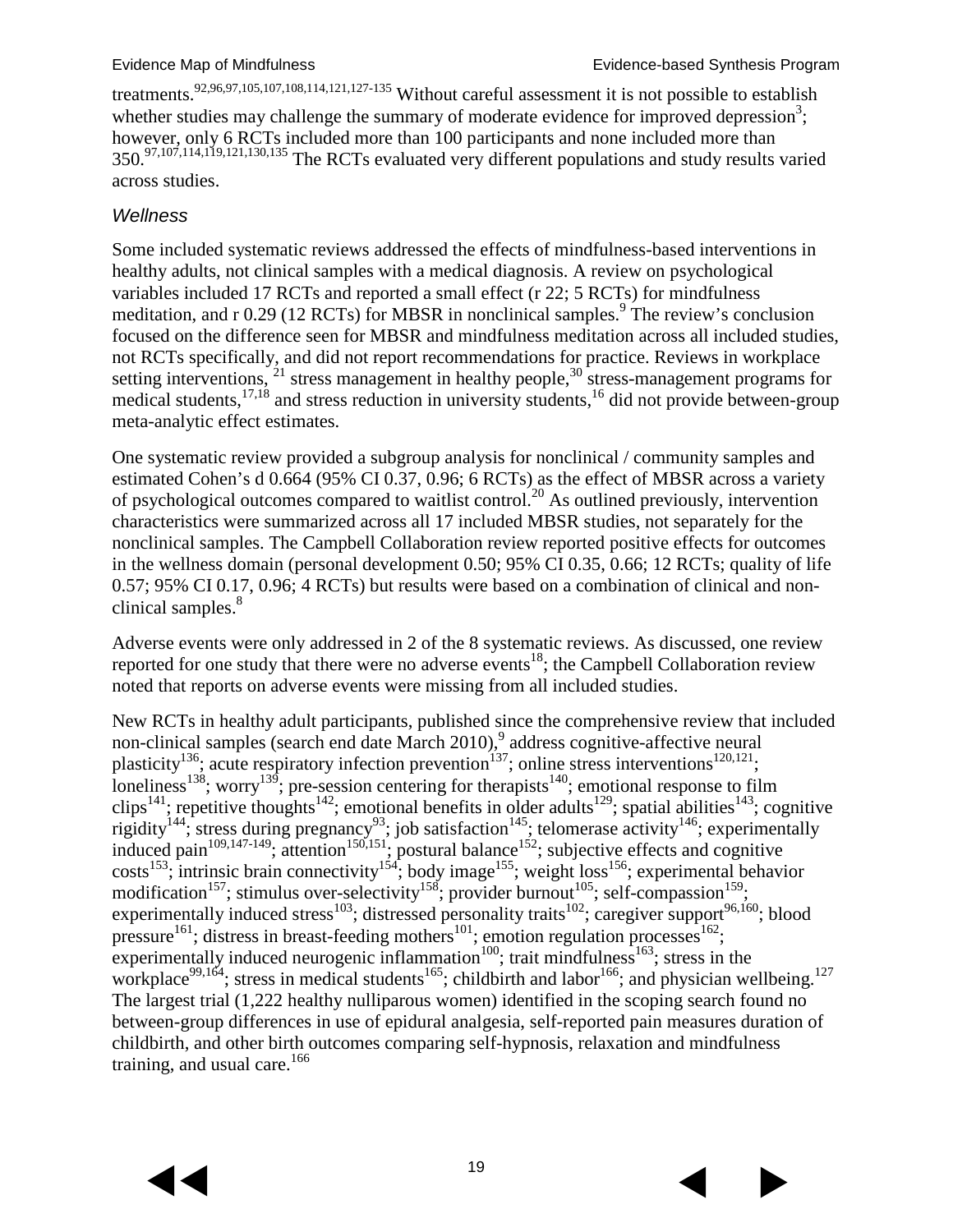### **FUTURE RESEARCH**

Systematic reviews in patients' experiences, sleep disturbance, hot flashes, eating disorders, and intellectual disability specifically searched for mindfulness intervention studies, but no RCTs (*ie,* high level of evidence research studies) were identified. Most evidence is available for comparisons of mindfulness interventions and passive comparators; information on comparisons to active control groups and comparative effectiveness research is currently very limited. The evidence map has identified a number of areas with unclear evidence. Future systematic reviews may provide more definitive answers. In some cases, the scope of the review might have to be reduced to concentrate on specific outcomes or clinical indications, and the effect of MBSR, MBCT, and other mindfulness-based interventions may need to be evaluated individually.

#### **Ongoing Research**

A protocol for a Cochrane review on mindfulness-based 'third wave' cognitive and behavioral therapies (including MBCT, Acceptance and Commitment Therapy, Compassionate Mind Training, and Dialectical Behavior Therapy) for depression was published in 2010 and was updated in 2012.<sup>[167](#page-34-7)</sup> Unpublished systematic reviews registered in PROSPERO that specifically target mindfulness-based intervention studies address MBSR in breast cancer care (CRD42014009409), mindfulness-based approaches to treat pathological gambling (CRD42014010748), mindfulness meditation for overeating and weight loss (CRD42013004293), mindfulness in primary care (CRD42013004133), and MBCT and MBSR for depression and vascular disease (CRD42013003852).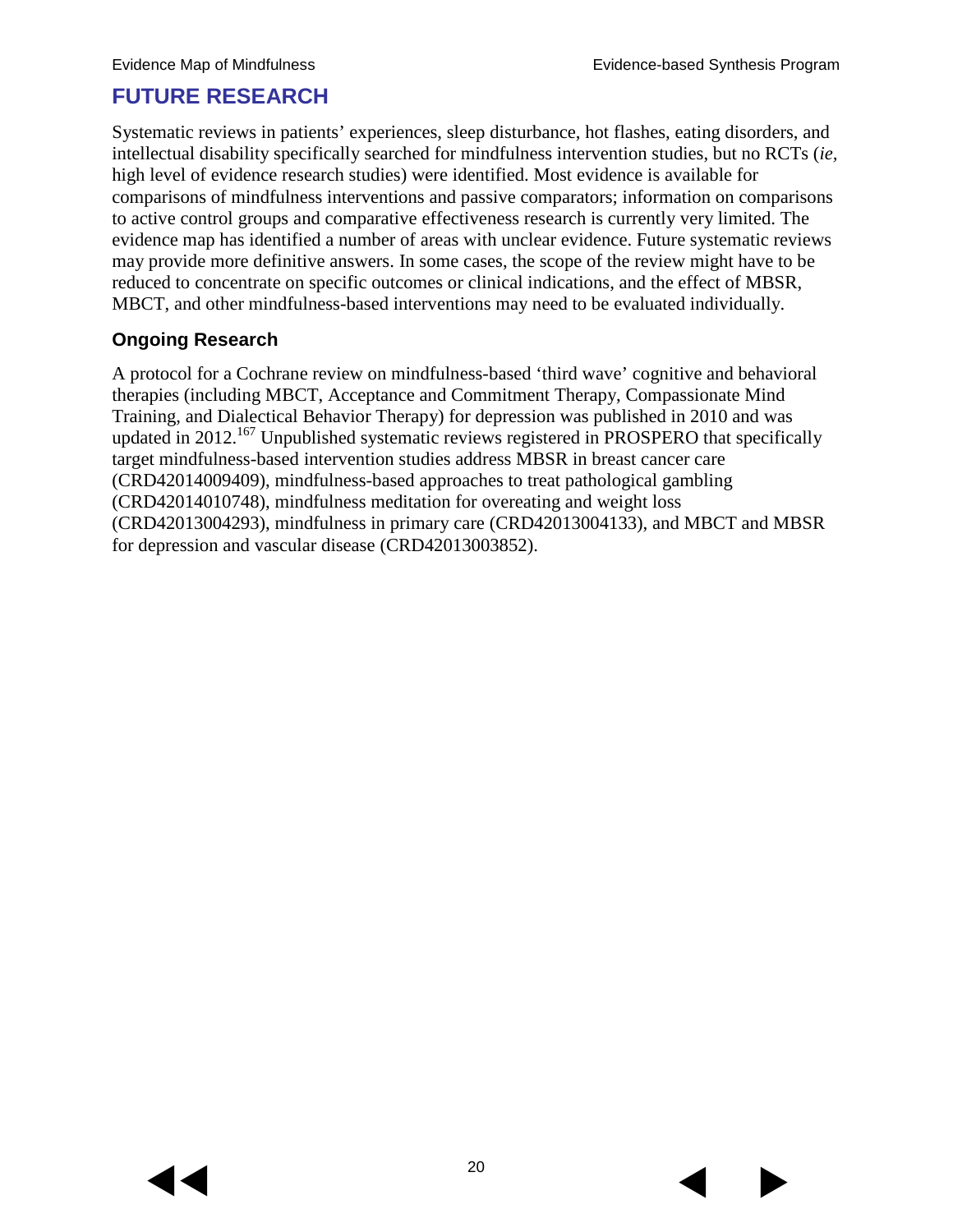# **SUMMARY AND LIMITATIONS**

Most research is available for general overviews on health benefits or psychological wellbeing, and in the more specific areas chronic illness, depression, substance use, somatization disorders, distress, and mental illness. Reviews suggest differential effects of MBSR, MBCT, and other mindfulness-based interventions, and definitions of "mindfulness-based" varied. The most consistent effect was reported for depression, but published meta-analyses also indicated positive effects of MBSR on overall health, chronic illness, and psychological variables, positive effects of MBCT in mental illness, and positive effects of mindfulness interventions for somatization disorders, compared to passive control groups. Limited evidence, judging from existing systematic reviews reporting pooled treatment effects, is also available for mindfulness interventions for pain, anxiety, and psychosis, compared to passive control groups.

The evidence map is not designed to provide detailed and definitive information on the effectiveness of interventions and mindfulness interventions represent a large spectrum of interventions. Furthermore, the implementation of the reviewed interventions in practice will require additional steps (*eg*, identifying the optimal intervention format, validation of facilitators). Evidence maps are a very broad overview of the evidence base, indicating areas in which research has been conducted, to help stakeholders interpret the state of the evidence to inform policy and clinical decision making.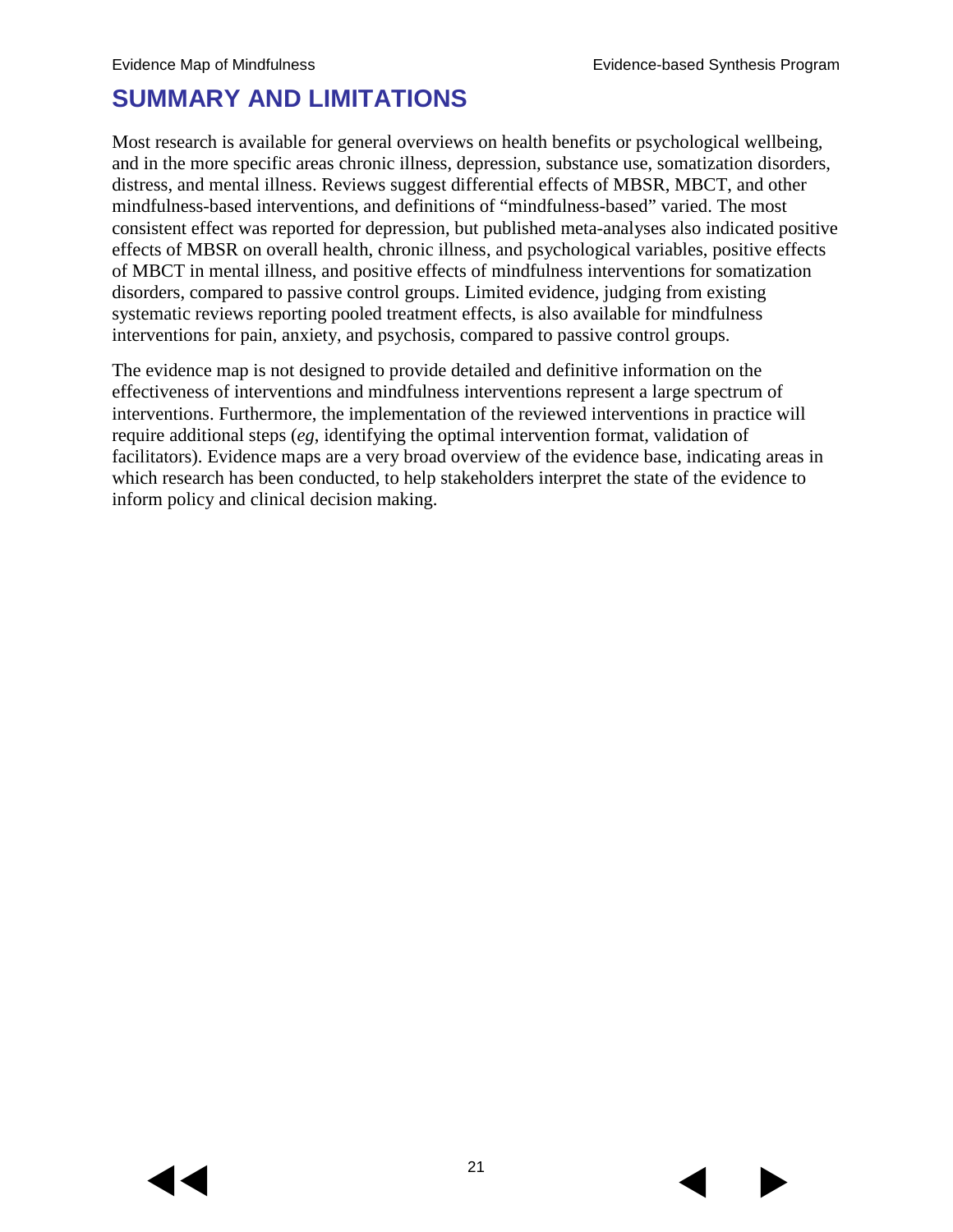# **REFERENCES**

- <span id="page-23-0"></span>**1.** Bishop SR, Lau M, Shapiro S, et al. Mindfulness: A proposed operational definition. *Clinical Psychology: Science and Practice.* 2004;11(3):230-241.
- <span id="page-23-1"></span>**2.** Cuellar NG. Mindfulness meditation for veterans---implications for occupational health providers. *AAOHN journal : official journal of the American Association of Occupational Health Nurses.* Aug 2008;56(8):357-363.
- <span id="page-23-2"></span>**3.** Goyal M, Singh S, Sibinga EM, et al. Meditation Programs for Psychological Stress and Well-Being. Comparative Effectiveness Review No. 124. (Prepared by Johns Hopkins University Evidence-based Practice Center under Contract No. 290-2007-10061–I.) AHRQ Publication No. 13(14)-EHC116-EF. Rockville, MD: Agency for Healthcare Research and Quality. 2014.
- **4.** Chiesa A, Malinowski P. Mindfulness-based approaches: are they all the same? *Journal of clinical psychology.* Apr 2011;67(4):404-424.
- **5.** Marchand WR. Mindfulness-based stress reduction, mindfulness-based cognitive therapy, and Zen meditation for depression, anxiety, pain, and psychological distress. *Journal of Psychiatric Practice®.* 2012;18(4):233-252.
- <span id="page-23-3"></span>**6.** Boteva K. Mindfulness meditation in patients with mood disorders Feasibility, safety and efficacy: An empirical review. *International Journal of Child Health and Human Development.* 2008 2008;1(2):135-154.
- <span id="page-23-6"></span>**7.** Coelho HF, Canter PH, Ernst E. Mindfulness-based cognitive therapy: evaluating current evidence and informing future research. *Journal of consulting and clinical psychology.*  Dec 2007;75(6):1000-1005.
- <span id="page-23-4"></span>**8.** de Vibe M, Bjørndal A, Tipton E, Hammerstrøm K, Kowalski K. Mindfulness based stress reduction (MBSR) for improving health, quality of life, and social functioning in adults. *Campbell Systematic Reviews.* 2012;3.
- <span id="page-23-5"></span>**9.** Eberth J, Sedlmeier P. The effects of mindfulness meditation: A meta-analysis. *Mindfulness.* Sep, 2012 2012;3(3):174-189.
- <span id="page-23-7"></span>**10.** Escuriex BF, Labbé EE. Health care providers' mindfulness and treatment outcomes: A critical review of the research literature. *Mindfulness.* Dec, 2011 2011;2(4):242-253.
- <span id="page-23-8"></span>**11.** Kim SH, Schneider SM, Kravitz L, Mermier C, Burge MR. Mind-body practices for posttraumatic stress disorder. *Journal of investigative medicine : the official publication of the American Federation for Clinical Research.* Jun 2013;61(5):827-834.
- **12.** Malpass A, Carel H, Ridd M, et al. Transforming the perceptual situation: A metaethnography of qualitative work reporting patients' experiences of mindfulness-based approaches. *Mindfulness.* Mar, 2012 2012;3(1):60-75.
- <span id="page-23-9"></span>**13.** McCarney R, Schulz J, Grey A. Effectiveness of mindfulness-based therapies in reducing symptoms of depression: A meta-analysis. *European Journal of Psychotherapy and Counselling S2- European Journal of Psychotherapy, Counselling and Health.* Sep, 2012 2012;14(3):279-299.
- **14.** Morone NE, Greco CM. Mind-body interventions for chronic pain in older adults: a structured review. *Pain medicine (Malden, Mass.).* May-Jun 2007;8(4):359-375.



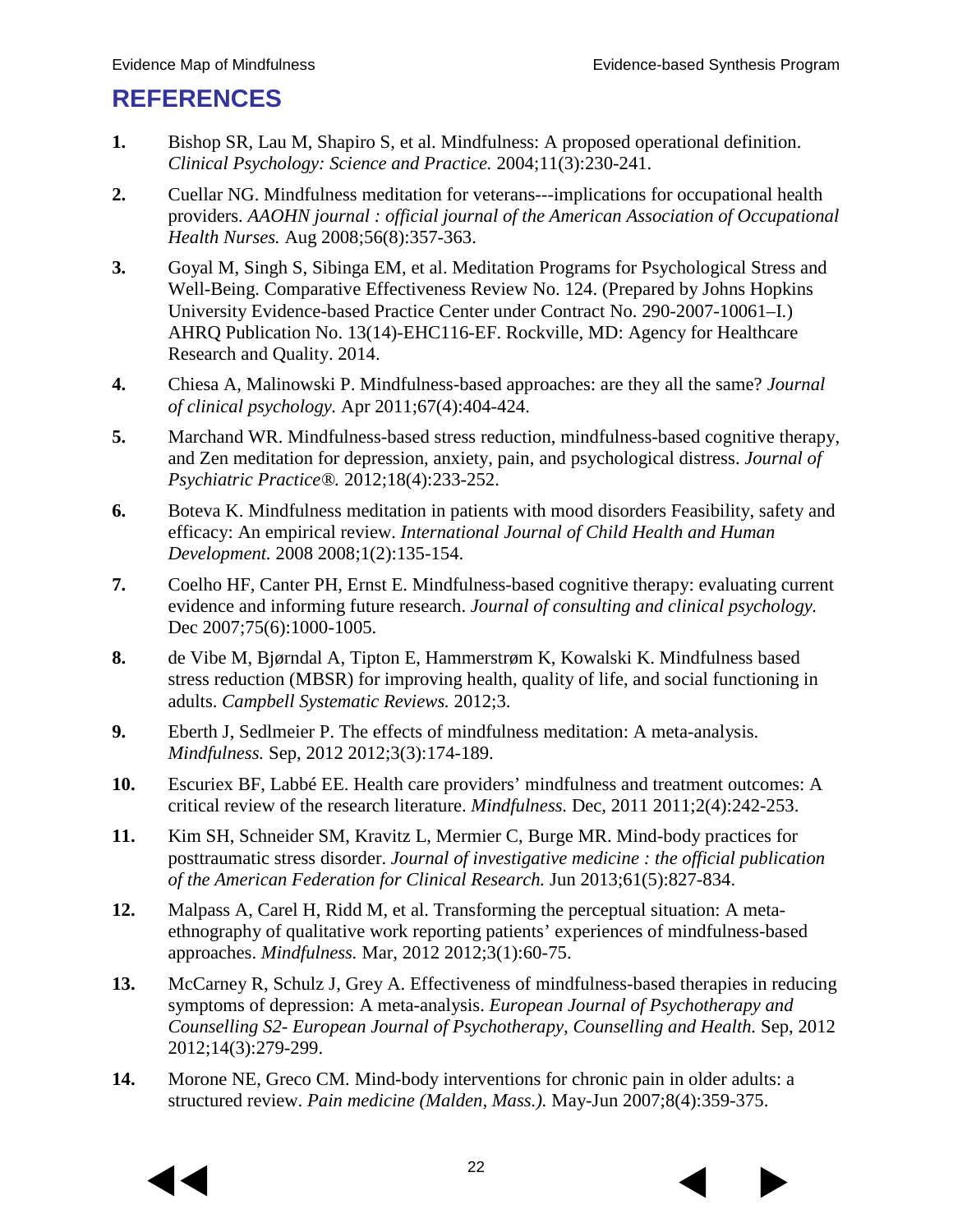- **15.** Ospina MB, Bond K, Karkhaneh M, et al. Clinical trials of meditation practices in health care: characteristics and quality. *Journal of alternative and complementary medicine (New York, N.Y.).* Dec 2008;14(10):1199-1213.
- <span id="page-24-9"></span>**16.** Regehr C, Glancy D, Pitts A. Interventions to reduce stress in university students: a review and meta-analysis. *Journal of affective disorders.* May 15 2013;148(1):1-11.
- <span id="page-24-8"></span>**17.** Shapiro S L SDESGE, Grossman P NLSSWH. Stress management in medical education: a review of the literature Mindfulness-based stress reduction and health benefits: a metaanalysis. *Academic Medicine.* 2000;75(7).
- <span id="page-24-6"></span>**18.** Shiralkar MT, Harris TB, Eddins-Folensbee FF, Coverdale JH. A systematic review of stress-management programs for medical students. *Academic psychiatry : the journal of the American Association of Directors of Psychiatric Residency Training and the Association for Academic Psychiatry.* May 1 2013;37(3):158-164.
- <span id="page-24-5"></span>**19.** Shonin E, Van Gordon W, Slade K, Griffiths MD. Mindfulness and other Buddhistderived interventions in correctional settings: A systematic review. *Aggression and Violent Behavior.* May-Jun, 2013 2013;18(3):365-372.
- <span id="page-24-0"></span>**20.** Teleki JW. Mindfulness-based stress reduction: A meta-analysis of psychological outcomes. *Dissertation Abstracts International: Section B: The Sciences and Engineering S2- Dissertation Abstracts International.* 2010 2010;71(3-B):2063.
- <span id="page-24-7"></span>**21.** Virgili M. Mindfulness-based interventions reduce psychological distress in working adults: a meta-analysis of intervention studies. *Mindfulness.* 2013.
- **22.** Winbush NY, Gross CR, Kreitzer MJ. The effects of mindfulness-based stress reduction on sleep disturbance: a systematic review. *Explore (New York, N.Y.).* Nov-Dec 2007;3(6):585-591.
- **23.** Baer RA. Mindfulness training as a clinical intervention: a conceptual and empirical review. *Clinical Psychology: Science and Practice.* 2003;10(2).
- <span id="page-24-2"></span>**24.** Bernardy K FNKVHW. Efficacy of cognitive-behavioral therapies in fibromyalgia syndrome: a systematic review and metaanalysis of randomized controlled trials. *Journal of Rheumatology.* 2010;37(10).
- <span id="page-24-1"></span>**25.** Bohlmeijer E, Prenger R, Taal E, Cuijpers P. The effects of mindfulness-based stress reduction therapy on mental health of adults with a chronic medical disease: a metaanalysis. *Journal of psychosomatic research.* Jun 2010;68(6):539-544.
- <span id="page-24-4"></span>**26.** Carim-Todd L, Mitchell SH, Oken BS. Mind-body practices: an alternative, drug-free treatment for smoking cessation? A systematic review of the literature. *Drug and alcohol dependence.* Oct 1 2013;132(3):399-410.
- **27.** Carmody J, Baer RA. How long does a mindfulness-based stress reduction program need to be? A review of class contact hours and effect sizes for psychological distress. *Journal of clinical psychology.* Jun 2009;65(6):627-638.
- **28.** Casellas-Grau A, Font A, Vives J. Positive psychology interventions in breast cancer. A systematic review. *Psycho-oncology.* Jan 2014;23(1):9-19.
- <span id="page-24-3"></span>**29.** Chiesa A, Calati R, Serretti A. Does mindfulness training improve cognitive abilities? A systematic review of neuropsychological findings. *Clinical psychology review.* Apr 2011;31(3):449-464.

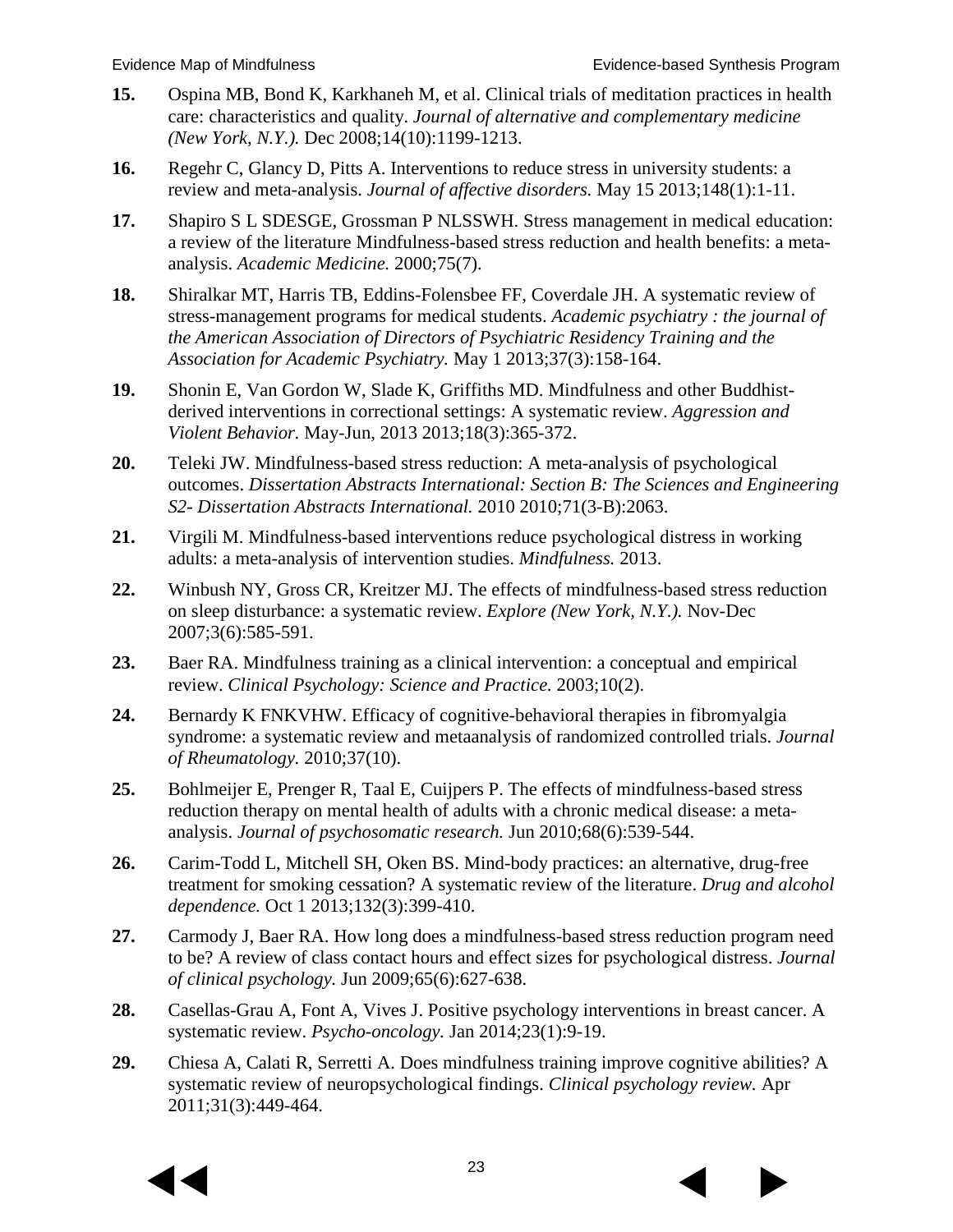- <span id="page-25-6"></span>**30.** Chiesa A, Serretti A. Mindfulness-based stress reduction for stress management in healthy people: a review and meta-analysis. *Journal of alternative and complementary medicine (New York, N.Y.).* May 2009;15(5):593-600.
- **31.** Chiesa A, Serretti A. A systematic review of neurobiological and clinical features of mindfulness meditations. *Psychological medicine.* Aug 2010;40(8):1239-1252.
- **32.** Chiesa A, Serretti A. Mindfulness-based interventions for chronic pain: a systematic review of the evidence. *Journal of alternative and complementary medicine (New York, N.Y.).* Jan 2011;17(1):83-93.
- <span id="page-25-2"></span>**33.** Chiesa A, Serretti A. Mindfulness based cognitive therapy for psychiatric disorders: a systematic review and meta-analysis. *Psychiatry research.* May 30 2011;187(3):441-453.
- <span id="page-25-4"></span>**34.** Chiesa A, Serretti A. Are Mindfulness-Based Interventions Effective for Substance Use Disorders? A Systematic Review of the Evidence. *Substance use & misuse.* Mar 5 2013.
- **35.** Cramer H, Haller H, Lauche R, Dobos G. Mindfulness-based stress reduction for low back pain. A systematic review. *BMC complementary and alternative medicine.*  2012;12:162.
- **36.** Cramer H, Lauche R, Paul A, Dobos G. Mindfulness-based stress reduction for breast cancer-a systematic review and meta-analysis. *Current oncology (Toronto, Ont.).* Oct 2012;19(5):e343-352.
- <span id="page-25-5"></span>**37.** Crawford C, Wallerstedt DB, Khorsan R, Clausen SS, Jonas WB, Walter JA. A Systematic Review of Biopsychosocial Training Programs for the Self-Management of Emotional Stress: Potential Applications for the Military. *Evidence-based complementary and alternative medicine : eCAM.* 2013;2013:747694.
- **38.** Davis L, Kurzban S. Mindfulness-Based Treatment for People With Severe Mental Illness: A Literature Review. *American Journal of Psychiatric Rehabilitation.*  2012;15(2):202-232.
- <span id="page-25-7"></span>**39.** Feng Cy CHCCHCYSCTHCYHCYCCKR. The effect of cognitive behavioral group therapy for depression: a meta-analysis 2000-2010. *Worldviews on Evidence-Based Nursing.* 2012;9(1).
- **40.** Fjorback LO, Arendt M, Ornbol E, Fink P, Walach H. Mindfulness-based stress reduction and mindfulness-based cognitive therapy: a systematic review of randomized controlled trials. *Acta psychiatrica Scandinavica.* Aug 2011;124(2):102-119.
- <span id="page-25-3"></span>**41.** Galante J, Iribarren SJ, Pearce PF. Effects of mindfulness-based cognitive therapy on mental disorders: a systematic review and meta-analysis of randomised controlled trials. *Journal of Research in Nursing.* 2013;18(2):133-155.
- **42.** Glombiewski Ja SATGJKKRWHSG. Psychological treatments for fibromyalgia: a metaanalysis. *Pain.* 2010;151(2).
- <span id="page-25-1"></span>**43.** Goyal M, Singh S, Sibinga EM, et al. Meditation Programs for Psychological Stress and Well-being: A Systematic Review and Meta-analysis. *JAMA internal medicine.* Jan 6 2014.
- <span id="page-25-0"></span>**44.** Grossman P, Niemann L, Schmidt S, Walach H. Mindfulness-based stress reduction and health benefits. A meta-analysis. *Journal of psychosomatic research.* Jul 2004;57(1):35- 43.



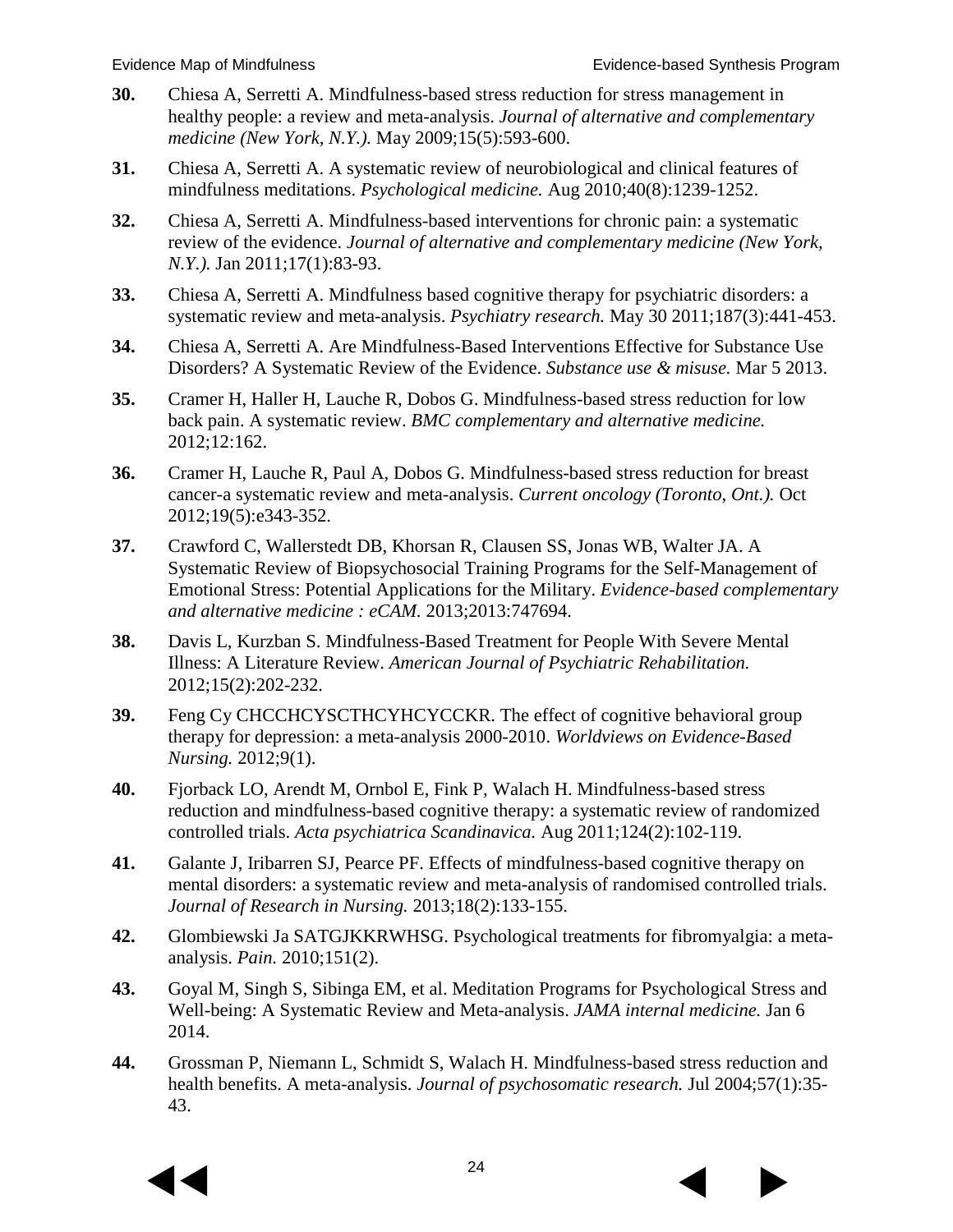- <span id="page-26-4"></span>**45.** Hofmann SG, Sawyer AT, Witt AA, Oh D. The effect of mindfulness-based therapy on anxiety and depression: A meta-analytic review. *Journal of consulting and clinical psychology.* Apr 2010;78(2):169-183.
- **46.** Katz D, Toner B. A systematic review of gender differences in the effectiveness of mindfulness-based treatments for substance use disorders. *Mindfulness.* Dec, 2013 2013;4(4):318-331.
- <span id="page-26-0"></span>**47.** Khoury B, Lecomte T, Fortin G, et al. Mindfulness-based therapy: a comprehensive meta-analysis. *Clinical psychology review.* Aug 2013;33(6):763-771.
- <span id="page-26-7"></span>**48.** Khoury B, Lecomte T, Gaudiano BA, Paquin K. Mindfulness interventions for psychosis: a meta-analysis. *Schizophrenia research.* Oct 2013;150(1):176-184.
- <span id="page-26-2"></span>**49.** Klainin-Yobas P, Cho MA, Creedy D. Efficacy of mindfulness-based interventions on depressive symptoms among people with mental disorders: a meta-analysis. *International journal of nursing studies.* Jan 2012;49(1):109-121.
- <span id="page-26-6"></span>**50.** Krisanaprakornkit T, Krisanaprakornkit W, Piyavhatkul N, Laopaiboon M. Meditation therapy for anxiety disorders. *The Cochrane database of systematic reviews.*  2006(1):CD004998.
- <span id="page-26-3"></span>**51.** Lakhan SE, Schofield KL. Mindfulness-based therapies in the treatment of somatization disorders: a systematic review and meta-analysis. *PloS one.* 2013;8(8):e71834.
- <span id="page-26-5"></span>**52.** Lauche R, Cramer H, Dobos G, Langhorst J, Schmidt S. A systematic review and metaanalysis of mindfulness-based stress reduction for the fibromyalgia syndrome. *Journal of psychosomatic research.* Dec 2013;75(6):500-510.
- <span id="page-26-8"></span>**53.** Lawrence M, Booth J, Mercer S, Crawford E. A systematic review of the benefits of mindfulness-based interventions following transient ischemic attack and stroke. *International journal of stroke : official journal of the International Stroke Society. Aug* 2013;8(6):465-474.
- <span id="page-26-9"></span>**54.** Lazaridou A, Philbrook P, Tzika AA. Yoga and mindfulness as therapeutic interventions for stroke rehabilitation: a systematic review. *Evidence-based complementary and alternative medicine : eCAM.* 2013;2013:357108.
- <span id="page-26-1"></span>**55.** Ledesma D, Kumano H. Mindfulness-based stress reduction and cancer: a meta-analysis. *Psycho-oncology.* Jun 2009;18(6):571-579.
- **56.** Mars TS, Abbey H. Mindfulness meditation practise as a healthcare intervention: a systematic review. *International Journal of Osteopathic Medicine.* 2010;13(2):56-66.
- **57.** Matchim Y, Armer JM. Measuring the psychological impact of mindfulness meditation on health among patients with cancer: a literature review. *Oncology nursing forum.* Sep 2007;34(5):1059-1066.
- **58.** Matchim Y, Armer JM, Stewart BR. Mindfulness-based stress reduction among breast cancer survivors: a literature review and discussion. *Oncology nursing forum.* Mar 2011;38(2):E61-71.
- **59.** Merkes M. Mindfulness-based stress reduction for people with chronic diseases. *Australian Journal of Primary Health.* 2010;16(3).



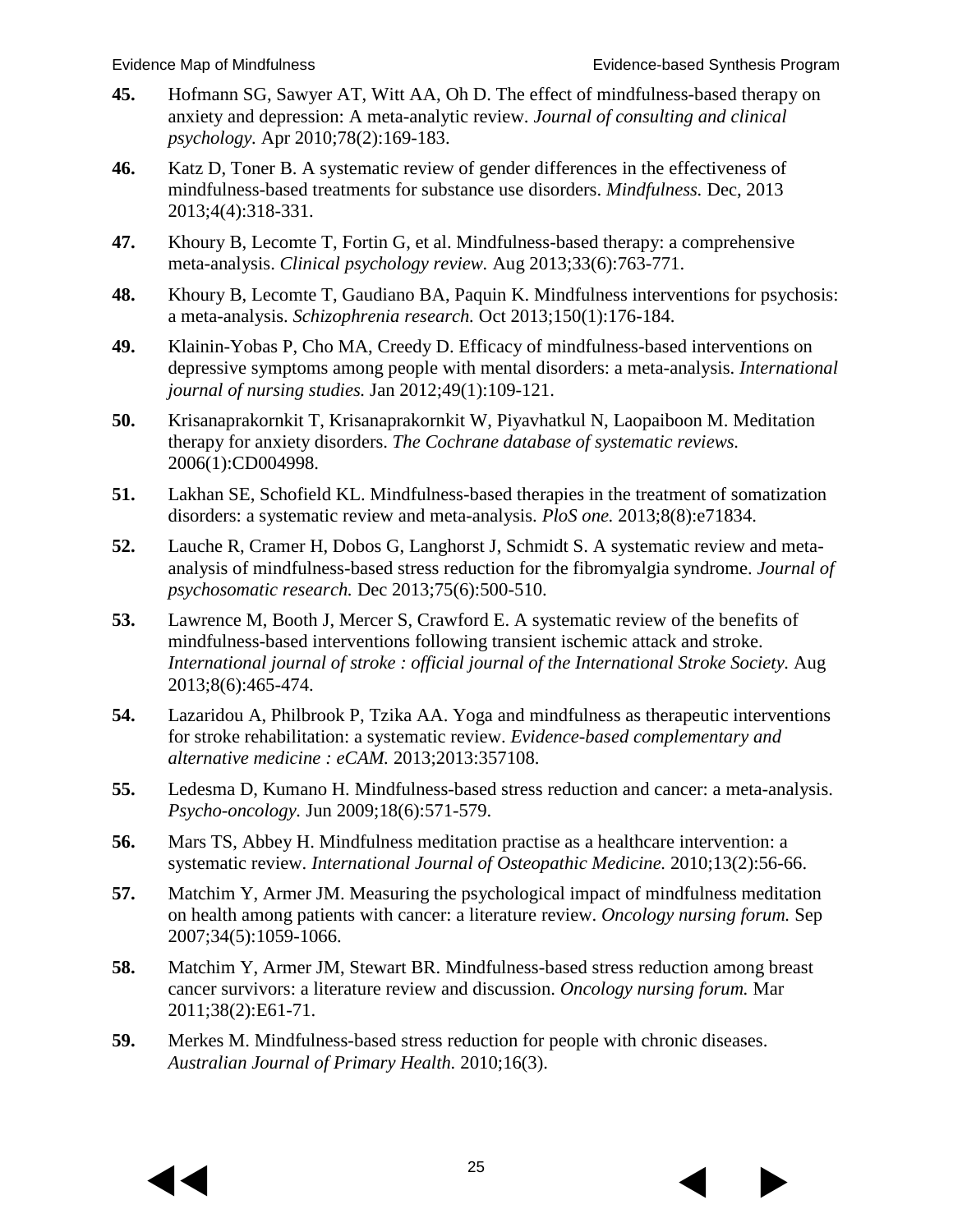- <span id="page-27-4"></span>**60.** Musial F, Bussing A, Heusser P, Choi KE, Ostermann T. Mindfulness-based stress reduction for integrative cancer care: a summary of evidence. *Forschende Komplementarmedizin (2006).* 2011;18(4):192-202.
- <span id="page-27-0"></span>**61.** Niazi AK, Niazi SK. Mindfulness-based stress reduction: a non-pharmacological approach for chronic illnesses. *North American journal of medical sciences.* Jan 2011;3(1):20-23.
- **62.** Ott MJ, Norris RL, Bauer-Wu SM. Mindfulness meditation for oncology patients: a discussion and critical review. *Integrative cancer therapies.* Jun 2006;5(2):98-108.
- <span id="page-27-2"></span>**63.** Parikh SV, Segal ZV, Grigoriadis S, et al. Canadian Network for Mood and Anxiety Treatments (CANMAT) clinical guidelines for the management of major depressive disorder in adults. II. Psychotherapy alone or in combination with antidepressant medication. *Journal of affective disorders.* Oct 2009;117 Suppl 1:S15-25.
- <span id="page-27-1"></span>**64.** Piet J, Hougaard E. The effect of mindfulness-based cognitive therapy for prevention of relapse in recurrent major depressive disorder: a systematic review and meta-analysis. *Clinical psychology review.* Aug 2011;31(6):1032-1040.
- <span id="page-27-3"></span>**65.** Piet J, Wurtzen H, Zachariae R. The effect of mindfulness-based therapy on symptoms of anxiety and depression in adult cancer patients and survivors: a systematic review and meta-analysis. *Journal of consulting and clinical psychology.* Dec 2012;80(6):1007-1020.
- **66.** Proulx K. Integrating mindfulness-based stress reduction. *Holistic Nursing Practice.*  2003;17(4):201-208.
- <span id="page-27-6"></span>**67.** Querstret D, Cropley M. Assessing treatments used to reduce rumination and/or worry: a systematic review. *Clinical psychology review.* Dec 2013;33(8):996-1009.
- **68.** Rakofsky JJ, Dunlop BW. Treating nonspecific anxiety and anxiety disorders in patients with bipolar disorder: a review. *The Journal of clinical psychiatry.* Jan 2011;72(1):81-90.
- **69.** Reiner K, Tibi L, Lipsitz JD. Do mindfulness-based interventions reduce pain intensity? A critical review of the literature. *Pain medicine (Malden, Mass.).* Feb 2013;14(2):230- 242.
- <span id="page-27-8"></span>**70.** Sarris J, Camfield D, Berk M. Complementary medicine, self-help, and lifestyle interventions for obsessive compulsive disorder (OCD) and the OCD spectrum: a systematic review. *Journal of affective disorders.* May 2012;138(3):213-221.
- **71.** Senders A, Wahbeh H, Spain R, Shinto L. Mind-body medicine for multiple sclerosis: a systematic review. *Autoimmune diseases.* 2012;2012:567324.
- **72.** Shennan C, Payne S, Fenlon D. What is the evidence for the use of mindfulness-based interventions in cancer care? A review. *Psycho-oncology.* Jul 2011;20(7):681-697.
- <span id="page-27-5"></span>**73.** Shneerson C, Taskila T, Gale N, Greenfield S, Chen YF. The effect of complementary and alternative medicine on the quality of life of cancer survivors: a systematic review and meta-analyses. *Complementary therapies in medicine.* Aug 2013;21(4):417-429.
- <span id="page-27-7"></span>**74.** Simpson R, Booth J, Lawrence M, Byrne S, Mair F, Mercer S. Mindfulness based interventions in multiple sclerosis - a systematic review. *BMC neurology.* 2014;14(1):15.



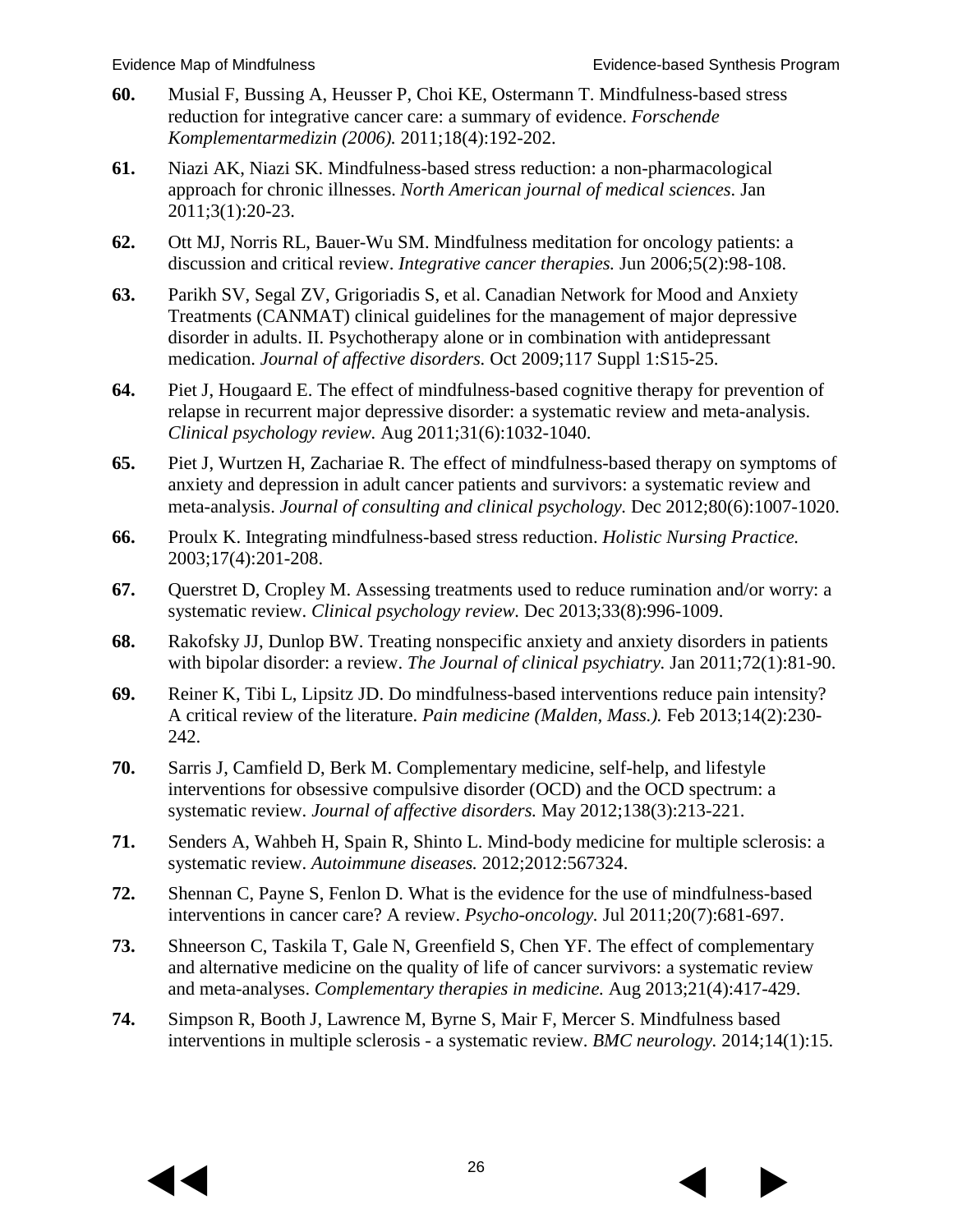- **75.** Smith JE, Richardson J, Hoffman C, Pilkington K. Mindfulness-Based Stress Reduction as supportive therapy in cancer care: systematic review. *Journal of advanced nursing.*  Nov 2005;52(3):315-327.
- <span id="page-28-2"></span>**76.** Veehof MM, Oskam MJ, Schreurs KM, Bohlmeijer ET. Acceptance-based interventions for the treatment of chronic pain: a systematic review and meta-analysis. *Pain.* Mar 2011;152(3):533-542.
- <span id="page-28-1"></span>**77.** Vollestad J, Nielsen MB, Nielsen GH. Mindfulness- and acceptance-based interventions for anxiety disorders: a systematic review and meta-analysis. *The British journal of clinical psychology / the British Psychological Society.* Sep 2012;51(3):239-260.
- **78.** Zainal NZ, Booth S, Huppert FA. The efficacy of mindfulness-based stress reduction on mental health of breast cancer patients: a meta-analysis. *Psycho-oncology.* Jul 2013;22(7):1457-1465.
- **79.** Zgierska A, Rabago D, Chawla N, Kushner K, Koehler R, Marlatt A. Mindfulness meditation for substance use disorders: a systematic review. *Substance abuse : official publication of the Association for Medical Education and Research in Substance Abuse.*  Oct-Dec 2009;30(4):266-294.
- **80.** Chiesa A. Vipassana meditation: systematic review of current evidence. *Journal of alternative and complementary medicine (New York, N.Y.).* Jan 2010;16(1):37-46.
- **81.** Fann Jr HTSKG. Treatment for depression after traumatic brain injury: a systematic review. *Journal of NeuroTrauma.* 2009;26(12).
- **82.** Tremblay A, Sheeran L, Aranda SK. Psychoeducational interventions to alleviate hot flashes: a systematic review. *Menopause (New York, N.Y.).* Jan-Feb 2008;15(1):193-202.
- **83.** Wanden-Berghe RG, Sanz-Valero J, Wanden-Berghe C. The application of mindfulness to eating disorders treatment: a systematic review. *Eating disorders.* Jan-Feb 2011;19(1):34-48.
- <span id="page-28-5"></span>**84.** Woltz PC, Chapa DW, Friedmann E, Son H, Akintade B, Thomas SA. Effects of interventions on depression in heart failure: a systematic review. *Heart & lung : the journal of critical care.* Sep-Oct 2012;41(5):469-483.
- **85.** Harper SK, Webb TL, Rayner K. The effectiveness of mindfulness-based interventions for supporting people with intellectual disabilities: a narrative review. *Behavior modification.* May 2013;37(3):431-453.
- **86.** Toneatto T, Nguyen L. Does mindfulness meditation improve anxiety and mood symptoms? A review of the controlled research. *Canadian journal of psychiatry. Revue canadienne de psychiatrie.* Apr 2007;52(4):260-266.
- <span id="page-28-0"></span>**87.** Ospina MB, Bond K, Karkhaneh M, et al. Meditation practices for health: state of the research. *Evidence report/technology assessment.* 2007(155):1-263.
- <span id="page-28-3"></span>**88.** Branstrom R, Kvillemo P, Moskowitz JT. A randomized study of the effects of mindfulness training on psychological well-being and symptoms of stress in patients treated for cancer at 6-month follow-up. *Int J Behav Med.* Dec 2012;19(4):535-542.
- <span id="page-28-4"></span>**89.** Price CJ, McBride B, Hyerle L, Kivlahan DR. Mindful awareness in body-oriented therapy for female veterans with post-traumatic stress disorder taking prescription



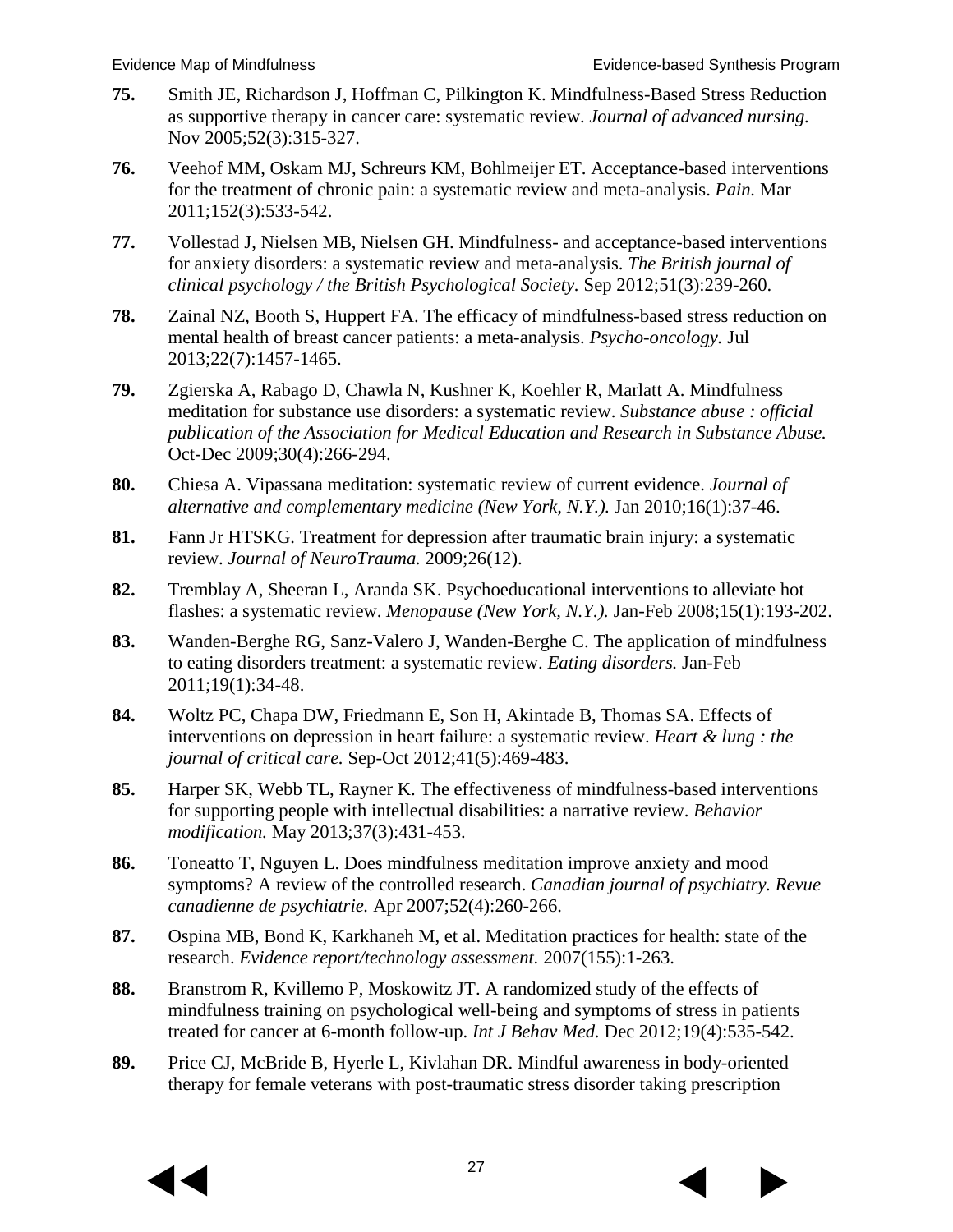analgesics for chronic pain: a feasibility study. *Alternative therapies in health and medicine.* Nov-Dec 2007;13(6):32-40.

- <span id="page-29-0"></span>**90.** Nakamura Y, Lipschitz DL, Landward R, Kuhn R, West G. Two sessions of sleepfocused mind-body bridging improve self-reported symptoms of sleep and PTSD in veterans: A pilot randomized controlled trial. *Journal of psychosomatic research.* Apr 2011;70(4):335-345.
- <span id="page-29-1"></span>**91.** Kim SH, Schneider SM, Bevans M, et al. PTSD symptom reduction with mindfulnessbased stretching and deep breathing exercise: randomized controlled clinical trial of efficacy. *J Clin Endocrinol Metab.* Jul 2013;98(7):2984-2992.
- <span id="page-29-2"></span>**92.** Kearney DJ, McDermott K, Malte C, Martinez M, Simpson TL. Effects of participation in a mindfulness program for veterans with posttraumatic stress disorder: a randomized controlled pilot study. *Journal of clinical psychology.* Jan 2013;69(1):14-27.
- <span id="page-29-5"></span>**93.** Guardino CM, Dunkel Schetter C, Bower JE, Lu MC, Smalley SL. Randomised controlled pilot trial of mindfulness training for stress reduction during pregnancy. *Psychol Health.* 2014;29(3):334-349.
- **94.** Garland SN, Carlson LE, Stephens AJ, Antle MC, Samuels C, Campbell TS. Mindfulness-based stress reduction compared with cognitive behavioral therapy for the treatment of insomnia comorbid with cancer: a randomized, partially blinded, noninferiority trial. *J Clin Oncol.* Feb 10 2014;32(5):449-457.
- **95.** Zernicke KA, Campbell TS, Blustein PK, et al. Mindfulness-based stress reduction for the treatment of irritable bowel syndrome symptoms: a randomized wait-list controlled trial. *Int J Behav Med.* Sep 2013;20(3):385-396.
- <span id="page-29-3"></span>**96.** Whitebird RR, Kreitzer M, Crain AL, Lewis BA, Hanson LR, Enstad CJ. Mindfulnessbased stress reduction for family caregivers: a randomized controlled trial. *Gerontologist.*  Aug 2013;53(4):676-686.
- <span id="page-29-4"></span>**97.** van Son J, Nyklicek I, Pop VJ, et al. The effects of a mindfulness-based intervention on emotional distress, quality of life, and HbA(1c) in outpatients with diabetes (DiaMind): a randomized controlled trial. *Diabetes Care.* Apr 2013;36(4):823-830.
- **98.** Tang YY, Tang R, Posner MI. Brief meditation training induces smoking reduction. *Proc Natl Acad Sci U S A.* Aug 20 2013;110(34):13971-13975.
- <span id="page-29-9"></span>**99.** Strub L, Tarquinio C. [Mindfulness-Based Cognitive Therapy (MBCT) program with workers in an industrial setting: a pilot study]. *Sante Ment Que.* Spring 2013;38(1):207- 225.
- <span id="page-29-8"></span>**100.** Rosenkranz MA, Davidson RJ, Maccoon DG, Sheridan JF, Kalin NH, Lutz A. A comparison of mindfulness-based stress reduction and an active control in modulation of neurogenic inflammation. *Brain Behav Immun.* Jan 2013;27(1):174-184.
- <span id="page-29-7"></span>**101.** Perez-Blasco J, Viguer P, Rodrigo MF. Effects of a mindfulness-based intervention on psychological distress, well-being, and maternal self-efficacy in breast-feeding mothers: results of a pilot study. *Archives of women's mental health.* Jun 2013;16(3):227-236.
- <span id="page-29-6"></span>**102.** Nyklicek I, van Beugen S, Denollet J. Effects of mindfulness-based stress reduction on distressed (type D) personality traits: a randomized controlled trial. *J Behav Med.* Aug 2013;36(4):361-370.



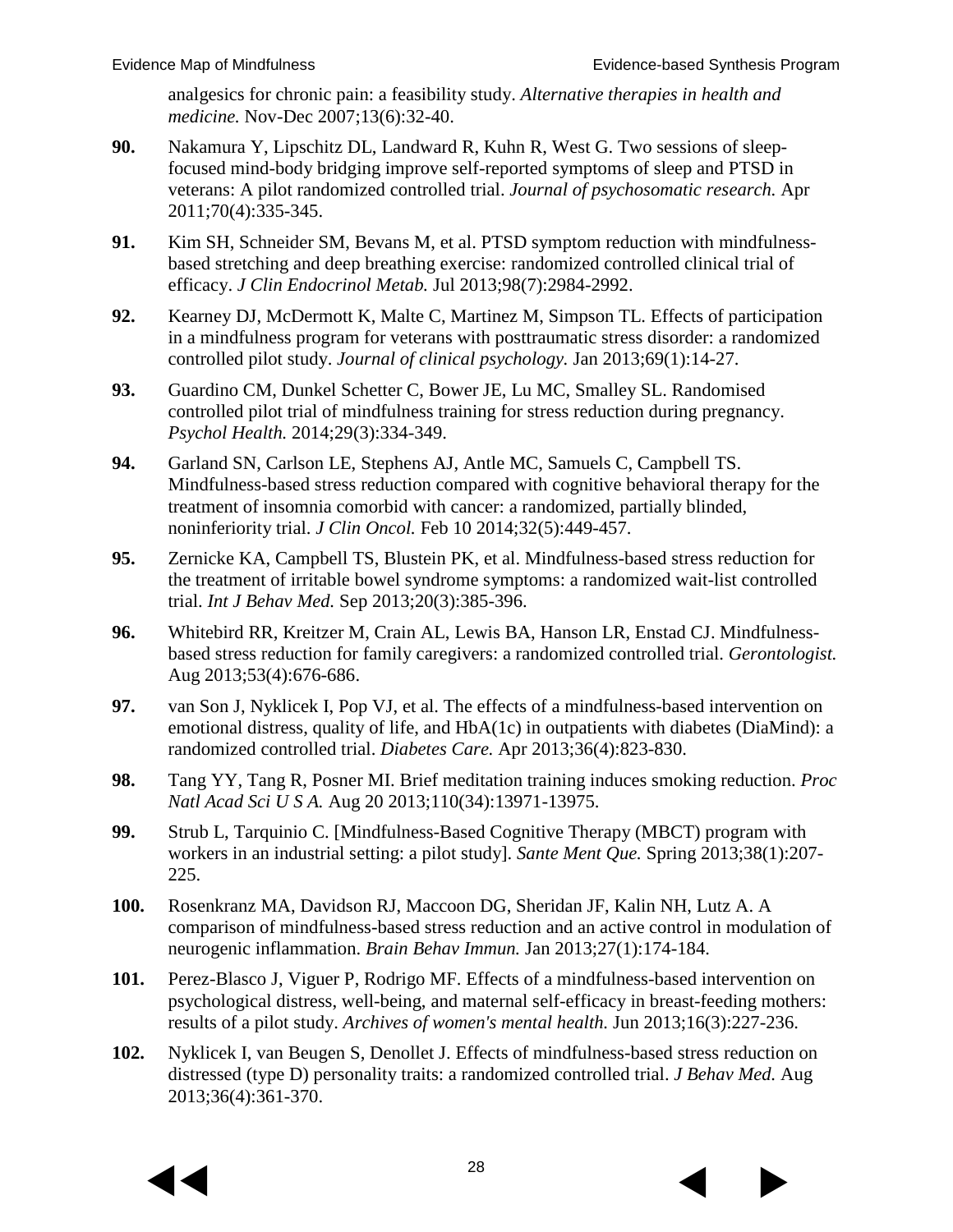- <span id="page-30-5"></span>**103.** Nyklicek I, Mommersteeg PM, Van Beugen S, Ramakers C, Van Boxtel GJ. Mindfulness-based stress reduction and physiological activity during acute stress: a randomized controlled trial. *Health Psychol.* Oct 2013;32(10):1110-1113.
- **104.** Netterstrom B, Friebel L, Ladegaard Y. Effects of a multidisciplinary stress treatment programme on patient return to work rate and symptom reduction: results from a randomised, wait-list controlled trial. *Psychother Psychosom.* 2013;82(3):177-186.
- <span id="page-30-0"></span>**105.** Moody K, Kramer D, Santizo RO, et al. Helping the helpers: mindfulness training for burnout in pediatric oncology--a pilot program. *J Pediatr Oncol Nurs.* Sep-Oct 2013;30(5):275-284.
- **106.** Monti DA, Kash KM, Kunkel EJ, et al. Psychosocial benefits of a novel mindfulness intervention versus standard support in distressed women with breast cancer. *Psychooncology.* Nov 2013;22(11):2565-2575.
- <span id="page-30-1"></span>**107.** Malarkey WB, Jarjoura D, Klatt M. Workplace based mindfulness practice and inflammation: a randomized trial. *Brain Behav Immun.* Jan 2013;27(1):145-154.
- <span id="page-30-2"></span>**108.** Lo HH, Ng SM, Chan CL, Lam KF, Lau BH. The Chinese medicine construct "stagnation" in mind-body connection mediates the effects of mindfulness training on depression and anxiety. *Complementary therapies in medicine.* Aug 2013;21(4):348-357.
- <span id="page-30-4"></span>**109.** Liu X, Wang S, Chang S, Chen W, Si M. Effect of brief mindfulness intervention on tolerance and distress of pain induced by cold-pressor task. *Stress Health.* Aug 2013;29(3):199-204.
- **110.** Lengacher CA, Kip KE, Post-White J, et al. Lymphocyte recovery after breast cancer treatment and mindfulness-based stress reduction (MBSR) therapy. *Biol Res Nurs.* Jan 2013;15(1):37-47.
- **111.** Jacobs TL, Shaver PR, Epel ES, et al. Self-reported mindfulness and cortisol during a Shamatha meditation retreat. *Health Psychol.* Oct 2013;32(10):1104-1109.
- **112.** Hughes JW, Fresco DM, Myerscough R, van Dulmen MH, Carlson LE, Josephson R. Randomized controlled trial of mindfulness-based stress reduction for prehypertension. *Psychosomatic medicine.* Oct 2013;75(8):721-728.
- **113.** Hoge EA, Bui E, Marques L, et al. Randomized controlled trial of mindfulness meditation for generalized anxiety disorder: effects on anxiety and stress reactivity. *The Journal of clinical psychiatry.* Aug 2013;74(8):786-792.
- <span id="page-30-3"></span>**114.** Henderson VP, Massion AO, Clemow L, Hurley TG, Druker S, Hebert JR. A randomized controlled trial of mindfulness-based stress reduction for women with early-stage breast cancer receiving radiotherapy. *Integrative cancer therapies.* Sep 2013;12(5):404-413.
- **115.** Grant C, Hobkirk A, Persons E, Hwang V, Danoff-Burg S. Cardiovascular reactivity to and recovery from stressful tasks following a mindfulness analog in college students with a family history of hypertension. *Journal of alternative and complementary medicine (New York, N.Y.).* Apr 2013;19(4):341-346.
- **116.** Goldin P, Ziv M, Jazaieri H, Hahn K, Gross JJ. MBSR vs aerobic exercise in social anxiety: fMRI of emotion regulation of negative self-beliefs. *Soc Cogn Affect Neurosci.*  Jan 2013;8(1):65-72.



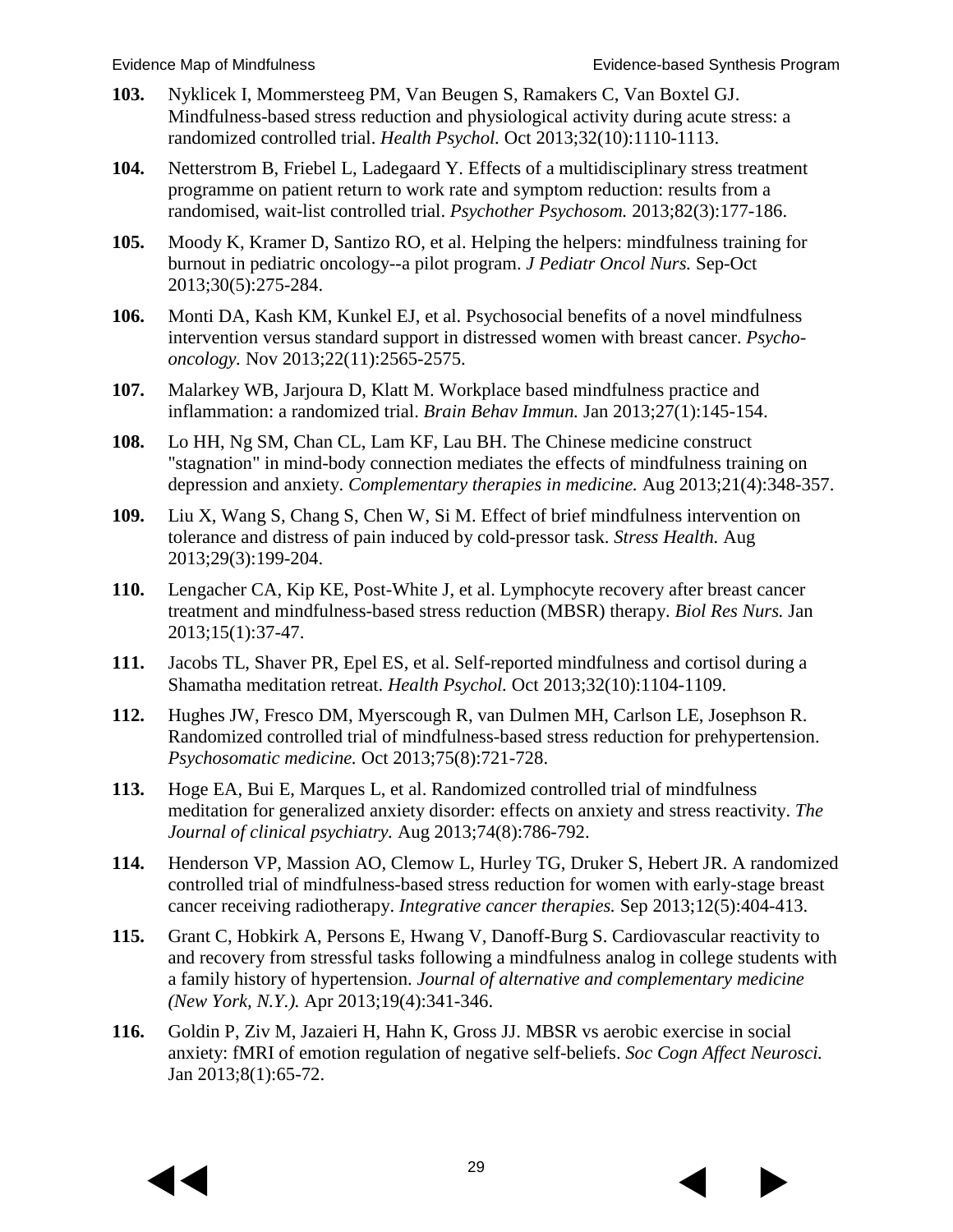- **117.** Garland EL, Howard MO. Mindfulness-oriented recovery enhancement reduces pain attentional bias in chronic pain patients. *Psychother Psychosom.* 2013;82(5):311-318.
- **118.** Fjorback LO, Arendt M, Ornbol E, et al. Mindfulness therapy for somatization disorder and functional somatic syndromes: randomized trial with one-year follow-up. *Journal of psychosomatic research.* Jan 2013;74(1):31-40.
- <span id="page-31-2"></span>**119.** Fegg MJ, Brandstatter M, Kogler M, et al. Existential behavioural therapy for informal caregivers of palliative patients: a randomised controlled trial. *Psycho-oncology.* Sep 2013;22(9):2079-2086.
- <span id="page-31-4"></span>**120.** Drozd F, Raeder S, Kraft P, Bjorkli CA. Multilevel growth curve analyses of treatment effects of a Web-based intervention for stress reduction: randomized controlled trial. *J Med Internet Res.* 2013;15(4):e84.
- <span id="page-31-0"></span>**121.** Cavanagh K, Strauss C, Cicconi F, Griffiths N, Wyper A, Jones F. A randomised controlled trial of a brief online mindfulness-based intervention. *Behav Res Ther.* Sep 2013;51(9):573-578.
- **122.** Carlson LE, Doll R, Stephen J, et al. Randomized controlled trial of Mindfulness-based cancer recovery versus supportive expressive group therapy for distressed survivors of breast cancer. *J Clin Oncol.* Sep 1 2013;31(25):3119-3126.
- **123.** Buhrman M, Skoglund A, Husell J, et al. Guided internet-delivered acceptance and commitment therapy for chronic pain patients: a randomized controlled trial. *Behav Res Ther.* Jun 2013;51(6):307-315.
- **124.** Branstrom R, Kvillemo P, Akerstedt T. Effects of mindfulness training on levels of cortisol in cancer patients. *Psychosomatics.* Mar-Apr 2013;54(2):158-164.
- **125.** Arch JJ, Ayers CR, Baker A, Almklov E, Dean DJ, Craske MG. Randomized clinical trial of adapted mindfulness-based stress reduction versus group cognitive behavioral therapy for heterogeneous anxiety disorders. *Behav Res Ther.* May 2013;51(4-5):185-196.
- **126.** Davis MC, Zautra AJ. An online mindfulness intervention targeting socioemotional regulation in fibromyalgia: results of a randomized controlled trial. *Ann Behav Med.* Dec 2013;46(3):273-284.
- <span id="page-31-1"></span>**127.** West CP, Dyrbye LN, Rabatin JT, et al. Intervention to promote physician well-being, job satisfaction, and professionalism: a randomized clinical trial. *JAMA internal medicine.* Apr 2014;174(4):527-533.
- **128.** Arch JJ, Ayers CR. Which treatment worked better for whom? Moderators of group cognitive behavioral therapy versus adapted mindfulness based stress reduction for anxiety disorders. *Behav Res Ther.* Aug 2013;51(8):434-442.
- <span id="page-31-5"></span>**129.** Gallegos AM, Hoerger M, Talbot NL, Moynihan JA, Duberstein PR. Emotional benefits of mindfulness-based stress reduction in older adults: the moderating roles of age and depressive symptom severity. *Aging Ment Health.* 2013;17(7):823-829.
- <span id="page-31-3"></span>**130.** Kocovski NL, Fleming JE, Hawley LL, Huta V, Antony MM. Mindfulness and acceptance-based group therapy versus traditional cognitive behavioral group therapy for social anxiety disorder: a randomized controlled trial. *Behav Res Ther.* Dec 2013;51(12):889-898.

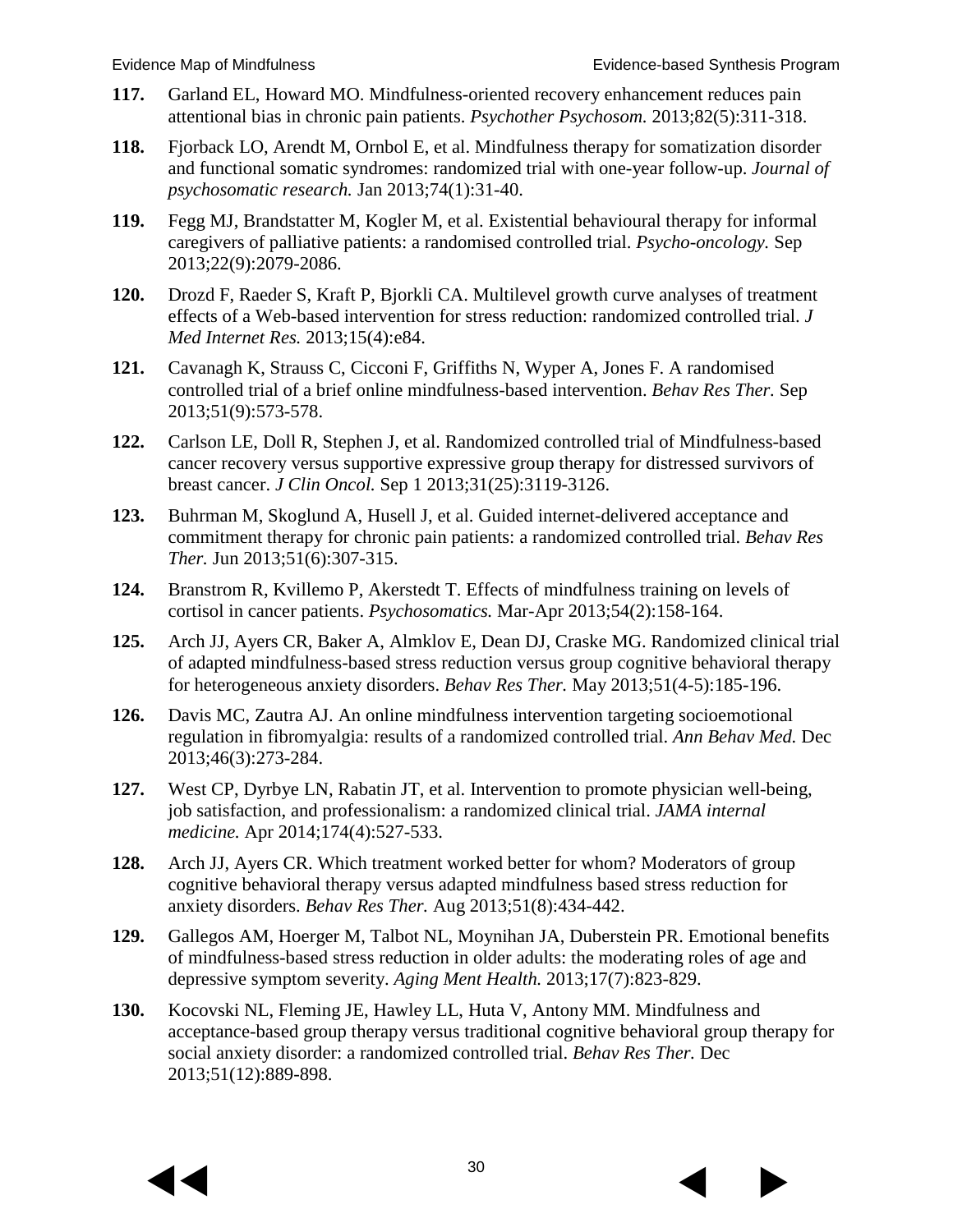- **131.** Perich T, Manicavasagar V, Mitchell PB, Ball JR, Hadzi-Pavlovic D. A randomized controlled trial of mindfulness-based cognitive therapy for bipolar disorder. *Acta psychiatrica Scandinavica.* May 2013;127(5):333-343.
- **132.** Spahn G, Choi KE, Kennemann C, et al. Can a multimodal mind-body program enhance the treatment effects of physical activity in breast cancer survivors with chronic tumorassociated fatigue? A randomized controlled trial. *Integrative cancer therapies.* Jul 2013;12(4):291-300.
- <span id="page-32-10"></span>**133.** Spek AA, van Ham NC, Nyklicek I. Mindfulness-based therapy in adults with an autism spectrum disorder: a randomized controlled trial. *Research in developmental disabilities.*  Jan 2013;34(1):246-253.
- **134.** Van Dijk S, Jeffrey J, Katz MR. A randomized, controlled, pilot study of dialectical behavior therapy skills in a psychoeducational group for individuals with bipolar disorder. *Journal of affective disorders.* Mar 5 2013;145(3):386-393.
- <span id="page-32-0"></span>**135.** Wurtzen H, Dalton SO, Elsass P, et al. Mindfulness significantly reduces self-reported levels of anxiety and depression: results of a randomised controlled trial among 336 Danish women treated for stage I-III breast cancer. *Eur J Cancer.* Apr 2013;49(6):1365- 1373.
- <span id="page-32-1"></span>**136.** Allen M, Dietz M, Blair KS, et al. Cognitive-affective neural plasticity following activecontrolled mindfulness intervention. *J Neurosci.* Oct 31 2012;32(44):15601-15610.
- <span id="page-32-2"></span>**137.** Barrett B, Hayney MS, Muller D, et al. Meditation or exercise for preventing acute respiratory infection: a randomized controlled trial. *Ann Fam Med.* Jul-Aug 2012;10(4):337-346.
- <span id="page-32-3"></span>**138.** Creswell JD, Irwin MR, Burklund LJ, et al. Mindfulness-Based Stress Reduction training reduces loneliness and pro-inflammatory gene expression in older adults: a small randomized controlled trial. *Brain Behav Immun.* Oct 2012;26(7):1095-1101.
- <span id="page-32-4"></span>**139.** Delgado LC, Guerra P, Perakakis P, Vera MN, Reyes del Paso G, Vila J. Treating chronic worry: Psychological and physiological effects of a training programme based on mindfulness. *Behav Res Ther.* Sep 2010;48(9):873-882.
- <span id="page-32-5"></span>**140.** Dunn R, Callahan JL, Swift JK, Ivanovic M. Effects of pre-session centering for therapists on session presence and effectiveness. *Psychother Res.* 2013;23(1):78-85.
- <span id="page-32-6"></span>**141.** Erisman SM, Roemer L. A preliminary investigation of the effects of experimentally induced mindfulness on emotional responding to film clips. *Emotion.* Feb 2010;10(1):72- 82.
- <span id="page-32-7"></span>**142.** Feldman G, Greeson J, Senville J. Differential effects of mindful breathing, progressive muscle relaxation, and loving-kindness meditation on decentering and negative reactions to repetitive thoughts. *Behav Res Ther.* Oct 2010;48(10):1002-1011.
- <span id="page-32-8"></span>**143.** Geng L, Zhang L, Zhang D. Improving spatial abilities through mindfulness: effects on the mental rotation task. *Conscious Cogn.* Sep 2011;20(3):801-806.
- <span id="page-32-9"></span>**144.** Greenberg J, Reiner K, Meiran N. "Mind the trap": mindfulness practice reduces cognitive rigidity. *PloS one.* 2012;7(5):e36206.



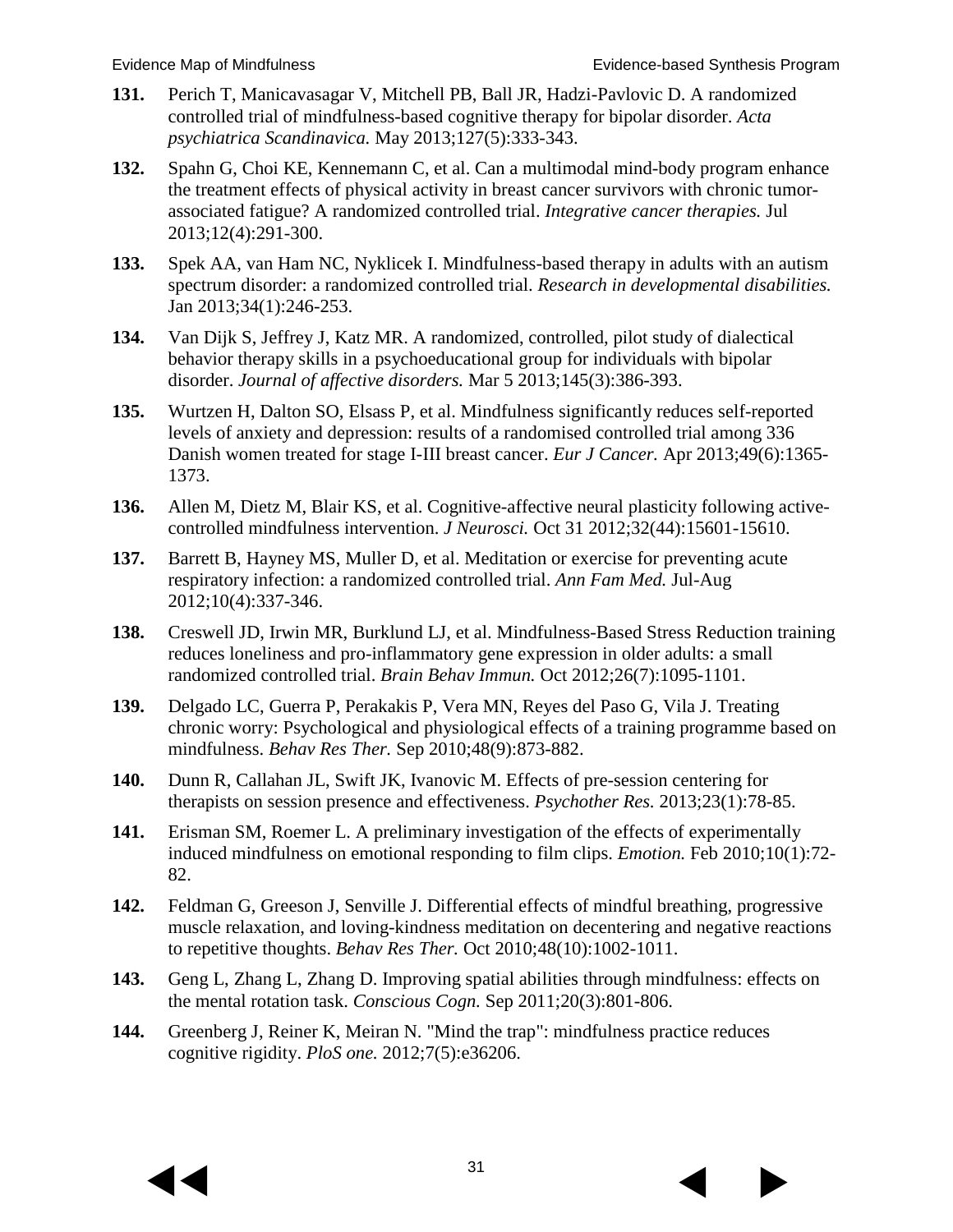- <span id="page-33-0"></span>**145.** Hulsheger UR, Alberts HJ, Feinholdt A, Lang JW. Benefits of mindfulness at work: the role of mindfulness in emotion regulation, emotional exhaustion, and job satisfaction. *J Appl Psychol.* Mar 2013;98(2):310-325.
- <span id="page-33-1"></span>**146.** Jacobs TL, Epel ES, Lin J, et al. Intensive meditation training, immune cell telomerase activity, and psychological mediators. *Psychoneuroendocrinology.* Jun 2011;36(5):664- 681.
- <span id="page-33-2"></span>**147.** MacCoon DG, Imel ZE, Rosenkranz MA, et al. The validation of an active control intervention for Mindfulness Based Stress Reduction (MBSR). *Behav Res Ther.* Jan 2012;50(1):3-12.
- **148.** Sharpe L, Nicholson Perry K, Rogers P, Dear BF, Nicholas MK, Refshauge K. A comparison of the effect of attention training and relaxation on responses to pain. *Pain.*  Sep 2010;150(3):469-476.
- **149.** Sharpe L, Nicholson Perry K, Rogers P, Refshauge K, Nicholas MK. A comparison of the effect of mindfulness and relaxation on responses to acute experimental pain. *Eur J Pain.* May 2013;17(5):742-752.
- <span id="page-33-3"></span>**150.** Jensen CG, Vangkilde S, Frokjaer V, Hasselbalch SG. Mindfulness training affects attention--or is it attentional effort? *J Exp Psychol Gen.* Feb 2012;141(1):106-123.
- <span id="page-33-4"></span>**151.** Mrazek MD, Franklin MS, Phillips DT, Baird B, Schooler JW. Mindfulness training improves working memory capacity and GRE performance while reducing mind wandering. *Psychol Sci.* May 2013;24(5):776-781.
- <span id="page-33-5"></span>**152.** Kee YH, Chatzisarantis N, Kong PW, Chow JY, Chen LH. Mindfulness, movement control, and attentional focus strategies: effects of mindfulness on a postural balance task. *J Sport Exerc Psychol.* Oct 2012;34(5):561-579.
- <span id="page-33-6"></span>**153.** Keng SL, Robins CJ, Smoski MJ, Dagenbach J, Leary MR. Reappraisal and mindfulness: a comparison of subjective effects and cognitive costs. *Behav Res Ther.* Dec 2013;51(12):899-904.
- <span id="page-33-7"></span>**154.** Kilpatrick LA, Suyenobu BY, Smith SR, et al. Impact of Mindfulness-Based Stress Reduction training on intrinsic brain connectivity. *Neuroimage.* May 1 2011;56(1):290- 298.
- <span id="page-33-8"></span>**155.** Luethcke CA, McDaniel L, Becker CB. A comparison of mindfulness, nonjudgmental, and cognitive dissonance-based approaches to mirror exposure. *Body Image.* Jun 2011;8(3):251-258.
- <span id="page-33-9"></span>**156.** Mantzios M, Wilson JC. Making concrete construals mindful: a novel approach for developing mindfulness and self-compassion to assist weight loss. *Psychol Health.*  2014;29(4):422-441.
- <span id="page-33-10"></span>**157.** McHugh L, Procter J, Herzog M, Schock AK, Reed P. The effect of mindfulness on extinction and behavioral resurgence. *Learn Behav.* Dec 2012;40(4):405-415.
- <span id="page-33-11"></span>**158.** McHugh L, Simpson A, Reed P. Mindfulness as a potential intervention for stimulus over-selectivity in older adults. *Research in developmental disabilities.* Jan-Feb 2010;31(1):178-184.
- <span id="page-33-12"></span>**159.** Neff KD, Germer CK. A pilot study and randomized controlled trial of the mindful selfcompassion program. *Journal of clinical psychology.* Jan 2013;69(1):28-44.



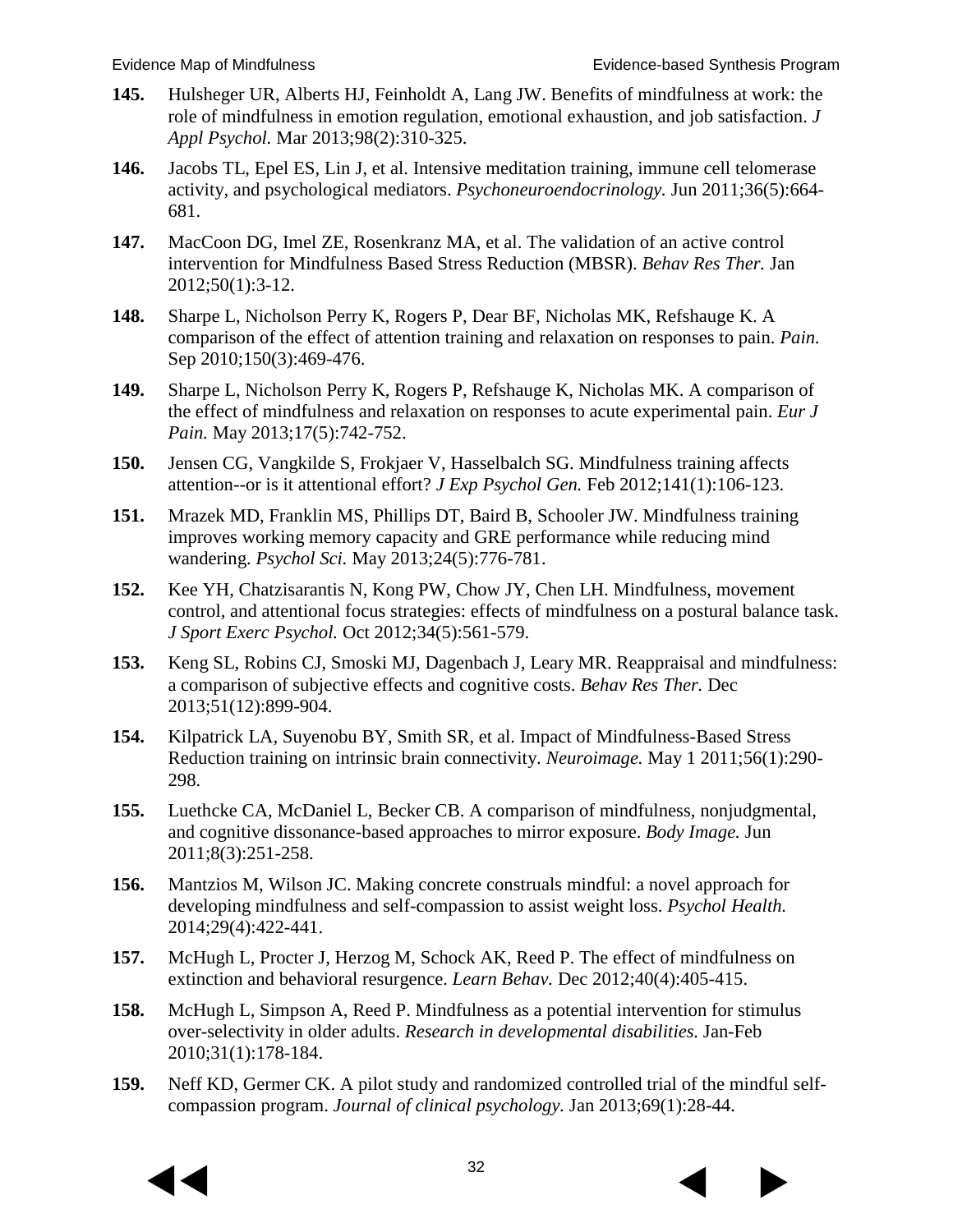- <span id="page-34-0"></span>**160.** Oken BS, Fonareva I, Haas M, et al. Pilot controlled trial of mindfulness meditation and education for dementia caregivers. *Journal of alternative and complementary medicine (New York, N.Y.).* Oct 2010;16(10):1031-1038.
- <span id="page-34-1"></span>**161.** Palta P, Page G, Piferi RL, et al. Evaluation of a mindfulness-based intervention program to decrease blood pressure in low-income African-American older adults. *J Urban Health.* Apr 2012;89(2):308-316.
- <span id="page-34-2"></span>**162.** Robins CJ, Keng SL, Ekblad AG, Brantley JG. Effects of mindfulness-based stress reduction on emotional experience and expression: a randomized controlled trial. *Journal of clinical psychology.* Jan 2012;68(1):117-131.
- <span id="page-34-3"></span>**163.** Shapiro SL, Brown KW, Thoresen C, Plante TG. The moderation of Mindfulness-based stress reduction effects by trait mindfulness: results from a randomized controlled trial. *Journal of clinical psychology.* Mar 2011;67(3):267-277.
- <span id="page-34-4"></span>**164.** Wolever RQ, Bobinet KJ, McCabe K, et al. Effective and viable mind-body stress reduction in the workplace: a randomized controlled trial. *J Occup Health Psychol.* Apr 2012;17(2):246-258.
- <span id="page-34-5"></span>**165.** Warnecke E, Quinn S, Ogden K, Towle N, Nelson MR. A randomised controlled trial of the effects of mindfulness practice on medical student stress levels. *Med Educ.* Apr 2011;45(4):381-388.
- <span id="page-34-6"></span>**166.** Werner A, Uldbjerg N, Zachariae R, Rosen G, Nohr EA. Self-hypnosis for coping with labour pain: a randomised controlled trial. *BJOG.* Feb 2013;120(3):346-353.
- <span id="page-34-7"></span>**167.** Churchill R, Moore TH, Davies P, et al. Mindfulness-based 'third wave' cognitive and behavioural therapies versus treatment as usual for depression. *The Cochrane database of systematic reviews.* Sep 8 2010(9).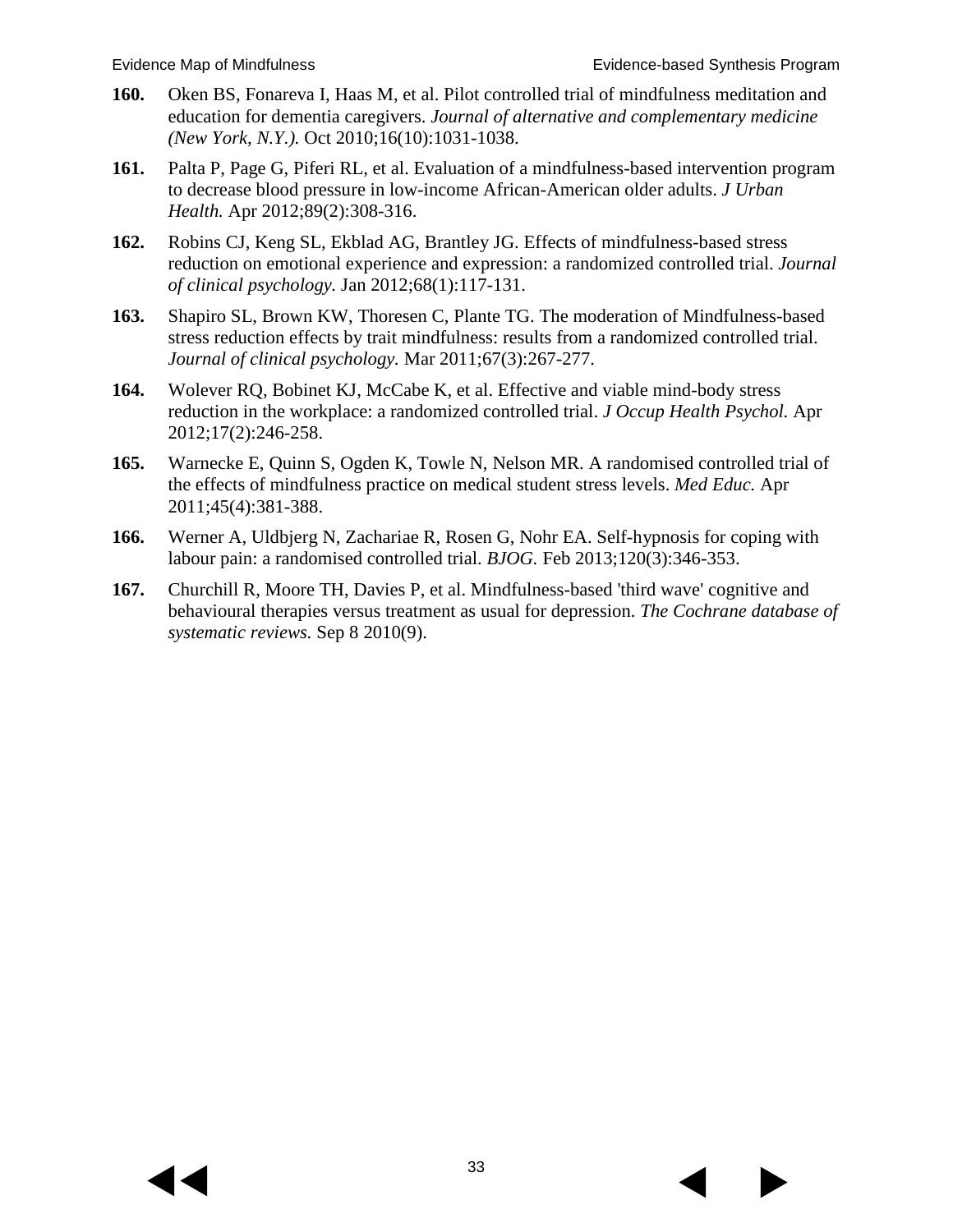# **APPENDIX: PEER REVIEW COMMENTS/AUTHOR RESPONSES**

| <b>Comment</b>                                                                                                                                                                                                                                                                                                                                                                                                                                                                                                                                                                                                                                    | <b>Response</b>                                                                                                                                                                                                                                                                                                                                                                     |
|---------------------------------------------------------------------------------------------------------------------------------------------------------------------------------------------------------------------------------------------------------------------------------------------------------------------------------------------------------------------------------------------------------------------------------------------------------------------------------------------------------------------------------------------------------------------------------------------------------------------------------------------------|-------------------------------------------------------------------------------------------------------------------------------------------------------------------------------------------------------------------------------------------------------------------------------------------------------------------------------------------------------------------------------------|
| Line 38 reads "patient sands" instead of "patients and"                                                                                                                                                                                                                                                                                                                                                                                                                                                                                                                                                                                           | Corrected                                                                                                                                                                                                                                                                                                                                                                           |
| The use of MBSR and meditation more broadly is of great<br>interest in the management of PTSD. While the map is<br>unclear of the benefit, some of the conditions associated<br>with PTSD such as depression and pain did show potential<br>benefit. Is there any evidence to suggest that symptom<br>improvement in conditions associated with PTSD amongst<br>PTSD patients may be improved?                                                                                                                                                                                                                                                    | We have checked the patient population in<br>studies included in the evidence map<br>reviews: 5 RCTs in included reviews were<br>in cancer survivors, one in hurricane<br>survivors, but only one was described in<br>the context of PTSD; that one is included in<br>the identified PTSD review <sup>11</sup>                                                                      |
| Highlighting the fact that in most cases there was not much<br>difference with other active treatments would be helpful as<br>this would help both in showing that multiple approaches<br>that can be used to deal with these conditions as well as<br>highlighting that these may be adjunctive rather than<br>replacement interventions.                                                                                                                                                                                                                                                                                                        | To address this point we have added more<br>detail to the results of the 5 comparative<br>effectiveness results, see in particular the<br>VA priority area depression section. Effects<br>varied by comparator and the statistical<br>power to show a difference between<br>groups was often unclear                                                                                |
| This project is very well defined and described.                                                                                                                                                                                                                                                                                                                                                                                                                                                                                                                                                                                                  | Appreciated                                                                                                                                                                                                                                                                                                                                                                         |
| It is clearly stated that this is a review of other reviews and<br>systematic reviews of RCT's. It would seem equally<br>beneficial to differentiate which of those reviews focused on<br>"passive" controls versus "active" control groups. Such<br>information, in my opinion, strengthens the evidence.<br>Having a "wait-list" control where one group receives the<br>mindfulness intervention and the other group receives<br>nothing, seems less compelling than having an active<br>control group. However, given the state of the science on<br>mindfulness research, there is likely to be more RCT's<br>without active control groups. | Passive comparators were the most<br>common comparators but we have<br>expanded the description of comparisons<br>to control groups matched in time and<br>attention and comparative effectiveness<br>results as outlined above                                                                                                                                                     |
| Could the final discussion on results separate those studies<br>or systematic reviews that focused only on passive<br>controls, and then compare findings with systematic<br>reviews using active controls?                                                                                                                                                                                                                                                                                                                                                                                                                                       | We have added more detail to individual<br>sections as outlined above; however, there<br>are too few comparisons and no consistent<br>effect to warrant a separate evidence<br>statement; we have added this point to the<br>future research section                                                                                                                                |
| After thoroughly reviewing the article twice, I do not have<br>any edits to suggest. This is a very well written report.                                                                                                                                                                                                                                                                                                                                                                                                                                                                                                                          | Appreciated                                                                                                                                                                                                                                                                                                                                                                         |
| I am not sure that Transcendental Meditation (TM) or<br>relaxation response (RR) fits in this review, although both<br>require concentration, which I view as a form of<br>mindfulness. Although there has been some controversy<br>regarding the history and rigor of TM research, I am aware<br>of some studies now being conducted in active military and<br>veterans groups using both TM and RR.                                                                                                                                                                                                                                             | We acknowledge that there is not a<br>universal agreement on what interventions<br>should be considered "mindfulness." With<br>input from our partners and TEP, we have<br>included only reviews (and RCTs for<br>priority areas) that specifically refer to<br>"mindfulness" and mantra-based<br>interventions without reference to<br>mindfulness were not eligible for inclusion |
| The definition of mindfulness using only 2 references and<br>citing Jon Kabat-Zinn (1990) as the source for the Sanskrit<br>definition seems biased to me (as noted on page 1, lines<br>21-22: "Mindfulness, often translated from Sanskrit to mean<br>"awareness," is an ancient Buddhist concept whose                                                                                                                                                                                                                                                                                                                                          | We have revised the paragraph<br>accordingly                                                                                                                                                                                                                                                                                                                                        |



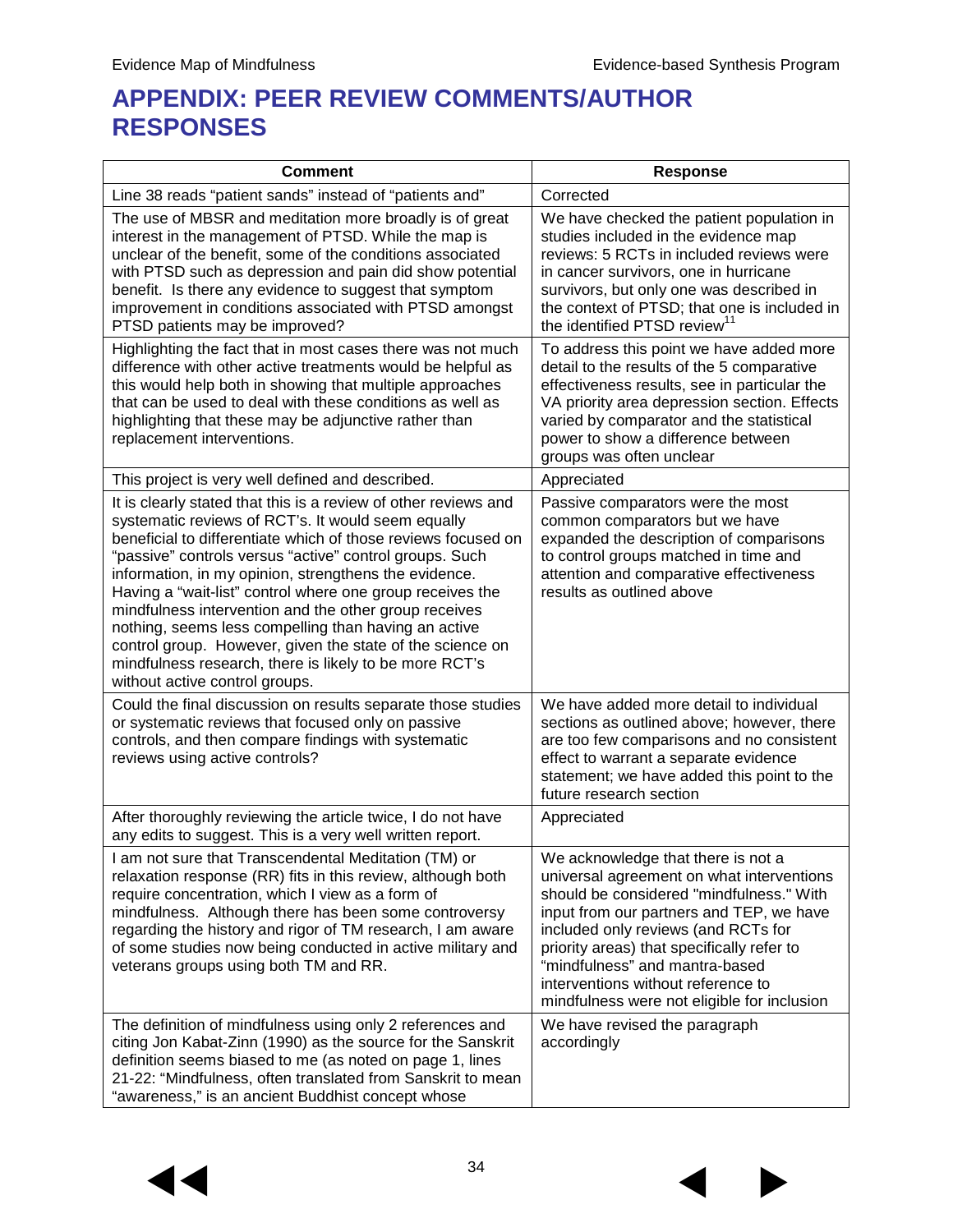| practice entails the "non-judgmental awareness of the<br>present moment experience."1                                                                                                                                                                                                                                                                                                                                                                                                                                                                                                                                                                                                                                                                                                                               |                                                                                                                                                                                                                                                                                                                                                                                              |
|---------------------------------------------------------------------------------------------------------------------------------------------------------------------------------------------------------------------------------------------------------------------------------------------------------------------------------------------------------------------------------------------------------------------------------------------------------------------------------------------------------------------------------------------------------------------------------------------------------------------------------------------------------------------------------------------------------------------------------------------------------------------------------------------------------------------|----------------------------------------------------------------------------------------------------------------------------------------------------------------------------------------------------------------------------------------------------------------------------------------------------------------------------------------------------------------------------------------------|
| "For the VA priority areas, recent RCTs using a<br>mindfulness intervention, reporting patient outcomes, and<br>not yet included in existing reviews were also reviewed."<br>There were studies missing that had "mindfulness" as<br>keyword, even though the term had not been used in the<br>title.                                                                                                                                                                                                                                                                                                                                                                                                                                                                                                               | We have restructured the method section<br>and state more clearly now that<br>interventions had to explicitly refer to<br>"mindfulness" in the title to be included. We<br>acknowledge that there is limited<br>agreement on the definition of "mindfulness<br>interventions" and we have added this as a<br>limitation                                                                      |
| Before implementation, there needs to be validation of<br>expert facilitators.                                                                                                                                                                                                                                                                                                                                                                                                                                                                                                                                                                                                                                                                                                                                      | We have added a sentence on<br>implementation steps to the limitation<br>section                                                                                                                                                                                                                                                                                                             |
| DBT included in some of the studies which is conceptually<br>problematic. Inclusion of ACT and DBT have been largely<br>accepted in review papers as mindfulness based<br>interventions but I argue the mindfulness component of<br>these interventions, particularly DBT, is secondary and is a<br>potential confound. In DBT, for example, mindfulness is just<br>one quarter of the skills building portion of the intervention<br>which is in turn just a part of the treatment. This is<br>admittedly a minority view.                                                                                                                                                                                                                                                                                         | To address this comment, we have revised<br>the intervention overview and individual<br>sections to avoid confusion and conflation<br>of results; while several reviews included a<br>variety of interventions, only a small<br>number did not differentiate Acceptance<br>and Commitment Therapy and Dialectical<br>Behavior Therapy results from other<br>mindfulness intervention results |
| Suicidal ideation is not addressed. This is due of course to<br>the typical approach of excluding patients with SI from<br>study participation. While not an RCT, a recent project at<br>the VA (Serpa, Taylor & Tillisch, in press) took all comers<br>and one quarter of MBSR participants reported SI. Class<br>appears to be effective at reducing SI, a particular concern<br>for VA care.                                                                                                                                                                                                                                                                                                                                                                                                                     | We did not identify a summary estimate on<br>the outcome suicidal ideation. One review <sup>6</sup><br>addressed suicidality but results were<br>based on an individual case study, not the<br>included RCTs; we have added a<br>description to the VA priority section on<br>depression                                                                                                     |
| In 43 "medication" is meditation                                                                                                                                                                                                                                                                                                                                                                                                                                                                                                                                                                                                                                                                                                                                                                                    | Corrected                                                                                                                                                                                                                                                                                                                                                                                    |
| This report does not address the specific training<br>requirements for the delivery of mindfulness-based<br>interventions. This is clearly outside the scope of an<br>evidence map yet particularly relevant given the specific<br>skills needed to teach an effective mindfulness course.<br>Many of the studies cited include a description of the<br>interventionist's skill such as "class was provided by a<br>psychologist certified to teach MBSR with experience<br>teaching more than 10 cohorts." Skill sufficient to teach<br>MBSR is a 2-3 year development process and a life-long<br>learning approach, not a weekend training course. Yet this<br>is an implementation rather than an evidence-based issue.<br>This is a highly effective and easily used evidence map. It<br>is very well executed. | To address this comment we have added<br>information on the intervention, including<br>the training of the interventionist, to the VA<br>priority areas. However, the available<br>information is very limited and we have<br>added this point as a limitation                                                                                                                               |
| The review's scope and objectives are clear and well<br>thought out. The method, consisting of using systematic<br>reviews to identify evidentiary data, is problematic despite<br>the attempt to identify differences in approach (ie, MBSR,<br>MBCT, other mindfulness approaches?), since it's unclear<br>(it may be unavoidable given the nature of the reviews)<br>across studies what the key feature of the "mindfulness"<br>training being investigated was. It would have been helpful<br>to have a bit more description of key components of<br>mindfulness including the intensity/length of training,<br>attentional focus, insight, moment-to moment awareness,                                                                                                                                        | To the extent possible we have added<br>more information on the mindfulness<br>intervention of successful programs in the<br>VA priority areas. However, we<br>acknowledge that this broad overview does<br>not address pertinent intervention details<br>specific to individual research studies                                                                                            |